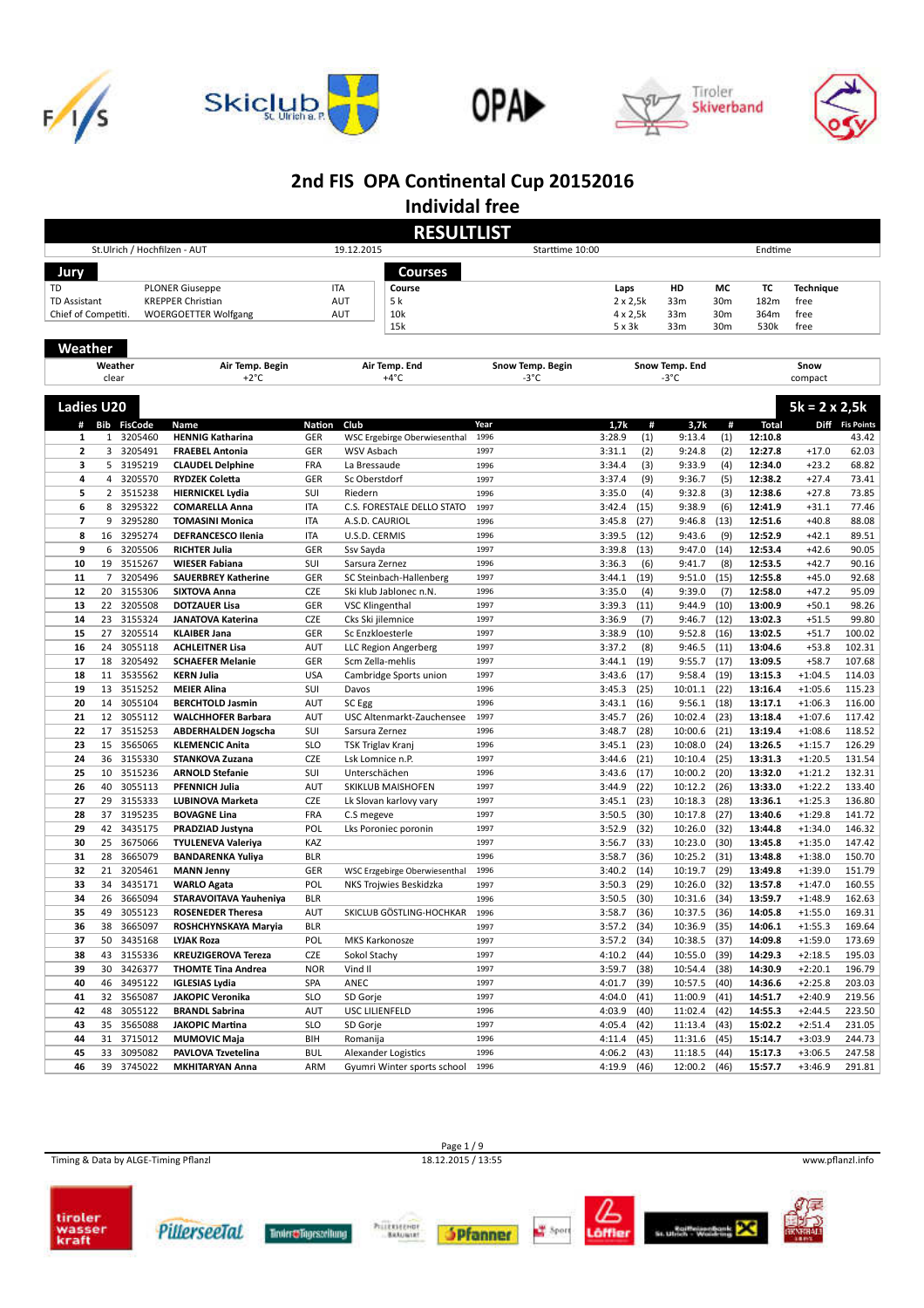









**Individal free**

| Nation Club<br>Diff Fis Points<br><b>Bib FisCode</b><br>1,7k<br>3,7k<br><b>Total</b><br>#<br>Name<br>#<br>#<br>Year<br><b>DNF</b><br>47 3565089<br><b>SLO</b><br>4:01.5<br><b>DNF</b><br><b>MAROLT Katja</b><br>TSK JUB Dol pri Ljubljani<br>1997<br><b>DNS</b><br>3665083<br><b>DNS</b><br>41<br><b>AHEYEVA Nastassia</b><br><b>BLR</b><br>1997<br>3295361<br><b>DNS</b><br>44<br><b>DEMEZ Lea</b><br>ITA<br>1997<br>S. C. GARDENA RAIFFEISEN GHERDEINA<br>3295360<br><b>DNS</b><br>45<br><b>PRINOTH Verena</b><br><b>ITA</b><br>1997<br>S. C. GARDENA RAIFFEISEN GHERDEINA<br>3<br><b>DSQ</b><br>0<br>Entries<br>50<br>Ranked<br>46<br><b>DNS</b><br><b>DNF</b><br>$\mathbf{1}$<br>Ladies<br>$10k = 4 \times 2,5k$<br>Bib<br><b>FisCode</b><br>Nation<br>Club<br>Year<br>2,4k<br>#<br>4,9k<br>#<br>7,4k<br>#<br>Total<br>Diff Fis Points<br>#<br>Name<br>59<br>3195010<br><b>THOMAS HUGUE Coraline</b><br>ARMEES-EMHM - Crevoux<br>5:49.4<br>(4)<br>12:13.0<br>(2)<br>18:39.7<br>(1)<br>25:14.5<br>1<br>FRA<br>1984<br>$\overline{\mathbf{2}}$<br>63<br>3295141<br>5:47.7<br>$+7.3$<br>33.93<br>ITA<br>C.S. CARABINIERI SEZ. SCI<br>1991<br>(3)<br>12:11.8<br>(1)<br>18:46.5<br>(2)<br>25:21.8<br><b>AGREITER Debora</b><br>з<br>60<br>3195040<br>18:55.3<br>(3)<br>$+27.4$<br>44.54<br><b>FAIVRE PICON Anouk</b><br><b>FRA</b><br>ARMEES-EMHM - Pontarlier<br>1986<br>5:47.2<br>(2)<br>12:17.8<br>(3)<br>25:41.9<br>62<br>3205124<br>GER<br>(6)<br>12:32.0<br>(7)<br>19:06.7<br>(5)<br>$+29.3$<br>4<br><b>SIEGEL Monique</b><br>1989<br>5:56.7<br>25:43.8<br>WSC Erzgebirge Oberwiesenthal<br>3295237<br>5<br>53<br>12:30.2<br>(6)<br>19:09.1<br><b>STUERZ Giulia</b><br>ITA<br>G.S. FIAMME ORO MOENA<br>5:58.5<br>(7)<br>(6)<br>25:49.5<br>$+35.0$<br>1993<br>6<br>61<br>3205403<br>GER<br>5:46.6<br>12:26.8<br>19:06.6<br><b>CARL Victoria</b><br>SCM Zella-Mehlis<br>1995<br>(1)<br>(4)<br>(4)<br>25:50.2<br>$+35.7$<br>7<br>51<br>3205422<br>GER<br>(5)<br>12:29.8<br>(5)<br><b>BELGER Julia</b><br>5:53.8<br>19:11.0<br>(7)<br>25:55.2<br>$+40.7$<br>WSC Ergebirge Oberwiesenthal<br>1994<br>3195113<br>8<br>55<br>FRA<br>6:05.7<br>(17)<br>12:42.7<br>(10)<br>19:21.1<br>(8)<br>Les Saisies<br>1990<br>26:03.4<br>$+48.9$<br><b>BUILLET Marion</b><br>9<br>52<br>3205298<br>GER<br>(12)<br>12:47.5<br>19:29.2<br>$+54.8$<br>SV Biberau<br>6:03.2<br>(15)<br>(10)<br>26:09.3<br><b>EICHHORN Theresa</b><br>1992<br>70<br>1142563<br>(11)<br>12:44.5<br>(11)<br>19:31.4<br>$+1:05.6$<br>10<br><b>SHEVCHENKO Valentina</b><br><b>UKR</b><br>1975<br>6:03.0<br>(13)<br>26:20.1<br>Dinamo Kiev, Kiev<br>68<br>3155231<br><b>CZE</b><br>12:45.7<br>19:27.0<br>11<br><b>MORAVCOVA Klara</b><br>6:04.9<br>(14)<br>(12)<br>(9)<br>26:20.9<br>$+1:06.4$<br>Ski klub Jablonec n.N.<br>1983<br>66<br>3155186<br><b>CZE</b><br>(14)<br>19:35.3<br>26:25.2<br>$+1:10.7$<br>67.42<br>12<br><b>SCHUETZOVA Sandra</b><br><b>CKS SKI Jilemnice</b><br>1991<br>6:05.4<br>(16)<br>12:47.3<br>(14)<br>3565073<br>77<br><b>SLO</b><br>19:30.2<br>67.63<br>13<br>SK Ihan<br>1995<br>6:00.9<br>(9)<br>12:41.1<br>(8)<br>(12)<br>26:25.6<br>$+1:11.1$<br><b>SLABANJA Manca</b><br>78<br>3155314<br><b>CZE</b><br>6:00.6<br>(8)<br>12:42.3<br>(9)<br>19:29.9<br>26:27.9<br>$+1:13.4$<br>68.84<br>14<br>Sport Club plzen<br>1991<br>(11)<br><b>BEROUSKOVA Katerina</b><br>54<br>3205305<br>GER<br>6:05.0<br>12:54.0<br>19:46.9<br>$+1:30.3$<br>15<br><b>GIMMLER Laura</b><br>SC Oberstdorf<br>1993<br>(15)<br>(17)<br>(15)<br>26:44.8<br>58<br>3205434<br>GER<br>6:07.3<br>(19)<br>12:57.0<br>(19)<br>19:49.1<br>$+1:30.5$<br>16<br><b>KREHL Sofie</b><br>SC Oberstdorf<br>1995<br>(18)<br>26:45.0<br>80<br>3515112<br>SUI<br>(20)<br>12:54.1<br>$+1:37.6$<br>17<br><b>STIFFLER Tatjana</b><br><b>SAS BErn</b><br>1988<br>6:07.8<br>(18)<br>19:48.1<br>(16)<br>26:52.1<br>56<br>3295241<br>(30)<br>13:06.9<br>(23)<br>20:02.6<br>$+1:38.0$<br>18<br><b>GANZ Caterina</b><br>ITA<br><b>FIAMME GIALLE</b><br>1995<br>6:18.1<br>(20)<br>26:52.5<br>3565055<br>98<br>12:52.7<br>(16)<br>$+1:39.1$<br>19<br><b>UREVC Eva</b><br><b>SLO</b><br>Sd Gorje<br>1995<br>6:07.0<br>(18)<br>19:48.4<br>(17)<br>26:53.6<br>3695022<br>20<br><b>UKR</b><br>6:08.5<br>(21)<br>13:00.7<br>(21)<br>19:55.8<br>26:53.9<br>$+1:39.4$<br>67<br><b>SERDYUK Kateryna</b><br>1989<br>(19)<br>21<br>71<br>3205424<br>GER<br>6:04.2<br>(13)<br>12:58.7<br>(20)<br>27:15.3<br>$+2:00.8$<br><b>Bockauer SV</b><br>1995<br>20:03.1<br>(21)<br><b>HERRMANN Nadine</b><br>3785032<br>22<br>87<br>LTU<br>(28)<br>13:05.9<br>(22)<br>20:04.5<br>(22)<br>27:21.4<br>$+2:06.9$<br>97.10<br><b>KAZNACENKO Marija</b><br>1993<br>6:16.8<br>3195182<br>23<br>74<br>(10)<br>13:09.8<br>(26)<br>20:17.1<br>$+2:07.2$<br>97.26<br><b>FRA</b><br>Villard Sur boege<br>1995<br>6:01.7<br>(28)<br>27:21.7<br><b>DAMIANI Lea</b><br>3195183<br>24<br>81<br>FRA<br>(24)<br>12:46.1<br>(13)<br>20:06.4<br>(23)<br>27:22.2<br>$+2:07.7$<br>97.52<br>1993<br>6:10.2<br><b>KROMER Marie</b><br>Praz De lys sommand<br>25<br>76<br>3435133<br>6:16.9<br>(29)<br>13:12.8<br>(28)<br>(25)<br>$+2:09.8$<br>POL<br>20:14.2<br>27:24.3<br><b>LETOCHA Urszula</b><br>LKS Hilltop Wisniowa-Osieczany<br>1994<br>26<br>69<br>3055108<br>13:11.8<br>(27)<br>$+2:17.3$<br><b>UNTERWEGER Lisa</b><br><b>AUT</b><br><b>SC ROTTENMANN</b><br>6:11.5<br>(26)<br>20:14.1<br>(24)<br>27:31.8<br>1995<br>3665059<br>27<br>72<br><b>BLR</b><br>(27)<br>13:09.2<br>(25)<br>$+2:17.4$<br><b>LUKONINA Ina</b><br>6:12.6<br>20:14.7<br>(26)<br>27:31.9<br>1994<br>28<br>65<br>3205407<br>GER<br>6:19.1<br>(32)<br>13:17.2<br>(29)<br>20:27.1<br>(29)<br>27:32.6<br>$+2:18.1$<br><b>FINK Pia</b><br>SV Bremelau<br>1995<br>29<br>79<br>3665023<br>(23)<br>13:09.1<br>20:15.7<br>$+2:37.0$<br><b>KAMINSKAYA Valiantsina</b><br><b>BLR</b><br>6:09.0<br>(24)<br>(27)<br>27:51.5<br>1987<br>30<br>84<br>3155288<br><b>CZE</b><br>(33)<br>13:26.7<br>(32)<br>20:38.6<br>27:54.2<br>$+2:39.7$<br><b>KLEMENTOVA Andrea</b><br>Ski Klub sumava<br>6:20.8<br>(32)<br>1995<br>31<br>75<br>3465021<br>(21)<br>13:18.9<br>ROU<br>6:08.5<br>(31)<br>20:33.4<br>(31)<br>27:56.3<br>$+2:41.8$<br><b>SARA Timea</b><br>CS Dinamo Bucuresti<br>1992<br>32<br>73<br>3055093<br>(25)<br>(30)<br>20:31.6<br>(30)<br>27:58.0<br>$+2:43.5$<br><b>SEEBACHER Anna Roswitha</b><br>AUT<br>SC Sparkasse Radstadt<br>1994<br>6:10.4<br>13:18.6<br>33<br>86<br>3055091<br><b>SCHIMPL Sophie</b><br>AUT<br>SU Raika Zwettl<br>1994<br>6:18.5<br>(31)<br>13:28.4 (33)<br>20:49.2<br>(33)<br>28:22.4<br>$+3:07.9$<br>91 3515179<br><b>JAEGER Christa</b><br>SUI<br>14:04.3 (34)<br>29:30.3<br>$+4:15.8$<br>165.19<br>34<br>Vättis<br>1992<br>$6:31.3$ (34)<br>21:46.4<br>(34)<br>$+4:43.3$<br>85 3225006<br><b>HUGHES Fiona-Elizabeth</b><br>GBR<br>Yorkshire Dales Cross Country Ski C<br>1990<br>$6:44.7$ (37)<br>14:16.5<br>(36)<br>22:05.2<br>29:57.8<br>179.72<br>35<br>(36)<br>89 3465035<br><b>VAKARIA Edit</b><br>ROU<br>$6:38.5$ (35)<br>14:09.8 (35)<br>22:00.9<br>(35)<br>30:00.3<br>$+4:45.8$<br>181.04<br>36<br>Css Gheorgheni<br>1995<br>90 3565061<br><b>SLO</b><br>6:42.9 (36)<br>14:21.3 (37)<br>22:20.6 (37)<br>30:32.2<br>$+5:17.7$<br>197.89<br>37<br>ZAVBI KUNAVER Anja<br><b>TSK Logatec</b><br>1995<br>96 3245026<br>Haliho SE<br>$6:48.5$ (38)<br>14:38.9 (38)<br>22:42.1 (38)<br>30:46.7<br>$+5:32.2$<br>38<br><b>BUZAS Dorottya</b><br><b>HUN</b><br>1995<br>$+6:23.6$<br>92 3745008<br>Gyumri Winter Sports School<br>$7:15.5$ (40)<br>15:17.3 (40)<br>23:28.5<br>39<br><b>GALSTYAN Katya</b><br>ARM<br>1993<br>(40)<br>31:38.1<br>$+7:00.9$<br>93 3555022<br>LAT<br>Cpsk<br>7:02.4 (39)<br>15:04.9 (39)<br>23:28.3 (39)<br>32:15.4<br>40<br>PASHKOVSKA Inga<br>1992<br>88 3715006<br><b>BOROVCANIN Snezana</b><br>$7:22.1$ (42)<br>15:36.8<br>24:03.5 (41)<br>32:45.6<br>$+7:31.1$<br>41<br>BIH<br>Sk Glasinac<br>1992<br>(41)<br>94 3745012<br>$+7:56.1$<br>Gyumri Winter sports school<br>$7:19.8$ (41)<br>15:49.4<br>(42)<br>24:27.5 (42)<br>33:10.6<br>42<br><b>TONOYAN Lilit</b><br>ARM<br>1994<br>$+9:47.8$<br>95 3245023<br><b>HUN</b><br>7:45.0<br>(43)<br>16:32.3<br>(43)<br>25:43.5<br>(43)<br>35:02.3<br>43<br><b>BERTOTI Regina</b><br>Vasas SC<br>1990<br>97 3115005<br><b>SALCEDO Claudia</b><br>CHI<br>7:49.6 (44)<br>16:48.4 (44)<br>26:11.3 (44)<br>35:53.6<br>$+10:39.1$<br>44<br>1980 |  |  | <b>RESULTLIST</b> |  |  |  |  |        |
|------------------------------------------------------------------------------------------------------------------------------------------------------------------------------------------------------------------------------------------------------------------------------------------------------------------------------------------------------------------------------------------------------------------------------------------------------------------------------------------------------------------------------------------------------------------------------------------------------------------------------------------------------------------------------------------------------------------------------------------------------------------------------------------------------------------------------------------------------------------------------------------------------------------------------------------------------------------------------------------------------------------------------------------------------------------------------------------------------------------------------------------------------------------------------------------------------------------------------------------------------------------------------------------------------------------------------------------------------------------------------------------------------------------------------------------------------------------------------------------------------------------------------------------------------------------------------------------------------------------------------------------------------------------------------------------------------------------------------------------------------------------------------------------------------------------------------------------------------------------------------------------------------------------------------------------------------------------------------------------------------------------------------------------------------------------------------------------------------------------------------------------------------------------------------------------------------------------------------------------------------------------------------------------------------------------------------------------------------------------------------------------------------------------------------------------------------------------------------------------------------------------------------------------------------------------------------------------------------------------------------------------------------------------------------------------------------------------------------------------------------------------------------------------------------------------------------------------------------------------------------------------------------------------------------------------------------------------------------------------------------------------------------------------------------------------------------------------------------------------------------------------------------------------------------------------------------------------------------------------------------------------------------------------------------------------------------------------------------------------------------------------------------------------------------------------------------------------------------------------------------------------------------------------------------------------------------------------------------------------------------------------------------------------------------------------------------------------------------------------------------------------------------------------------------------------------------------------------------------------------------------------------------------------------------------------------------------------------------------------------------------------------------------------------------------------------------------------------------------------------------------------------------------------------------------------------------------------------------------------------------------------------------------------------------------------------------------------------------------------------------------------------------------------------------------------------------------------------------------------------------------------------------------------------------------------------------------------------------------------------------------------------------------------------------------------------------------------------------------------------------------------------------------------------------------------------------------------------------------------------------------------------------------------------------------------------------------------------------------------------------------------------------------------------------------------------------------------------------------------------------------------------------------------------------------------------------------------------------------------------------------------------------------------------------------------------------------------------------------------------------------------------------------------------------------------------------------------------------------------------------------------------------------------------------------------------------------------------------------------------------------------------------------------------------------------------------------------------------------------------------------------------------------------------------------------------------------------------------------------------------------------------------------------------------------------------------------------------------------------------------------------------------------------------------------------------------------------------------------------------------------------------------------------------------------------------------------------------------------------------------------------------------------------------------------------------------------------------------------------------------------------------------------------------------------------------------------------------------------------------------------------------------------------------------------------------------------------------------------------------------------------------------------------------------------------------------------------------------------------------------------------------------------------------------------------------------------------------------------------------------------------------------------------------------------------------------------------------------------------------------------------------------------------------------------------------------------------------------------------------------------------------------------------------------------------------------------------------------------------------------------------------------------------------------------------------------------------------------------------------------------------------------------------------------------------------------------------------------------------------------------------------------------------------------------------------------------------------------------------------------------------------------------------------------------------------------------------------------------------------------------------------------------------------------------------------------------------------------------------------------------------------------------------------------------------------------------------------------------------------------------------------------------------------------------------------------------------------------------------------------------------------------------------------------------------------------------------------------------------------------------------------------------------------------------------------------------------------------------------------------------------------------------|--|--|-------------------|--|--|--|--|--------|
|                                                                                                                                                                                                                                                                                                                                                                                                                                                                                                                                                                                                                                                                                                                                                                                                                                                                                                                                                                                                                                                                                                                                                                                                                                                                                                                                                                                                                                                                                                                                                                                                                                                                                                                                                                                                                                                                                                                                                                                                                                                                                                                                                                                                                                                                                                                                                                                                                                                                                                                                                                                                                                                                                                                                                                                                                                                                                                                                                                                                                                                                                                                                                                                                                                                                                                                                                                                                                                                                                                                                                                                                                                                                                                                                                                                                                                                                                                                                                                                                                                                                                                                                                                                                                                                                                                                                                                                                                                                                                                                                                                                                                                                                                                                                                                                                                                                                                                                                                                                                                                                                                                                                                                                                                                                                                                                                                                                                                                                                                                                                                                                                                                                                                                                                                                                                                                                                                                                                                                                                                                                                                                                                                                                                                                                                                                                                                                                                                                                                                                                                                                                                                                                                                                                                                                                                                                                                                                                                                                                                                                                                                                                                                                                                                                                                                                                                                                                                                                                                                                                                                                                                                                                                                                                                                                                                                                                                                                                                                                                                                                                                                                                                                                                                                                                                                                                                                                                                            |  |  |                   |  |  |  |  |        |
|                                                                                                                                                                                                                                                                                                                                                                                                                                                                                                                                                                                                                                                                                                                                                                                                                                                                                                                                                                                                                                                                                                                                                                                                                                                                                                                                                                                                                                                                                                                                                                                                                                                                                                                                                                                                                                                                                                                                                                                                                                                                                                                                                                                                                                                                                                                                                                                                                                                                                                                                                                                                                                                                                                                                                                                                                                                                                                                                                                                                                                                                                                                                                                                                                                                                                                                                                                                                                                                                                                                                                                                                                                                                                                                                                                                                                                                                                                                                                                                                                                                                                                                                                                                                                                                                                                                                                                                                                                                                                                                                                                                                                                                                                                                                                                                                                                                                                                                                                                                                                                                                                                                                                                                                                                                                                                                                                                                                                                                                                                                                                                                                                                                                                                                                                                                                                                                                                                                                                                                                                                                                                                                                                                                                                                                                                                                                                                                                                                                                                                                                                                                                                                                                                                                                                                                                                                                                                                                                                                                                                                                                                                                                                                                                                                                                                                                                                                                                                                                                                                                                                                                                                                                                                                                                                                                                                                                                                                                                                                                                                                                                                                                                                                                                                                                                                                                                                                                                            |  |  |                   |  |  |  |  |        |
|                                                                                                                                                                                                                                                                                                                                                                                                                                                                                                                                                                                                                                                                                                                                                                                                                                                                                                                                                                                                                                                                                                                                                                                                                                                                                                                                                                                                                                                                                                                                                                                                                                                                                                                                                                                                                                                                                                                                                                                                                                                                                                                                                                                                                                                                                                                                                                                                                                                                                                                                                                                                                                                                                                                                                                                                                                                                                                                                                                                                                                                                                                                                                                                                                                                                                                                                                                                                                                                                                                                                                                                                                                                                                                                                                                                                                                                                                                                                                                                                                                                                                                                                                                                                                                                                                                                                                                                                                                                                                                                                                                                                                                                                                                                                                                                                                                                                                                                                                                                                                                                                                                                                                                                                                                                                                                                                                                                                                                                                                                                                                                                                                                                                                                                                                                                                                                                                                                                                                                                                                                                                                                                                                                                                                                                                                                                                                                                                                                                                                                                                                                                                                                                                                                                                                                                                                                                                                                                                                                                                                                                                                                                                                                                                                                                                                                                                                                                                                                                                                                                                                                                                                                                                                                                                                                                                                                                                                                                                                                                                                                                                                                                                                                                                                                                                                                                                                                                                            |  |  |                   |  |  |  |  |        |
|                                                                                                                                                                                                                                                                                                                                                                                                                                                                                                                                                                                                                                                                                                                                                                                                                                                                                                                                                                                                                                                                                                                                                                                                                                                                                                                                                                                                                                                                                                                                                                                                                                                                                                                                                                                                                                                                                                                                                                                                                                                                                                                                                                                                                                                                                                                                                                                                                                                                                                                                                                                                                                                                                                                                                                                                                                                                                                                                                                                                                                                                                                                                                                                                                                                                                                                                                                                                                                                                                                                                                                                                                                                                                                                                                                                                                                                                                                                                                                                                                                                                                                                                                                                                                                                                                                                                                                                                                                                                                                                                                                                                                                                                                                                                                                                                                                                                                                                                                                                                                                                                                                                                                                                                                                                                                                                                                                                                                                                                                                                                                                                                                                                                                                                                                                                                                                                                                                                                                                                                                                                                                                                                                                                                                                                                                                                                                                                                                                                                                                                                                                                                                                                                                                                                                                                                                                                                                                                                                                                                                                                                                                                                                                                                                                                                                                                                                                                                                                                                                                                                                                                                                                                                                                                                                                                                                                                                                                                                                                                                                                                                                                                                                                                                                                                                                                                                                                                                            |  |  |                   |  |  |  |  |        |
|                                                                                                                                                                                                                                                                                                                                                                                                                                                                                                                                                                                                                                                                                                                                                                                                                                                                                                                                                                                                                                                                                                                                                                                                                                                                                                                                                                                                                                                                                                                                                                                                                                                                                                                                                                                                                                                                                                                                                                                                                                                                                                                                                                                                                                                                                                                                                                                                                                                                                                                                                                                                                                                                                                                                                                                                                                                                                                                                                                                                                                                                                                                                                                                                                                                                                                                                                                                                                                                                                                                                                                                                                                                                                                                                                                                                                                                                                                                                                                                                                                                                                                                                                                                                                                                                                                                                                                                                                                                                                                                                                                                                                                                                                                                                                                                                                                                                                                                                                                                                                                                                                                                                                                                                                                                                                                                                                                                                                                                                                                                                                                                                                                                                                                                                                                                                                                                                                                                                                                                                                                                                                                                                                                                                                                                                                                                                                                                                                                                                                                                                                                                                                                                                                                                                                                                                                                                                                                                                                                                                                                                                                                                                                                                                                                                                                                                                                                                                                                                                                                                                                                                                                                                                                                                                                                                                                                                                                                                                                                                                                                                                                                                                                                                                                                                                                                                                                                                                            |  |  |                   |  |  |  |  |        |
|                                                                                                                                                                                                                                                                                                                                                                                                                                                                                                                                                                                                                                                                                                                                                                                                                                                                                                                                                                                                                                                                                                                                                                                                                                                                                                                                                                                                                                                                                                                                                                                                                                                                                                                                                                                                                                                                                                                                                                                                                                                                                                                                                                                                                                                                                                                                                                                                                                                                                                                                                                                                                                                                                                                                                                                                                                                                                                                                                                                                                                                                                                                                                                                                                                                                                                                                                                                                                                                                                                                                                                                                                                                                                                                                                                                                                                                                                                                                                                                                                                                                                                                                                                                                                                                                                                                                                                                                                                                                                                                                                                                                                                                                                                                                                                                                                                                                                                                                                                                                                                                                                                                                                                                                                                                                                                                                                                                                                                                                                                                                                                                                                                                                                                                                                                                                                                                                                                                                                                                                                                                                                                                                                                                                                                                                                                                                                                                                                                                                                                                                                                                                                                                                                                                                                                                                                                                                                                                                                                                                                                                                                                                                                                                                                                                                                                                                                                                                                                                                                                                                                                                                                                                                                                                                                                                                                                                                                                                                                                                                                                                                                                                                                                                                                                                                                                                                                                                                            |  |  |                   |  |  |  |  |        |
|                                                                                                                                                                                                                                                                                                                                                                                                                                                                                                                                                                                                                                                                                                                                                                                                                                                                                                                                                                                                                                                                                                                                                                                                                                                                                                                                                                                                                                                                                                                                                                                                                                                                                                                                                                                                                                                                                                                                                                                                                                                                                                                                                                                                                                                                                                                                                                                                                                                                                                                                                                                                                                                                                                                                                                                                                                                                                                                                                                                                                                                                                                                                                                                                                                                                                                                                                                                                                                                                                                                                                                                                                                                                                                                                                                                                                                                                                                                                                                                                                                                                                                                                                                                                                                                                                                                                                                                                                                                                                                                                                                                                                                                                                                                                                                                                                                                                                                                                                                                                                                                                                                                                                                                                                                                                                                                                                                                                                                                                                                                                                                                                                                                                                                                                                                                                                                                                                                                                                                                                                                                                                                                                                                                                                                                                                                                                                                                                                                                                                                                                                                                                                                                                                                                                                                                                                                                                                                                                                                                                                                                                                                                                                                                                                                                                                                                                                                                                                                                                                                                                                                                                                                                                                                                                                                                                                                                                                                                                                                                                                                                                                                                                                                                                                                                                                                                                                                                                            |  |  |                   |  |  |  |  |        |
|                                                                                                                                                                                                                                                                                                                                                                                                                                                                                                                                                                                                                                                                                                                                                                                                                                                                                                                                                                                                                                                                                                                                                                                                                                                                                                                                                                                                                                                                                                                                                                                                                                                                                                                                                                                                                                                                                                                                                                                                                                                                                                                                                                                                                                                                                                                                                                                                                                                                                                                                                                                                                                                                                                                                                                                                                                                                                                                                                                                                                                                                                                                                                                                                                                                                                                                                                                                                                                                                                                                                                                                                                                                                                                                                                                                                                                                                                                                                                                                                                                                                                                                                                                                                                                                                                                                                                                                                                                                                                                                                                                                                                                                                                                                                                                                                                                                                                                                                                                                                                                                                                                                                                                                                                                                                                                                                                                                                                                                                                                                                                                                                                                                                                                                                                                                                                                                                                                                                                                                                                                                                                                                                                                                                                                                                                                                                                                                                                                                                                                                                                                                                                                                                                                                                                                                                                                                                                                                                                                                                                                                                                                                                                                                                                                                                                                                                                                                                                                                                                                                                                                                                                                                                                                                                                                                                                                                                                                                                                                                                                                                                                                                                                                                                                                                                                                                                                                                                            |  |  |                   |  |  |  |  |        |
|                                                                                                                                                                                                                                                                                                                                                                                                                                                                                                                                                                                                                                                                                                                                                                                                                                                                                                                                                                                                                                                                                                                                                                                                                                                                                                                                                                                                                                                                                                                                                                                                                                                                                                                                                                                                                                                                                                                                                                                                                                                                                                                                                                                                                                                                                                                                                                                                                                                                                                                                                                                                                                                                                                                                                                                                                                                                                                                                                                                                                                                                                                                                                                                                                                                                                                                                                                                                                                                                                                                                                                                                                                                                                                                                                                                                                                                                                                                                                                                                                                                                                                                                                                                                                                                                                                                                                                                                                                                                                                                                                                                                                                                                                                                                                                                                                                                                                                                                                                                                                                                                                                                                                                                                                                                                                                                                                                                                                                                                                                                                                                                                                                                                                                                                                                                                                                                                                                                                                                                                                                                                                                                                                                                                                                                                                                                                                                                                                                                                                                                                                                                                                                                                                                                                                                                                                                                                                                                                                                                                                                                                                                                                                                                                                                                                                                                                                                                                                                                                                                                                                                                                                                                                                                                                                                                                                                                                                                                                                                                                                                                                                                                                                                                                                                                                                                                                                                                                            |  |  |                   |  |  |  |  |        |
|                                                                                                                                                                                                                                                                                                                                                                                                                                                                                                                                                                                                                                                                                                                                                                                                                                                                                                                                                                                                                                                                                                                                                                                                                                                                                                                                                                                                                                                                                                                                                                                                                                                                                                                                                                                                                                                                                                                                                                                                                                                                                                                                                                                                                                                                                                                                                                                                                                                                                                                                                                                                                                                                                                                                                                                                                                                                                                                                                                                                                                                                                                                                                                                                                                                                                                                                                                                                                                                                                                                                                                                                                                                                                                                                                                                                                                                                                                                                                                                                                                                                                                                                                                                                                                                                                                                                                                                                                                                                                                                                                                                                                                                                                                                                                                                                                                                                                                                                                                                                                                                                                                                                                                                                                                                                                                                                                                                                                                                                                                                                                                                                                                                                                                                                                                                                                                                                                                                                                                                                                                                                                                                                                                                                                                                                                                                                                                                                                                                                                                                                                                                                                                                                                                                                                                                                                                                                                                                                                                                                                                                                                                                                                                                                                                                                                                                                                                                                                                                                                                                                                                                                                                                                                                                                                                                                                                                                                                                                                                                                                                                                                                                                                                                                                                                                                                                                                                                                            |  |  |                   |  |  |  |  |        |
|                                                                                                                                                                                                                                                                                                                                                                                                                                                                                                                                                                                                                                                                                                                                                                                                                                                                                                                                                                                                                                                                                                                                                                                                                                                                                                                                                                                                                                                                                                                                                                                                                                                                                                                                                                                                                                                                                                                                                                                                                                                                                                                                                                                                                                                                                                                                                                                                                                                                                                                                                                                                                                                                                                                                                                                                                                                                                                                                                                                                                                                                                                                                                                                                                                                                                                                                                                                                                                                                                                                                                                                                                                                                                                                                                                                                                                                                                                                                                                                                                                                                                                                                                                                                                                                                                                                                                                                                                                                                                                                                                                                                                                                                                                                                                                                                                                                                                                                                                                                                                                                                                                                                                                                                                                                                                                                                                                                                                                                                                                                                                                                                                                                                                                                                                                                                                                                                                                                                                                                                                                                                                                                                                                                                                                                                                                                                                                                                                                                                                                                                                                                                                                                                                                                                                                                                                                                                                                                                                                                                                                                                                                                                                                                                                                                                                                                                                                                                                                                                                                                                                                                                                                                                                                                                                                                                                                                                                                                                                                                                                                                                                                                                                                                                                                                                                                                                                                                                            |  |  |                   |  |  |  |  |        |
|                                                                                                                                                                                                                                                                                                                                                                                                                                                                                                                                                                                                                                                                                                                                                                                                                                                                                                                                                                                                                                                                                                                                                                                                                                                                                                                                                                                                                                                                                                                                                                                                                                                                                                                                                                                                                                                                                                                                                                                                                                                                                                                                                                                                                                                                                                                                                                                                                                                                                                                                                                                                                                                                                                                                                                                                                                                                                                                                                                                                                                                                                                                                                                                                                                                                                                                                                                                                                                                                                                                                                                                                                                                                                                                                                                                                                                                                                                                                                                                                                                                                                                                                                                                                                                                                                                                                                                                                                                                                                                                                                                                                                                                                                                                                                                                                                                                                                                                                                                                                                                                                                                                                                                                                                                                                                                                                                                                                                                                                                                                                                                                                                                                                                                                                                                                                                                                                                                                                                                                                                                                                                                                                                                                                                                                                                                                                                                                                                                                                                                                                                                                                                                                                                                                                                                                                                                                                                                                                                                                                                                                                                                                                                                                                                                                                                                                                                                                                                                                                                                                                                                                                                                                                                                                                                                                                                                                                                                                                                                                                                                                                                                                                                                                                                                                                                                                                                                                                            |  |  |                   |  |  |  |  |        |
|                                                                                                                                                                                                                                                                                                                                                                                                                                                                                                                                                                                                                                                                                                                                                                                                                                                                                                                                                                                                                                                                                                                                                                                                                                                                                                                                                                                                                                                                                                                                                                                                                                                                                                                                                                                                                                                                                                                                                                                                                                                                                                                                                                                                                                                                                                                                                                                                                                                                                                                                                                                                                                                                                                                                                                                                                                                                                                                                                                                                                                                                                                                                                                                                                                                                                                                                                                                                                                                                                                                                                                                                                                                                                                                                                                                                                                                                                                                                                                                                                                                                                                                                                                                                                                                                                                                                                                                                                                                                                                                                                                                                                                                                                                                                                                                                                                                                                                                                                                                                                                                                                                                                                                                                                                                                                                                                                                                                                                                                                                                                                                                                                                                                                                                                                                                                                                                                                                                                                                                                                                                                                                                                                                                                                                                                                                                                                                                                                                                                                                                                                                                                                                                                                                                                                                                                                                                                                                                                                                                                                                                                                                                                                                                                                                                                                                                                                                                                                                                                                                                                                                                                                                                                                                                                                                                                                                                                                                                                                                                                                                                                                                                                                                                                                                                                                                                                                                                                            |  |  |                   |  |  |  |  |        |
|                                                                                                                                                                                                                                                                                                                                                                                                                                                                                                                                                                                                                                                                                                                                                                                                                                                                                                                                                                                                                                                                                                                                                                                                                                                                                                                                                                                                                                                                                                                                                                                                                                                                                                                                                                                                                                                                                                                                                                                                                                                                                                                                                                                                                                                                                                                                                                                                                                                                                                                                                                                                                                                                                                                                                                                                                                                                                                                                                                                                                                                                                                                                                                                                                                                                                                                                                                                                                                                                                                                                                                                                                                                                                                                                                                                                                                                                                                                                                                                                                                                                                                                                                                                                                                                                                                                                                                                                                                                                                                                                                                                                                                                                                                                                                                                                                                                                                                                                                                                                                                                                                                                                                                                                                                                                                                                                                                                                                                                                                                                                                                                                                                                                                                                                                                                                                                                                                                                                                                                                                                                                                                                                                                                                                                                                                                                                                                                                                                                                                                                                                                                                                                                                                                                                                                                                                                                                                                                                                                                                                                                                                                                                                                                                                                                                                                                                                                                                                                                                                                                                                                                                                                                                                                                                                                                                                                                                                                                                                                                                                                                                                                                                                                                                                                                                                                                                                                                                            |  |  |                   |  |  |  |  |        |
|                                                                                                                                                                                                                                                                                                                                                                                                                                                                                                                                                                                                                                                                                                                                                                                                                                                                                                                                                                                                                                                                                                                                                                                                                                                                                                                                                                                                                                                                                                                                                                                                                                                                                                                                                                                                                                                                                                                                                                                                                                                                                                                                                                                                                                                                                                                                                                                                                                                                                                                                                                                                                                                                                                                                                                                                                                                                                                                                                                                                                                                                                                                                                                                                                                                                                                                                                                                                                                                                                                                                                                                                                                                                                                                                                                                                                                                                                                                                                                                                                                                                                                                                                                                                                                                                                                                                                                                                                                                                                                                                                                                                                                                                                                                                                                                                                                                                                                                                                                                                                                                                                                                                                                                                                                                                                                                                                                                                                                                                                                                                                                                                                                                                                                                                                                                                                                                                                                                                                                                                                                                                                                                                                                                                                                                                                                                                                                                                                                                                                                                                                                                                                                                                                                                                                                                                                                                                                                                                                                                                                                                                                                                                                                                                                                                                                                                                                                                                                                                                                                                                                                                                                                                                                                                                                                                                                                                                                                                                                                                                                                                                                                                                                                                                                                                                                                                                                                                                            |  |  |                   |  |  |  |  | 30.07  |
|                                                                                                                                                                                                                                                                                                                                                                                                                                                                                                                                                                                                                                                                                                                                                                                                                                                                                                                                                                                                                                                                                                                                                                                                                                                                                                                                                                                                                                                                                                                                                                                                                                                                                                                                                                                                                                                                                                                                                                                                                                                                                                                                                                                                                                                                                                                                                                                                                                                                                                                                                                                                                                                                                                                                                                                                                                                                                                                                                                                                                                                                                                                                                                                                                                                                                                                                                                                                                                                                                                                                                                                                                                                                                                                                                                                                                                                                                                                                                                                                                                                                                                                                                                                                                                                                                                                                                                                                                                                                                                                                                                                                                                                                                                                                                                                                                                                                                                                                                                                                                                                                                                                                                                                                                                                                                                                                                                                                                                                                                                                                                                                                                                                                                                                                                                                                                                                                                                                                                                                                                                                                                                                                                                                                                                                                                                                                                                                                                                                                                                                                                                                                                                                                                                                                                                                                                                                                                                                                                                                                                                                                                                                                                                                                                                                                                                                                                                                                                                                                                                                                                                                                                                                                                                                                                                                                                                                                                                                                                                                                                                                                                                                                                                                                                                                                                                                                                                                                            |  |  |                   |  |  |  |  |        |
|                                                                                                                                                                                                                                                                                                                                                                                                                                                                                                                                                                                                                                                                                                                                                                                                                                                                                                                                                                                                                                                                                                                                                                                                                                                                                                                                                                                                                                                                                                                                                                                                                                                                                                                                                                                                                                                                                                                                                                                                                                                                                                                                                                                                                                                                                                                                                                                                                                                                                                                                                                                                                                                                                                                                                                                                                                                                                                                                                                                                                                                                                                                                                                                                                                                                                                                                                                                                                                                                                                                                                                                                                                                                                                                                                                                                                                                                                                                                                                                                                                                                                                                                                                                                                                                                                                                                                                                                                                                                                                                                                                                                                                                                                                                                                                                                                                                                                                                                                                                                                                                                                                                                                                                                                                                                                                                                                                                                                                                                                                                                                                                                                                                                                                                                                                                                                                                                                                                                                                                                                                                                                                                                                                                                                                                                                                                                                                                                                                                                                                                                                                                                                                                                                                                                                                                                                                                                                                                                                                                                                                                                                                                                                                                                                                                                                                                                                                                                                                                                                                                                                                                                                                                                                                                                                                                                                                                                                                                                                                                                                                                                                                                                                                                                                                                                                                                                                                                                            |  |  |                   |  |  |  |  | 45.55  |
|                                                                                                                                                                                                                                                                                                                                                                                                                                                                                                                                                                                                                                                                                                                                                                                                                                                                                                                                                                                                                                                                                                                                                                                                                                                                                                                                                                                                                                                                                                                                                                                                                                                                                                                                                                                                                                                                                                                                                                                                                                                                                                                                                                                                                                                                                                                                                                                                                                                                                                                                                                                                                                                                                                                                                                                                                                                                                                                                                                                                                                                                                                                                                                                                                                                                                                                                                                                                                                                                                                                                                                                                                                                                                                                                                                                                                                                                                                                                                                                                                                                                                                                                                                                                                                                                                                                                                                                                                                                                                                                                                                                                                                                                                                                                                                                                                                                                                                                                                                                                                                                                                                                                                                                                                                                                                                                                                                                                                                                                                                                                                                                                                                                                                                                                                                                                                                                                                                                                                                                                                                                                                                                                                                                                                                                                                                                                                                                                                                                                                                                                                                                                                                                                                                                                                                                                                                                                                                                                                                                                                                                                                                                                                                                                                                                                                                                                                                                                                                                                                                                                                                                                                                                                                                                                                                                                                                                                                                                                                                                                                                                                                                                                                                                                                                                                                                                                                                                                            |  |  |                   |  |  |  |  | 48.56  |
|                                                                                                                                                                                                                                                                                                                                                                                                                                                                                                                                                                                                                                                                                                                                                                                                                                                                                                                                                                                                                                                                                                                                                                                                                                                                                                                                                                                                                                                                                                                                                                                                                                                                                                                                                                                                                                                                                                                                                                                                                                                                                                                                                                                                                                                                                                                                                                                                                                                                                                                                                                                                                                                                                                                                                                                                                                                                                                                                                                                                                                                                                                                                                                                                                                                                                                                                                                                                                                                                                                                                                                                                                                                                                                                                                                                                                                                                                                                                                                                                                                                                                                                                                                                                                                                                                                                                                                                                                                                                                                                                                                                                                                                                                                                                                                                                                                                                                                                                                                                                                                                                                                                                                                                                                                                                                                                                                                                                                                                                                                                                                                                                                                                                                                                                                                                                                                                                                                                                                                                                                                                                                                                                                                                                                                                                                                                                                                                                                                                                                                                                                                                                                                                                                                                                                                                                                                                                                                                                                                                                                                                                                                                                                                                                                                                                                                                                                                                                                                                                                                                                                                                                                                                                                                                                                                                                                                                                                                                                                                                                                                                                                                                                                                                                                                                                                                                                                                                                            |  |  |                   |  |  |  |  | 48.93  |
|                                                                                                                                                                                                                                                                                                                                                                                                                                                                                                                                                                                                                                                                                                                                                                                                                                                                                                                                                                                                                                                                                                                                                                                                                                                                                                                                                                                                                                                                                                                                                                                                                                                                                                                                                                                                                                                                                                                                                                                                                                                                                                                                                                                                                                                                                                                                                                                                                                                                                                                                                                                                                                                                                                                                                                                                                                                                                                                                                                                                                                                                                                                                                                                                                                                                                                                                                                                                                                                                                                                                                                                                                                                                                                                                                                                                                                                                                                                                                                                                                                                                                                                                                                                                                                                                                                                                                                                                                                                                                                                                                                                                                                                                                                                                                                                                                                                                                                                                                                                                                                                                                                                                                                                                                                                                                                                                                                                                                                                                                                                                                                                                                                                                                                                                                                                                                                                                                                                                                                                                                                                                                                                                                                                                                                                                                                                                                                                                                                                                                                                                                                                                                                                                                                                                                                                                                                                                                                                                                                                                                                                                                                                                                                                                                                                                                                                                                                                                                                                                                                                                                                                                                                                                                                                                                                                                                                                                                                                                                                                                                                                                                                                                                                                                                                                                                                                                                                                                            |  |  |                   |  |  |  |  | 51.57  |
|                                                                                                                                                                                                                                                                                                                                                                                                                                                                                                                                                                                                                                                                                                                                                                                                                                                                                                                                                                                                                                                                                                                                                                                                                                                                                                                                                                                                                                                                                                                                                                                                                                                                                                                                                                                                                                                                                                                                                                                                                                                                                                                                                                                                                                                                                                                                                                                                                                                                                                                                                                                                                                                                                                                                                                                                                                                                                                                                                                                                                                                                                                                                                                                                                                                                                                                                                                                                                                                                                                                                                                                                                                                                                                                                                                                                                                                                                                                                                                                                                                                                                                                                                                                                                                                                                                                                                                                                                                                                                                                                                                                                                                                                                                                                                                                                                                                                                                                                                                                                                                                                                                                                                                                                                                                                                                                                                                                                                                                                                                                                                                                                                                                                                                                                                                                                                                                                                                                                                                                                                                                                                                                                                                                                                                                                                                                                                                                                                                                                                                                                                                                                                                                                                                                                                                                                                                                                                                                                                                                                                                                                                                                                                                                                                                                                                                                                                                                                                                                                                                                                                                                                                                                                                                                                                                                                                                                                                                                                                                                                                                                                                                                                                                                                                                                                                                                                                                                                            |  |  |                   |  |  |  |  | 55.90  |
|                                                                                                                                                                                                                                                                                                                                                                                                                                                                                                                                                                                                                                                                                                                                                                                                                                                                                                                                                                                                                                                                                                                                                                                                                                                                                                                                                                                                                                                                                                                                                                                                                                                                                                                                                                                                                                                                                                                                                                                                                                                                                                                                                                                                                                                                                                                                                                                                                                                                                                                                                                                                                                                                                                                                                                                                                                                                                                                                                                                                                                                                                                                                                                                                                                                                                                                                                                                                                                                                                                                                                                                                                                                                                                                                                                                                                                                                                                                                                                                                                                                                                                                                                                                                                                                                                                                                                                                                                                                                                                                                                                                                                                                                                                                                                                                                                                                                                                                                                                                                                                                                                                                                                                                                                                                                                                                                                                                                                                                                                                                                                                                                                                                                                                                                                                                                                                                                                                                                                                                                                                                                                                                                                                                                                                                                                                                                                                                                                                                                                                                                                                                                                                                                                                                                                                                                                                                                                                                                                                                                                                                                                                                                                                                                                                                                                                                                                                                                                                                                                                                                                                                                                                                                                                                                                                                                                                                                                                                                                                                                                                                                                                                                                                                                                                                                                                                                                                                                            |  |  |                   |  |  |  |  | 59.02  |
|                                                                                                                                                                                                                                                                                                                                                                                                                                                                                                                                                                                                                                                                                                                                                                                                                                                                                                                                                                                                                                                                                                                                                                                                                                                                                                                                                                                                                                                                                                                                                                                                                                                                                                                                                                                                                                                                                                                                                                                                                                                                                                                                                                                                                                                                                                                                                                                                                                                                                                                                                                                                                                                                                                                                                                                                                                                                                                                                                                                                                                                                                                                                                                                                                                                                                                                                                                                                                                                                                                                                                                                                                                                                                                                                                                                                                                                                                                                                                                                                                                                                                                                                                                                                                                                                                                                                                                                                                                                                                                                                                                                                                                                                                                                                                                                                                                                                                                                                                                                                                                                                                                                                                                                                                                                                                                                                                                                                                                                                                                                                                                                                                                                                                                                                                                                                                                                                                                                                                                                                                                                                                                                                                                                                                                                                                                                                                                                                                                                                                                                                                                                                                                                                                                                                                                                                                                                                                                                                                                                                                                                                                                                                                                                                                                                                                                                                                                                                                                                                                                                                                                                                                                                                                                                                                                                                                                                                                                                                                                                                                                                                                                                                                                                                                                                                                                                                                                                                            |  |  |                   |  |  |  |  | 64.72  |
|                                                                                                                                                                                                                                                                                                                                                                                                                                                                                                                                                                                                                                                                                                                                                                                                                                                                                                                                                                                                                                                                                                                                                                                                                                                                                                                                                                                                                                                                                                                                                                                                                                                                                                                                                                                                                                                                                                                                                                                                                                                                                                                                                                                                                                                                                                                                                                                                                                                                                                                                                                                                                                                                                                                                                                                                                                                                                                                                                                                                                                                                                                                                                                                                                                                                                                                                                                                                                                                                                                                                                                                                                                                                                                                                                                                                                                                                                                                                                                                                                                                                                                                                                                                                                                                                                                                                                                                                                                                                                                                                                                                                                                                                                                                                                                                                                                                                                                                                                                                                                                                                                                                                                                                                                                                                                                                                                                                                                                                                                                                                                                                                                                                                                                                                                                                                                                                                                                                                                                                                                                                                                                                                                                                                                                                                                                                                                                                                                                                                                                                                                                                                                                                                                                                                                                                                                                                                                                                                                                                                                                                                                                                                                                                                                                                                                                                                                                                                                                                                                                                                                                                                                                                                                                                                                                                                                                                                                                                                                                                                                                                                                                                                                                                                                                                                                                                                                                                                            |  |  |                   |  |  |  |  | 65.14  |
|                                                                                                                                                                                                                                                                                                                                                                                                                                                                                                                                                                                                                                                                                                                                                                                                                                                                                                                                                                                                                                                                                                                                                                                                                                                                                                                                                                                                                                                                                                                                                                                                                                                                                                                                                                                                                                                                                                                                                                                                                                                                                                                                                                                                                                                                                                                                                                                                                                                                                                                                                                                                                                                                                                                                                                                                                                                                                                                                                                                                                                                                                                                                                                                                                                                                                                                                                                                                                                                                                                                                                                                                                                                                                                                                                                                                                                                                                                                                                                                                                                                                                                                                                                                                                                                                                                                                                                                                                                                                                                                                                                                                                                                                                                                                                                                                                                                                                                                                                                                                                                                                                                                                                                                                                                                                                                                                                                                                                                                                                                                                                                                                                                                                                                                                                                                                                                                                                                                                                                                                                                                                                                                                                                                                                                                                                                                                                                                                                                                                                                                                                                                                                                                                                                                                                                                                                                                                                                                                                                                                                                                                                                                                                                                                                                                                                                                                                                                                                                                                                                                                                                                                                                                                                                                                                                                                                                                                                                                                                                                                                                                                                                                                                                                                                                                                                                                                                                                                            |  |  |                   |  |  |  |  |        |
|                                                                                                                                                                                                                                                                                                                                                                                                                                                                                                                                                                                                                                                                                                                                                                                                                                                                                                                                                                                                                                                                                                                                                                                                                                                                                                                                                                                                                                                                                                                                                                                                                                                                                                                                                                                                                                                                                                                                                                                                                                                                                                                                                                                                                                                                                                                                                                                                                                                                                                                                                                                                                                                                                                                                                                                                                                                                                                                                                                                                                                                                                                                                                                                                                                                                                                                                                                                                                                                                                                                                                                                                                                                                                                                                                                                                                                                                                                                                                                                                                                                                                                                                                                                                                                                                                                                                                                                                                                                                                                                                                                                                                                                                                                                                                                                                                                                                                                                                                                                                                                                                                                                                                                                                                                                                                                                                                                                                                                                                                                                                                                                                                                                                                                                                                                                                                                                                                                                                                                                                                                                                                                                                                                                                                                                                                                                                                                                                                                                                                                                                                                                                                                                                                                                                                                                                                                                                                                                                                                                                                                                                                                                                                                                                                                                                                                                                                                                                                                                                                                                                                                                                                                                                                                                                                                                                                                                                                                                                                                                                                                                                                                                                                                                                                                                                                                                                                                                                            |  |  |                   |  |  |  |  |        |
|                                                                                                                                                                                                                                                                                                                                                                                                                                                                                                                                                                                                                                                                                                                                                                                                                                                                                                                                                                                                                                                                                                                                                                                                                                                                                                                                                                                                                                                                                                                                                                                                                                                                                                                                                                                                                                                                                                                                                                                                                                                                                                                                                                                                                                                                                                                                                                                                                                                                                                                                                                                                                                                                                                                                                                                                                                                                                                                                                                                                                                                                                                                                                                                                                                                                                                                                                                                                                                                                                                                                                                                                                                                                                                                                                                                                                                                                                                                                                                                                                                                                                                                                                                                                                                                                                                                                                                                                                                                                                                                                                                                                                                                                                                                                                                                                                                                                                                                                                                                                                                                                                                                                                                                                                                                                                                                                                                                                                                                                                                                                                                                                                                                                                                                                                                                                                                                                                                                                                                                                                                                                                                                                                                                                                                                                                                                                                                                                                                                                                                                                                                                                                                                                                                                                                                                                                                                                                                                                                                                                                                                                                                                                                                                                                                                                                                                                                                                                                                                                                                                                                                                                                                                                                                                                                                                                                                                                                                                                                                                                                                                                                                                                                                                                                                                                                                                                                                                                            |  |  |                   |  |  |  |  | 77.77  |
|                                                                                                                                                                                                                                                                                                                                                                                                                                                                                                                                                                                                                                                                                                                                                                                                                                                                                                                                                                                                                                                                                                                                                                                                                                                                                                                                                                                                                                                                                                                                                                                                                                                                                                                                                                                                                                                                                                                                                                                                                                                                                                                                                                                                                                                                                                                                                                                                                                                                                                                                                                                                                                                                                                                                                                                                                                                                                                                                                                                                                                                                                                                                                                                                                                                                                                                                                                                                                                                                                                                                                                                                                                                                                                                                                                                                                                                                                                                                                                                                                                                                                                                                                                                                                                                                                                                                                                                                                                                                                                                                                                                                                                                                                                                                                                                                                                                                                                                                                                                                                                                                                                                                                                                                                                                                                                                                                                                                                                                                                                                                                                                                                                                                                                                                                                                                                                                                                                                                                                                                                                                                                                                                                                                                                                                                                                                                                                                                                                                                                                                                                                                                                                                                                                                                                                                                                                                                                                                                                                                                                                                                                                                                                                                                                                                                                                                                                                                                                                                                                                                                                                                                                                                                                                                                                                                                                                                                                                                                                                                                                                                                                                                                                                                                                                                                                                                                                                                                            |  |  |                   |  |  |  |  | 77.87  |
|                                                                                                                                                                                                                                                                                                                                                                                                                                                                                                                                                                                                                                                                                                                                                                                                                                                                                                                                                                                                                                                                                                                                                                                                                                                                                                                                                                                                                                                                                                                                                                                                                                                                                                                                                                                                                                                                                                                                                                                                                                                                                                                                                                                                                                                                                                                                                                                                                                                                                                                                                                                                                                                                                                                                                                                                                                                                                                                                                                                                                                                                                                                                                                                                                                                                                                                                                                                                                                                                                                                                                                                                                                                                                                                                                                                                                                                                                                                                                                                                                                                                                                                                                                                                                                                                                                                                                                                                                                                                                                                                                                                                                                                                                                                                                                                                                                                                                                                                                                                                                                                                                                                                                                                                                                                                                                                                                                                                                                                                                                                                                                                                                                                                                                                                                                                                                                                                                                                                                                                                                                                                                                                                                                                                                                                                                                                                                                                                                                                                                                                                                                                                                                                                                                                                                                                                                                                                                                                                                                                                                                                                                                                                                                                                                                                                                                                                                                                                                                                                                                                                                                                                                                                                                                                                                                                                                                                                                                                                                                                                                                                                                                                                                                                                                                                                                                                                                                                                            |  |  |                   |  |  |  |  | 81.62  |
|                                                                                                                                                                                                                                                                                                                                                                                                                                                                                                                                                                                                                                                                                                                                                                                                                                                                                                                                                                                                                                                                                                                                                                                                                                                                                                                                                                                                                                                                                                                                                                                                                                                                                                                                                                                                                                                                                                                                                                                                                                                                                                                                                                                                                                                                                                                                                                                                                                                                                                                                                                                                                                                                                                                                                                                                                                                                                                                                                                                                                                                                                                                                                                                                                                                                                                                                                                                                                                                                                                                                                                                                                                                                                                                                                                                                                                                                                                                                                                                                                                                                                                                                                                                                                                                                                                                                                                                                                                                                                                                                                                                                                                                                                                                                                                                                                                                                                                                                                                                                                                                                                                                                                                                                                                                                                                                                                                                                                                                                                                                                                                                                                                                                                                                                                                                                                                                                                                                                                                                                                                                                                                                                                                                                                                                                                                                                                                                                                                                                                                                                                                                                                                                                                                                                                                                                                                                                                                                                                                                                                                                                                                                                                                                                                                                                                                                                                                                                                                                                                                                                                                                                                                                                                                                                                                                                                                                                                                                                                                                                                                                                                                                                                                                                                                                                                                                                                                                                            |  |  |                   |  |  |  |  | 81.84  |
|                                                                                                                                                                                                                                                                                                                                                                                                                                                                                                                                                                                                                                                                                                                                                                                                                                                                                                                                                                                                                                                                                                                                                                                                                                                                                                                                                                                                                                                                                                                                                                                                                                                                                                                                                                                                                                                                                                                                                                                                                                                                                                                                                                                                                                                                                                                                                                                                                                                                                                                                                                                                                                                                                                                                                                                                                                                                                                                                                                                                                                                                                                                                                                                                                                                                                                                                                                                                                                                                                                                                                                                                                                                                                                                                                                                                                                                                                                                                                                                                                                                                                                                                                                                                                                                                                                                                                                                                                                                                                                                                                                                                                                                                                                                                                                                                                                                                                                                                                                                                                                                                                                                                                                                                                                                                                                                                                                                                                                                                                                                                                                                                                                                                                                                                                                                                                                                                                                                                                                                                                                                                                                                                                                                                                                                                                                                                                                                                                                                                                                                                                                                                                                                                                                                                                                                                                                                                                                                                                                                                                                                                                                                                                                                                                                                                                                                                                                                                                                                                                                                                                                                                                                                                                                                                                                                                                                                                                                                                                                                                                                                                                                                                                                                                                                                                                                                                                                                                            |  |  |                   |  |  |  |  | 82.42  |
|                                                                                                                                                                                                                                                                                                                                                                                                                                                                                                                                                                                                                                                                                                                                                                                                                                                                                                                                                                                                                                                                                                                                                                                                                                                                                                                                                                                                                                                                                                                                                                                                                                                                                                                                                                                                                                                                                                                                                                                                                                                                                                                                                                                                                                                                                                                                                                                                                                                                                                                                                                                                                                                                                                                                                                                                                                                                                                                                                                                                                                                                                                                                                                                                                                                                                                                                                                                                                                                                                                                                                                                                                                                                                                                                                                                                                                                                                                                                                                                                                                                                                                                                                                                                                                                                                                                                                                                                                                                                                                                                                                                                                                                                                                                                                                                                                                                                                                                                                                                                                                                                                                                                                                                                                                                                                                                                                                                                                                                                                                                                                                                                                                                                                                                                                                                                                                                                                                                                                                                                                                                                                                                                                                                                                                                                                                                                                                                                                                                                                                                                                                                                                                                                                                                                                                                                                                                                                                                                                                                                                                                                                                                                                                                                                                                                                                                                                                                                                                                                                                                                                                                                                                                                                                                                                                                                                                                                                                                                                                                                                                                                                                                                                                                                                                                                                                                                                                                                            |  |  |                   |  |  |  |  | 82.58  |
|                                                                                                                                                                                                                                                                                                                                                                                                                                                                                                                                                                                                                                                                                                                                                                                                                                                                                                                                                                                                                                                                                                                                                                                                                                                                                                                                                                                                                                                                                                                                                                                                                                                                                                                                                                                                                                                                                                                                                                                                                                                                                                                                                                                                                                                                                                                                                                                                                                                                                                                                                                                                                                                                                                                                                                                                                                                                                                                                                                                                                                                                                                                                                                                                                                                                                                                                                                                                                                                                                                                                                                                                                                                                                                                                                                                                                                                                                                                                                                                                                                                                                                                                                                                                                                                                                                                                                                                                                                                                                                                                                                                                                                                                                                                                                                                                                                                                                                                                                                                                                                                                                                                                                                                                                                                                                                                                                                                                                                                                                                                                                                                                                                                                                                                                                                                                                                                                                                                                                                                                                                                                                                                                                                                                                                                                                                                                                                                                                                                                                                                                                                                                                                                                                                                                                                                                                                                                                                                                                                                                                                                                                                                                                                                                                                                                                                                                                                                                                                                                                                                                                                                                                                                                                                                                                                                                                                                                                                                                                                                                                                                                                                                                                                                                                                                                                                                                                                                                            |  |  |                   |  |  |  |  | 93.88  |
|                                                                                                                                                                                                                                                                                                                                                                                                                                                                                                                                                                                                                                                                                                                                                                                                                                                                                                                                                                                                                                                                                                                                                                                                                                                                                                                                                                                                                                                                                                                                                                                                                                                                                                                                                                                                                                                                                                                                                                                                                                                                                                                                                                                                                                                                                                                                                                                                                                                                                                                                                                                                                                                                                                                                                                                                                                                                                                                                                                                                                                                                                                                                                                                                                                                                                                                                                                                                                                                                                                                                                                                                                                                                                                                                                                                                                                                                                                                                                                                                                                                                                                                                                                                                                                                                                                                                                                                                                                                                                                                                                                                                                                                                                                                                                                                                                                                                                                                                                                                                                                                                                                                                                                                                                                                                                                                                                                                                                                                                                                                                                                                                                                                                                                                                                                                                                                                                                                                                                                                                                                                                                                                                                                                                                                                                                                                                                                                                                                                                                                                                                                                                                                                                                                                                                                                                                                                                                                                                                                                                                                                                                                                                                                                                                                                                                                                                                                                                                                                                                                                                                                                                                                                                                                                                                                                                                                                                                                                                                                                                                                                                                                                                                                                                                                                                                                                                                                                                            |  |  |                   |  |  |  |  |        |
|                                                                                                                                                                                                                                                                                                                                                                                                                                                                                                                                                                                                                                                                                                                                                                                                                                                                                                                                                                                                                                                                                                                                                                                                                                                                                                                                                                                                                                                                                                                                                                                                                                                                                                                                                                                                                                                                                                                                                                                                                                                                                                                                                                                                                                                                                                                                                                                                                                                                                                                                                                                                                                                                                                                                                                                                                                                                                                                                                                                                                                                                                                                                                                                                                                                                                                                                                                                                                                                                                                                                                                                                                                                                                                                                                                                                                                                                                                                                                                                                                                                                                                                                                                                                                                                                                                                                                                                                                                                                                                                                                                                                                                                                                                                                                                                                                                                                                                                                                                                                                                                                                                                                                                                                                                                                                                                                                                                                                                                                                                                                                                                                                                                                                                                                                                                                                                                                                                                                                                                                                                                                                                                                                                                                                                                                                                                                                                                                                                                                                                                                                                                                                                                                                                                                                                                                                                                                                                                                                                                                                                                                                                                                                                                                                                                                                                                                                                                                                                                                                                                                                                                                                                                                                                                                                                                                                                                                                                                                                                                                                                                                                                                                                                                                                                                                                                                                                                                                            |  |  |                   |  |  |  |  |        |
|                                                                                                                                                                                                                                                                                                                                                                                                                                                                                                                                                                                                                                                                                                                                                                                                                                                                                                                                                                                                                                                                                                                                                                                                                                                                                                                                                                                                                                                                                                                                                                                                                                                                                                                                                                                                                                                                                                                                                                                                                                                                                                                                                                                                                                                                                                                                                                                                                                                                                                                                                                                                                                                                                                                                                                                                                                                                                                                                                                                                                                                                                                                                                                                                                                                                                                                                                                                                                                                                                                                                                                                                                                                                                                                                                                                                                                                                                                                                                                                                                                                                                                                                                                                                                                                                                                                                                                                                                                                                                                                                                                                                                                                                                                                                                                                                                                                                                                                                                                                                                                                                                                                                                                                                                                                                                                                                                                                                                                                                                                                                                                                                                                                                                                                                                                                                                                                                                                                                                                                                                                                                                                                                                                                                                                                                                                                                                                                                                                                                                                                                                                                                                                                                                                                                                                                                                                                                                                                                                                                                                                                                                                                                                                                                                                                                                                                                                                                                                                                                                                                                                                                                                                                                                                                                                                                                                                                                                                                                                                                                                                                                                                                                                                                                                                                                                                                                                                                                            |  |  |                   |  |  |  |  | 98.63  |
|                                                                                                                                                                                                                                                                                                                                                                                                                                                                                                                                                                                                                                                                                                                                                                                                                                                                                                                                                                                                                                                                                                                                                                                                                                                                                                                                                                                                                                                                                                                                                                                                                                                                                                                                                                                                                                                                                                                                                                                                                                                                                                                                                                                                                                                                                                                                                                                                                                                                                                                                                                                                                                                                                                                                                                                                                                                                                                                                                                                                                                                                                                                                                                                                                                                                                                                                                                                                                                                                                                                                                                                                                                                                                                                                                                                                                                                                                                                                                                                                                                                                                                                                                                                                                                                                                                                                                                                                                                                                                                                                                                                                                                                                                                                                                                                                                                                                                                                                                                                                                                                                                                                                                                                                                                                                                                                                                                                                                                                                                                                                                                                                                                                                                                                                                                                                                                                                                                                                                                                                                                                                                                                                                                                                                                                                                                                                                                                                                                                                                                                                                                                                                                                                                                                                                                                                                                                                                                                                                                                                                                                                                                                                                                                                                                                                                                                                                                                                                                                                                                                                                                                                                                                                                                                                                                                                                                                                                                                                                                                                                                                                                                                                                                                                                                                                                                                                                                                                            |  |  |                   |  |  |  |  | 102.60 |
|                                                                                                                                                                                                                                                                                                                                                                                                                                                                                                                                                                                                                                                                                                                                                                                                                                                                                                                                                                                                                                                                                                                                                                                                                                                                                                                                                                                                                                                                                                                                                                                                                                                                                                                                                                                                                                                                                                                                                                                                                                                                                                                                                                                                                                                                                                                                                                                                                                                                                                                                                                                                                                                                                                                                                                                                                                                                                                                                                                                                                                                                                                                                                                                                                                                                                                                                                                                                                                                                                                                                                                                                                                                                                                                                                                                                                                                                                                                                                                                                                                                                                                                                                                                                                                                                                                                                                                                                                                                                                                                                                                                                                                                                                                                                                                                                                                                                                                                                                                                                                                                                                                                                                                                                                                                                                                                                                                                                                                                                                                                                                                                                                                                                                                                                                                                                                                                                                                                                                                                                                                                                                                                                                                                                                                                                                                                                                                                                                                                                                                                                                                                                                                                                                                                                                                                                                                                                                                                                                                                                                                                                                                                                                                                                                                                                                                                                                                                                                                                                                                                                                                                                                                                                                                                                                                                                                                                                                                                                                                                                                                                                                                                                                                                                                                                                                                                                                                                                            |  |  |                   |  |  |  |  | 102.65 |
|                                                                                                                                                                                                                                                                                                                                                                                                                                                                                                                                                                                                                                                                                                                                                                                                                                                                                                                                                                                                                                                                                                                                                                                                                                                                                                                                                                                                                                                                                                                                                                                                                                                                                                                                                                                                                                                                                                                                                                                                                                                                                                                                                                                                                                                                                                                                                                                                                                                                                                                                                                                                                                                                                                                                                                                                                                                                                                                                                                                                                                                                                                                                                                                                                                                                                                                                                                                                                                                                                                                                                                                                                                                                                                                                                                                                                                                                                                                                                                                                                                                                                                                                                                                                                                                                                                                                                                                                                                                                                                                                                                                                                                                                                                                                                                                                                                                                                                                                                                                                                                                                                                                                                                                                                                                                                                                                                                                                                                                                                                                                                                                                                                                                                                                                                                                                                                                                                                                                                                                                                                                                                                                                                                                                                                                                                                                                                                                                                                                                                                                                                                                                                                                                                                                                                                                                                                                                                                                                                                                                                                                                                                                                                                                                                                                                                                                                                                                                                                                                                                                                                                                                                                                                                                                                                                                                                                                                                                                                                                                                                                                                                                                                                                                                                                                                                                                                                                                                            |  |  |                   |  |  |  |  | 103.02 |
|                                                                                                                                                                                                                                                                                                                                                                                                                                                                                                                                                                                                                                                                                                                                                                                                                                                                                                                                                                                                                                                                                                                                                                                                                                                                                                                                                                                                                                                                                                                                                                                                                                                                                                                                                                                                                                                                                                                                                                                                                                                                                                                                                                                                                                                                                                                                                                                                                                                                                                                                                                                                                                                                                                                                                                                                                                                                                                                                                                                                                                                                                                                                                                                                                                                                                                                                                                                                                                                                                                                                                                                                                                                                                                                                                                                                                                                                                                                                                                                                                                                                                                                                                                                                                                                                                                                                                                                                                                                                                                                                                                                                                                                                                                                                                                                                                                                                                                                                                                                                                                                                                                                                                                                                                                                                                                                                                                                                                                                                                                                                                                                                                                                                                                                                                                                                                                                                                                                                                                                                                                                                                                                                                                                                                                                                                                                                                                                                                                                                                                                                                                                                                                                                                                                                                                                                                                                                                                                                                                                                                                                                                                                                                                                                                                                                                                                                                                                                                                                                                                                                                                                                                                                                                                                                                                                                                                                                                                                                                                                                                                                                                                                                                                                                                                                                                                                                                                                                            |  |  |                   |  |  |  |  | 113.00 |
|                                                                                                                                                                                                                                                                                                                                                                                                                                                                                                                                                                                                                                                                                                                                                                                                                                                                                                                                                                                                                                                                                                                                                                                                                                                                                                                                                                                                                                                                                                                                                                                                                                                                                                                                                                                                                                                                                                                                                                                                                                                                                                                                                                                                                                                                                                                                                                                                                                                                                                                                                                                                                                                                                                                                                                                                                                                                                                                                                                                                                                                                                                                                                                                                                                                                                                                                                                                                                                                                                                                                                                                                                                                                                                                                                                                                                                                                                                                                                                                                                                                                                                                                                                                                                                                                                                                                                                                                                                                                                                                                                                                                                                                                                                                                                                                                                                                                                                                                                                                                                                                                                                                                                                                                                                                                                                                                                                                                                                                                                                                                                                                                                                                                                                                                                                                                                                                                                                                                                                                                                                                                                                                                                                                                                                                                                                                                                                                                                                                                                                                                                                                                                                                                                                                                                                                                                                                                                                                                                                                                                                                                                                                                                                                                                                                                                                                                                                                                                                                                                                                                                                                                                                                                                                                                                                                                                                                                                                                                                                                                                                                                                                                                                                                                                                                                                                                                                                                                            |  |  |                   |  |  |  |  | 114.43 |
|                                                                                                                                                                                                                                                                                                                                                                                                                                                                                                                                                                                                                                                                                                                                                                                                                                                                                                                                                                                                                                                                                                                                                                                                                                                                                                                                                                                                                                                                                                                                                                                                                                                                                                                                                                                                                                                                                                                                                                                                                                                                                                                                                                                                                                                                                                                                                                                                                                                                                                                                                                                                                                                                                                                                                                                                                                                                                                                                                                                                                                                                                                                                                                                                                                                                                                                                                                                                                                                                                                                                                                                                                                                                                                                                                                                                                                                                                                                                                                                                                                                                                                                                                                                                                                                                                                                                                                                                                                                                                                                                                                                                                                                                                                                                                                                                                                                                                                                                                                                                                                                                                                                                                                                                                                                                                                                                                                                                                                                                                                                                                                                                                                                                                                                                                                                                                                                                                                                                                                                                                                                                                                                                                                                                                                                                                                                                                                                                                                                                                                                                                                                                                                                                                                                                                                                                                                                                                                                                                                                                                                                                                                                                                                                                                                                                                                                                                                                                                                                                                                                                                                                                                                                                                                                                                                                                                                                                                                                                                                                                                                                                                                                                                                                                                                                                                                                                                                                                            |  |  |                   |  |  |  |  | 115.54 |
|                                                                                                                                                                                                                                                                                                                                                                                                                                                                                                                                                                                                                                                                                                                                                                                                                                                                                                                                                                                                                                                                                                                                                                                                                                                                                                                                                                                                                                                                                                                                                                                                                                                                                                                                                                                                                                                                                                                                                                                                                                                                                                                                                                                                                                                                                                                                                                                                                                                                                                                                                                                                                                                                                                                                                                                                                                                                                                                                                                                                                                                                                                                                                                                                                                                                                                                                                                                                                                                                                                                                                                                                                                                                                                                                                                                                                                                                                                                                                                                                                                                                                                                                                                                                                                                                                                                                                                                                                                                                                                                                                                                                                                                                                                                                                                                                                                                                                                                                                                                                                                                                                                                                                                                                                                                                                                                                                                                                                                                                                                                                                                                                                                                                                                                                                                                                                                                                                                                                                                                                                                                                                                                                                                                                                                                                                                                                                                                                                                                                                                                                                                                                                                                                                                                                                                                                                                                                                                                                                                                                                                                                                                                                                                                                                                                                                                                                                                                                                                                                                                                                                                                                                                                                                                                                                                                                                                                                                                                                                                                                                                                                                                                                                                                                                                                                                                                                                                                                            |  |  |                   |  |  |  |  | 116.44 |
|                                                                                                                                                                                                                                                                                                                                                                                                                                                                                                                                                                                                                                                                                                                                                                                                                                                                                                                                                                                                                                                                                                                                                                                                                                                                                                                                                                                                                                                                                                                                                                                                                                                                                                                                                                                                                                                                                                                                                                                                                                                                                                                                                                                                                                                                                                                                                                                                                                                                                                                                                                                                                                                                                                                                                                                                                                                                                                                                                                                                                                                                                                                                                                                                                                                                                                                                                                                                                                                                                                                                                                                                                                                                                                                                                                                                                                                                                                                                                                                                                                                                                                                                                                                                                                                                                                                                                                                                                                                                                                                                                                                                                                                                                                                                                                                                                                                                                                                                                                                                                                                                                                                                                                                                                                                                                                                                                                                                                                                                                                                                                                                                                                                                                                                                                                                                                                                                                                                                                                                                                                                                                                                                                                                                                                                                                                                                                                                                                                                                                                                                                                                                                                                                                                                                                                                                                                                                                                                                                                                                                                                                                                                                                                                                                                                                                                                                                                                                                                                                                                                                                                                                                                                                                                                                                                                                                                                                                                                                                                                                                                                                                                                                                                                                                                                                                                                                                                                                            |  |  |                   |  |  |  |  | 129.32 |
|                                                                                                                                                                                                                                                                                                                                                                                                                                                                                                                                                                                                                                                                                                                                                                                                                                                                                                                                                                                                                                                                                                                                                                                                                                                                                                                                                                                                                                                                                                                                                                                                                                                                                                                                                                                                                                                                                                                                                                                                                                                                                                                                                                                                                                                                                                                                                                                                                                                                                                                                                                                                                                                                                                                                                                                                                                                                                                                                                                                                                                                                                                                                                                                                                                                                                                                                                                                                                                                                                                                                                                                                                                                                                                                                                                                                                                                                                                                                                                                                                                                                                                                                                                                                                                                                                                                                                                                                                                                                                                                                                                                                                                                                                                                                                                                                                                                                                                                                                                                                                                                                                                                                                                                                                                                                                                                                                                                                                                                                                                                                                                                                                                                                                                                                                                                                                                                                                                                                                                                                                                                                                                                                                                                                                                                                                                                                                                                                                                                                                                                                                                                                                                                                                                                                                                                                                                                                                                                                                                                                                                                                                                                                                                                                                                                                                                                                                                                                                                                                                                                                                                                                                                                                                                                                                                                                                                                                                                                                                                                                                                                                                                                                                                                                                                                                                                                                                                                                            |  |  |                   |  |  |  |  |        |
|                                                                                                                                                                                                                                                                                                                                                                                                                                                                                                                                                                                                                                                                                                                                                                                                                                                                                                                                                                                                                                                                                                                                                                                                                                                                                                                                                                                                                                                                                                                                                                                                                                                                                                                                                                                                                                                                                                                                                                                                                                                                                                                                                                                                                                                                                                                                                                                                                                                                                                                                                                                                                                                                                                                                                                                                                                                                                                                                                                                                                                                                                                                                                                                                                                                                                                                                                                                                                                                                                                                                                                                                                                                                                                                                                                                                                                                                                                                                                                                                                                                                                                                                                                                                                                                                                                                                                                                                                                                                                                                                                                                                                                                                                                                                                                                                                                                                                                                                                                                                                                                                                                                                                                                                                                                                                                                                                                                                                                                                                                                                                                                                                                                                                                                                                                                                                                                                                                                                                                                                                                                                                                                                                                                                                                                                                                                                                                                                                                                                                                                                                                                                                                                                                                                                                                                                                                                                                                                                                                                                                                                                                                                                                                                                                                                                                                                                                                                                                                                                                                                                                                                                                                                                                                                                                                                                                                                                                                                                                                                                                                                                                                                                                                                                                                                                                                                                                                                                            |  |  |                   |  |  |  |  |        |
|                                                                                                                                                                                                                                                                                                                                                                                                                                                                                                                                                                                                                                                                                                                                                                                                                                                                                                                                                                                                                                                                                                                                                                                                                                                                                                                                                                                                                                                                                                                                                                                                                                                                                                                                                                                                                                                                                                                                                                                                                                                                                                                                                                                                                                                                                                                                                                                                                                                                                                                                                                                                                                                                                                                                                                                                                                                                                                                                                                                                                                                                                                                                                                                                                                                                                                                                                                                                                                                                                                                                                                                                                                                                                                                                                                                                                                                                                                                                                                                                                                                                                                                                                                                                                                                                                                                                                                                                                                                                                                                                                                                                                                                                                                                                                                                                                                                                                                                                                                                                                                                                                                                                                                                                                                                                                                                                                                                                                                                                                                                                                                                                                                                                                                                                                                                                                                                                                                                                                                                                                                                                                                                                                                                                                                                                                                                                                                                                                                                                                                                                                                                                                                                                                                                                                                                                                                                                                                                                                                                                                                                                                                                                                                                                                                                                                                                                                                                                                                                                                                                                                                                                                                                                                                                                                                                                                                                                                                                                                                                                                                                                                                                                                                                                                                                                                                                                                                                                            |  |  |                   |  |  |  |  |        |
|                                                                                                                                                                                                                                                                                                                                                                                                                                                                                                                                                                                                                                                                                                                                                                                                                                                                                                                                                                                                                                                                                                                                                                                                                                                                                                                                                                                                                                                                                                                                                                                                                                                                                                                                                                                                                                                                                                                                                                                                                                                                                                                                                                                                                                                                                                                                                                                                                                                                                                                                                                                                                                                                                                                                                                                                                                                                                                                                                                                                                                                                                                                                                                                                                                                                                                                                                                                                                                                                                                                                                                                                                                                                                                                                                                                                                                                                                                                                                                                                                                                                                                                                                                                                                                                                                                                                                                                                                                                                                                                                                                                                                                                                                                                                                                                                                                                                                                                                                                                                                                                                                                                                                                                                                                                                                                                                                                                                                                                                                                                                                                                                                                                                                                                                                                                                                                                                                                                                                                                                                                                                                                                                                                                                                                                                                                                                                                                                                                                                                                                                                                                                                                                                                                                                                                                                                                                                                                                                                                                                                                                                                                                                                                                                                                                                                                                                                                                                                                                                                                                                                                                                                                                                                                                                                                                                                                                                                                                                                                                                                                                                                                                                                                                                                                                                                                                                                                                                            |  |  |                   |  |  |  |  | 205.55 |
|                                                                                                                                                                                                                                                                                                                                                                                                                                                                                                                                                                                                                                                                                                                                                                                                                                                                                                                                                                                                                                                                                                                                                                                                                                                                                                                                                                                                                                                                                                                                                                                                                                                                                                                                                                                                                                                                                                                                                                                                                                                                                                                                                                                                                                                                                                                                                                                                                                                                                                                                                                                                                                                                                                                                                                                                                                                                                                                                                                                                                                                                                                                                                                                                                                                                                                                                                                                                                                                                                                                                                                                                                                                                                                                                                                                                                                                                                                                                                                                                                                                                                                                                                                                                                                                                                                                                                                                                                                                                                                                                                                                                                                                                                                                                                                                                                                                                                                                                                                                                                                                                                                                                                                                                                                                                                                                                                                                                                                                                                                                                                                                                                                                                                                                                                                                                                                                                                                                                                                                                                                                                                                                                                                                                                                                                                                                                                                                                                                                                                                                                                                                                                                                                                                                                                                                                                                                                                                                                                                                                                                                                                                                                                                                                                                                                                                                                                                                                                                                                                                                                                                                                                                                                                                                                                                                                                                                                                                                                                                                                                                                                                                                                                                                                                                                                                                                                                                                                            |  |  |                   |  |  |  |  | 232.70 |
|                                                                                                                                                                                                                                                                                                                                                                                                                                                                                                                                                                                                                                                                                                                                                                                                                                                                                                                                                                                                                                                                                                                                                                                                                                                                                                                                                                                                                                                                                                                                                                                                                                                                                                                                                                                                                                                                                                                                                                                                                                                                                                                                                                                                                                                                                                                                                                                                                                                                                                                                                                                                                                                                                                                                                                                                                                                                                                                                                                                                                                                                                                                                                                                                                                                                                                                                                                                                                                                                                                                                                                                                                                                                                                                                                                                                                                                                                                                                                                                                                                                                                                                                                                                                                                                                                                                                                                                                                                                                                                                                                                                                                                                                                                                                                                                                                                                                                                                                                                                                                                                                                                                                                                                                                                                                                                                                                                                                                                                                                                                                                                                                                                                                                                                                                                                                                                                                                                                                                                                                                                                                                                                                                                                                                                                                                                                                                                                                                                                                                                                                                                                                                                                                                                                                                                                                                                                                                                                                                                                                                                                                                                                                                                                                                                                                                                                                                                                                                                                                                                                                                                                                                                                                                                                                                                                                                                                                                                                                                                                                                                                                                                                                                                                                                                                                                                                                                                                                            |  |  |                   |  |  |  |  | 252.40 |
|                                                                                                                                                                                                                                                                                                                                                                                                                                                                                                                                                                                                                                                                                                                                                                                                                                                                                                                                                                                                                                                                                                                                                                                                                                                                                                                                                                                                                                                                                                                                                                                                                                                                                                                                                                                                                                                                                                                                                                                                                                                                                                                                                                                                                                                                                                                                                                                                                                                                                                                                                                                                                                                                                                                                                                                                                                                                                                                                                                                                                                                                                                                                                                                                                                                                                                                                                                                                                                                                                                                                                                                                                                                                                                                                                                                                                                                                                                                                                                                                                                                                                                                                                                                                                                                                                                                                                                                                                                                                                                                                                                                                                                                                                                                                                                                                                                                                                                                                                                                                                                                                                                                                                                                                                                                                                                                                                                                                                                                                                                                                                                                                                                                                                                                                                                                                                                                                                                                                                                                                                                                                                                                                                                                                                                                                                                                                                                                                                                                                                                                                                                                                                                                                                                                                                                                                                                                                                                                                                                                                                                                                                                                                                                                                                                                                                                                                                                                                                                                                                                                                                                                                                                                                                                                                                                                                                                                                                                                                                                                                                                                                                                                                                                                                                                                                                                                                                                                                            |  |  |                   |  |  |  |  | 268.35 |
|                                                                                                                                                                                                                                                                                                                                                                                                                                                                                                                                                                                                                                                                                                                                                                                                                                                                                                                                                                                                                                                                                                                                                                                                                                                                                                                                                                                                                                                                                                                                                                                                                                                                                                                                                                                                                                                                                                                                                                                                                                                                                                                                                                                                                                                                                                                                                                                                                                                                                                                                                                                                                                                                                                                                                                                                                                                                                                                                                                                                                                                                                                                                                                                                                                                                                                                                                                                                                                                                                                                                                                                                                                                                                                                                                                                                                                                                                                                                                                                                                                                                                                                                                                                                                                                                                                                                                                                                                                                                                                                                                                                                                                                                                                                                                                                                                                                                                                                                                                                                                                                                                                                                                                                                                                                                                                                                                                                                                                                                                                                                                                                                                                                                                                                                                                                                                                                                                                                                                                                                                                                                                                                                                                                                                                                                                                                                                                                                                                                                                                                                                                                                                                                                                                                                                                                                                                                                                                                                                                                                                                                                                                                                                                                                                                                                                                                                                                                                                                                                                                                                                                                                                                                                                                                                                                                                                                                                                                                                                                                                                                                                                                                                                                                                                                                                                                                                                                                                            |  |  |                   |  |  |  |  | 281.56 |
|                                                                                                                                                                                                                                                                                                                                                                                                                                                                                                                                                                                                                                                                                                                                                                                                                                                                                                                                                                                                                                                                                                                                                                                                                                                                                                                                                                                                                                                                                                                                                                                                                                                                                                                                                                                                                                                                                                                                                                                                                                                                                                                                                                                                                                                                                                                                                                                                                                                                                                                                                                                                                                                                                                                                                                                                                                                                                                                                                                                                                                                                                                                                                                                                                                                                                                                                                                                                                                                                                                                                                                                                                                                                                                                                                                                                                                                                                                                                                                                                                                                                                                                                                                                                                                                                                                                                                                                                                                                                                                                                                                                                                                                                                                                                                                                                                                                                                                                                                                                                                                                                                                                                                                                                                                                                                                                                                                                                                                                                                                                                                                                                                                                                                                                                                                                                                                                                                                                                                                                                                                                                                                                                                                                                                                                                                                                                                                                                                                                                                                                                                                                                                                                                                                                                                                                                                                                                                                                                                                                                                                                                                                                                                                                                                                                                                                                                                                                                                                                                                                                                                                                                                                                                                                                                                                                                                                                                                                                                                                                                                                                                                                                                                                                                                                                                                                                                                                                                            |  |  |                   |  |  |  |  | 340.56 |
|                                                                                                                                                                                                                                                                                                                                                                                                                                                                                                                                                                                                                                                                                                                                                                                                                                                                                                                                                                                                                                                                                                                                                                                                                                                                                                                                                                                                                                                                                                                                                                                                                                                                                                                                                                                                                                                                                                                                                                                                                                                                                                                                                                                                                                                                                                                                                                                                                                                                                                                                                                                                                                                                                                                                                                                                                                                                                                                                                                                                                                                                                                                                                                                                                                                                                                                                                                                                                                                                                                                                                                                                                                                                                                                                                                                                                                                                                                                                                                                                                                                                                                                                                                                                                                                                                                                                                                                                                                                                                                                                                                                                                                                                                                                                                                                                                                                                                                                                                                                                                                                                                                                                                                                                                                                                                                                                                                                                                                                                                                                                                                                                                                                                                                                                                                                                                                                                                                                                                                                                                                                                                                                                                                                                                                                                                                                                                                                                                                                                                                                                                                                                                                                                                                                                                                                                                                                                                                                                                                                                                                                                                                                                                                                                                                                                                                                                                                                                                                                                                                                                                                                                                                                                                                                                                                                                                                                                                                                                                                                                                                                                                                                                                                                                                                                                                                                                                                                                            |  |  |                   |  |  |  |  | 367.66 |

**DNF**

Timing & Data by ALGE-Timing Pflanzl 18.12.2015 / 13:55 www.pflanzl.info

Page 2 / 9<br>18.12.2015 / 13:55









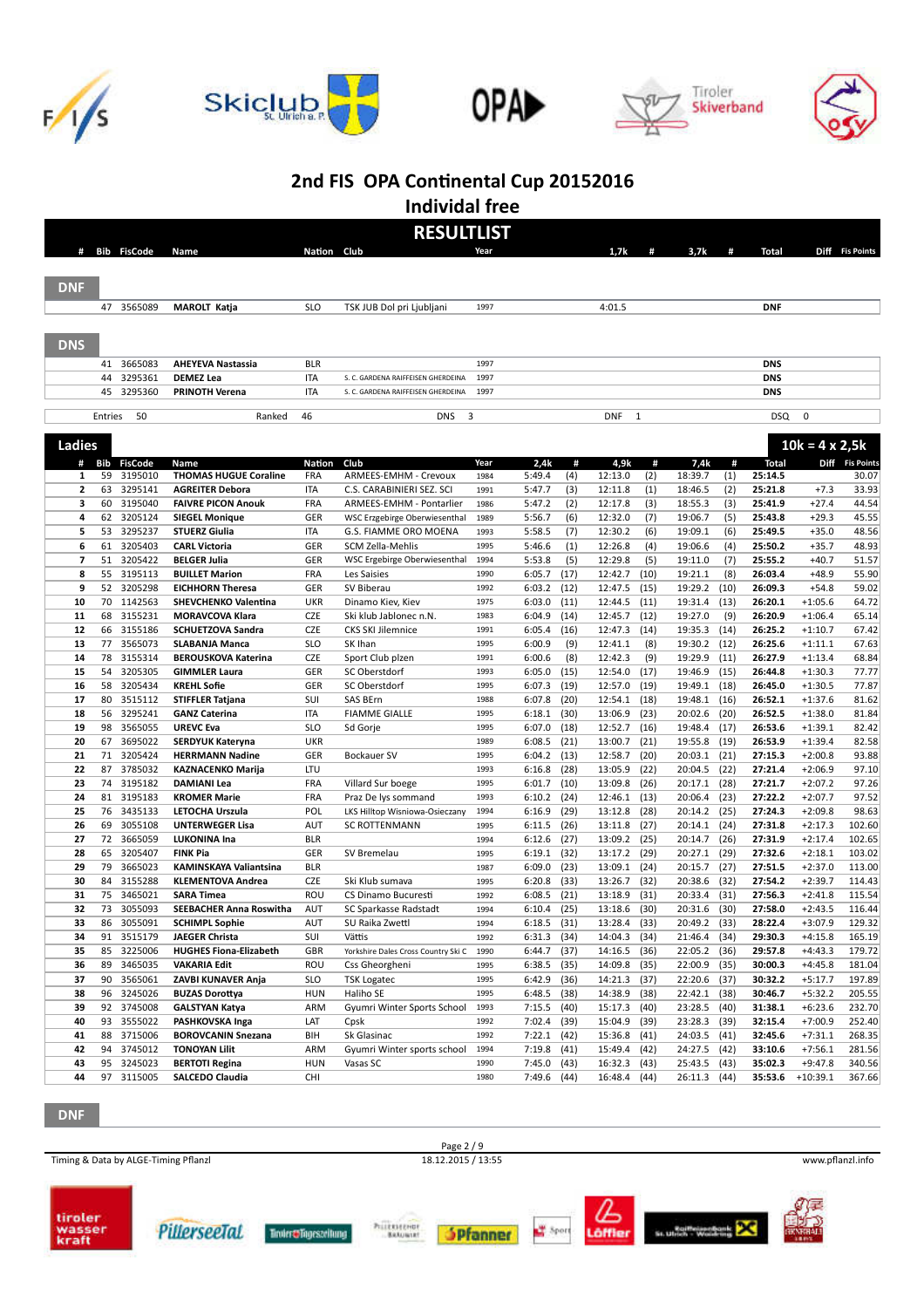









**Individal free**

|                |            |                        |                                                   |                          | <b>RESULTLIST</b>                                      |              |                                |              |                                    |                              |              |                    |                        |                  |
|----------------|------------|------------------------|---------------------------------------------------|--------------------------|--------------------------------------------------------|--------------|--------------------------------|--------------|------------------------------------|------------------------------|--------------|--------------------|------------------------|------------------|
| #              | Bib        | <b>FisCode</b>         | Name                                              | Nation                   | Club                                                   | Year         | 2,4k                           | #            | 4,9k                               | 7,4k<br>#                    | #            | <b>Total</b>       |                        | Diff Fis Points  |
|                | 57         | 3205283                | <b>WOLF Eva</b>                                   | <b>GER</b>               | SV Agenbach                                            | 1993         | 6:14.3                         |              | 13:26.2                            |                              |              | <b>DNF</b>         |                        |                  |
|                | 64         | 3205260                | <b>SCHICHO Elisabeth</b>                          | GER                      | SC Schliersee                                          | 1991         | 6:02.8                         |              |                                    |                              |              | <b>DNF</b>         |                        |                  |
|                | 82         | 3665066                | PATAPOVICH Krystsina                              | <b>BLR</b>               |                                                        | 1995         | 6:39.0                         |              |                                    |                              |              | <b>DNF</b>         |                        |                  |
| <b>DNS</b>     |            |                        |                                                   |                          |                                                        |              |                                |              |                                    |                              |              |                    |                        |                  |
|                |            | 83 3665046             | NEDYUKHINA Maryia                                 | <b>BLR</b>               |                                                        | 1992         |                                |              |                                    |                              |              | <b>DNS</b>         |                        |                  |
|                |            |                        |                                                   |                          |                                                        |              |                                |              |                                    |                              |              |                    |                        |                  |
|                | Entries    | 48                     | Ranked                                            | 44                       | <b>DNS</b><br>$\mathbf{1}$                             |              |                                |              | 3<br><b>DNF</b>                    |                              |              | DSQ                | $\mathbf 0$            |                  |
| Men U20        |            |                        |                                                   |                          |                                                        |              |                                |              |                                    |                              |              |                    | $10k = 4 \times 2,5k$  |                  |
| #              | Bib        | <b>FisCode</b>         | Name                                              | Nation                   | Club                                                   | Year         | 2,4k                           | #            | 4,9k                               | #<br>7,4k                    | #            | <b>Total</b>       |                        | Diff Fis Points  |
| 1              | 109        | 3150570                | <b>NOVAK Michal</b>                               | CZE                      | Lk Slovan karlovy vary                                 | 1996         | 5:13.8                         | (2)          | 11:08.4<br>(2)                     | 17:07.6                      | (1)          | 23:09.1            |                        | 52.31            |
| $\overline{2}$ | 111        | 3290524                | <b>ABRAM Mikael</b>                               | <b>ITA</b>               | C.S. ESERCITO                                          | 1996         | 5:17.4                         | (6)          | 11:15.3<br>(5)                     | 17:13.2                      | (5)          | 23:12.6            | $+3.5$                 | 54.33            |
| з              | 100        | 3190419                | <b>COLLET Martin</b>                              | <b>FRA</b>               | Chamonix                                               | 1997         | 5:16.7                         | (4)          | 11:10.0<br>(3)                     | 17:09.3                      | (3)          | 23:13.4            | $+4.3$                 | 54.79            |
| 4              | 110        | 3020003                | <b>ESTEVE ALTIMIRAS Irineu</b>                    | <b>AND</b>               | <b>NEC</b>                                             | 1996         | 5:13.9                         | (3)          | 11:11.2<br>(4)                     | 17:12.5                      | (4)          | 23:17.9            | $+8.8$                 | 57.38            |
| 5              | 101<br>99  | 3190398                | <b>LAPIERRE Jules</b>                             | <b>FRA</b>               | Ski Nordique chartrousin                               | 1996<br>1996 | 5:13.2                         | (1)          | 11:04.8<br>(1)                     | 17:08.3                      | (2)          | 23:19.6            | $+10.5$                | 58.36            |
| 6<br>6         | 103        | 3510534<br>3290504     | <b>KLEE Beda</b><br><b>VENTURA Paolo</b>          | <b>SUI</b><br><b>ITA</b> | Speer Ebnat kappel<br>GRUPPO SCIATORI FIAMME GIALLE    | 1996         | 5:25.3<br>5:28.4               | (16)<br>(21) | 11:29.6<br>(11)<br>11:25.3<br>(8)  | 17:29.0<br>17:24.2           | (7)<br>(6)   | 23:36.1<br>23:36.1 | $+27.0$<br>$+27.0$     | 67.86<br>67.86   |
| 8              | 121        | 3290514                | <b>GABRIELLI Giacomo</b>                          | <b>ITA</b>               | U.S.D. CERMIS                                          | 1996         | 5:24.2                         | (13)         | 11:20.2<br>(7)                     | 17:29.2                      | (8)          | 23:40.7            | $+31.6$                | 70.51            |
| 9              | 106        | 3050285                | <b>DEISER Felix</b>                               | AUT                      | 1. SV Hohe Wand                                        | 1997         | 5:17.2                         | (5)          | 11:16.2<br>(6)                     | 17:29.2                      | (8)          | 23:44.6            | $+35.5$                | 72.75            |
| 10             | 102        | 3200676                | <b>BRUGGER Janosch</b>                            | GER                      | WSG Schluchsee                                         | 1997         | 5:25.4                         | (18)         | 11:34.0<br>(14)                    | 17:44.6                      | (13)         | 23:49.0            | $+39.9$                | 75.29            |
| 11             | 112        | 3430249                | <b>BURY Dominik</b>                               | POL                      | Mks Istebna                                            | 1996         | 5:20.1                         | (9)          | 11:29.0<br>(10)                    | 17:39.1                      | (10)         | 23:56.0            | $+46.9$                | 79.32            |
| 12             | 124        | 3190420                | <b>BOUSCARRA GAUBERT Matis</b>                    | <b>FRA</b>               | Serre Chevalier                                        | 1997         | 5:22.6                         | (11)         | 11:28.0<br>(9)                     | 17:39.8                      | (11)         | 23:58.5            | $+49.4$                | 80.76            |
| 13             | 105        | 3290575                | <b>SERRA Daniele</b>                              | <b>ITA</b>               | S.C. VALLE MAIRA A.D.                                  | 1996         | 5:31.7                         | (30)         | 11:35.4<br>(15)                    | 17:48.3                      | (14)         | 23:59.1            | $+50.0$                | 81.11            |
| 14             | 108        | 3510513                | <b>CAPELLI Marino</b>                             | SUI                      | Sc Davos                                               | 1996         | 5:20.6                         | (10)         | 11:30.1<br>(12)                    | 17:42.8                      | (12)         | 24:00.4            | $+51.3$                | 81.85            |
| 15             | 104        | 3050267                | <b>MOSER Benjamin</b>                             | AUT                      | SV Achensee-Tirol                                      | 1997         | 5:29.0                         | (22)         | 11:39.5<br>(19)                    | 17:56.2                      | (15)         | 24:08.7            | $+59.6$                | 86.63            |
| 16             | 130        | 3200712                | <b>WALLER Vincent</b>                             | GER                      | WSC Ergeb. Oberwiesenthal                              | 1996         | 5:29.5                         | (25)         | 11:39.6<br>(20)                    | 17:56.6                      | (16)         | 24:25.5            | $+1:16.4$              | 96.31            |
| 17             | 122        | 3560121                | <b>LAMPIC Janez</b>                               | <b>SLO</b>               | <b>TSK Triglav Kranj</b>                               | 1996         | 5:25.3                         | (16)         | 11:41.1<br>(22)                    | 18:05.3                      | (21)         | 24:28.0            | $+1:18.9$              | 97.75            |
| 18             | 126        | 3560107                | <b>CRV Benjamin</b>                               | <b>SLO</b>               | ND RATECE - PLANICA                                    | 1996         | 5:29.4                         | (24)         | 11:39.1<br>(16)                    | 17:58.4                      | (17)         | 24:30.3            | $+1:21.2$              | 99.07            |
| 19             | 114        | 3510548                | <b>PFAEFFLI Gian Flurin</b>                       | SUI                      | Bernina Pontresina                                     | 1996         | 5:26.7                         | (19)         | 11:47.0<br>(25)                    | 18:06.3                      | (22)         | 24:31.5            | $+1:22.4$              | 99.77            |
| 20             | 113        | 3780036                | <b>TERENTJEV Stepan</b>                           | LTU                      | Startas                                                | 1996         | 5:29.2                         | (23)         | (24)<br>11:44.0                    | 18:04.9                      | (20)         | 24:32.2            | $+1:23.1$              | 100.17           |
| 21             | 133        | 3490289                | VIGO DEL ARCO Marti                               | SPA                      | H. BENASQUE                                            | 1997         | 5:32.6                         | (32)         | 11:42.7<br>(23)                    | 18:03.2                      | (18)         | 24:33.7            | $+1:24.6$              | 101.03           |
| 22             | 150        | 3190405                | <b>ROUSSET Charly</b>                             | <b>FRA</b>               | La Feclaz                                              | 1996         | 5:24.7                         | (14)         | 11:39.3<br>(17)                    | 18:04.3                      | (19)         | 24:34.5            | $+1:25.4$              | 101.49           |
| 23             | 146        | 3190408                | <b>CHRISTMANN Clement</b>                         | FRA                      | Markstein Ranspach                                     | 1996         | 5:19.8                         | (8)          | 11:32.3<br>(13)                    | 18:07.8                      | (23)         | 24:42.6            | $+1:33.5$              | 106.16           |
| 24             | 115        | 3200669                | <b>LEUPOLD Richard</b>                            | GER                      | Sk Dresden-Niedersedlitz                               | 1997         | 5:25.1                         | (15)         | 11:41.0<br>(21)                    | 18:08.6                      | (24)         | 24:46.1            | $+1:37.0$              | 108.17           |
| 25             | 155        | 3200610<br>3290549     | <b>WINKER Christian</b>                           | <b>GER</b><br><b>ITA</b> | Sv Spaichingen                                         | 1996<br>1996 | 5:30.3                         | (27)         | 11:51.9<br>(27)                    | 18:17.8                      | (27)         | 24:53.6            | $+1:44.5$<br>$+1:44.8$ | 112.49           |
| 26<br>27       | 149<br>107 | 3200665                | <b>GIUDICI Adriano</b><br><b>REICHELT Arne</b>    | GER                      | C.S. FORESTALE DELLO STATO<br>Sk Dresden-Niedersedlitz | 1996         | 5:40.5<br>5:36.2               | (44)<br>(38) | 11:59.1<br>(33)<br>11:58.6<br>(32) | 18:24.0<br>18:27.2           | (28)<br>(29) | 24:53.9<br>24:54.5 | $+1:45.4$              | 112.67<br>113.01 |
| 28             | 123        | 3670079                | <b>KOVALYOV Vladislav</b>                         | KAZ                      |                                                        | 1996         | 5:34.0                         | (34)         | 11:47.0<br>(25)                    | 18:10.2                      | (25)         | 24:54.9            | $+1:45.8$              | 113.24           |
| 29             | 117        | 3200668                | <b>VOGT Jacob</b>                                 | <b>GER</b>               | Sg Holzhau                                             | 1997         | 5:19.6                         | (7)          | 11:39.3<br>(17)                    | 18:12.5                      | (26)         | 24:55.8            | $+1:46.7$              | 113.76           |
| 30             | 128        | 3190451                | <b>GERMAIN Vivien</b>                             | <b>FRA</b>               | Ski Morbier bellefontaine morez                        | 1997         | 5:36.1                         | (37)         | 12:01.6<br>(37)                    | 18:32.7                      | (32)         | 25:05.2            | $+1:56.1$              | 119.17           |
| 31             | 125        | 3200651                | <b>DAUDERT Felix</b>                              | <b>GER</b>               | Wsv Bad lobenstein                                     | 1997         | 5:32.3                         | (31)         | 11:54.1<br>(29)                    | 18:27.4                      | (30)         | 25:08.3            | $+1:59.2$              | 120.96           |
| 32             | 145        | 3290535                | <b>ARMELLINI Mattia</b>                           | ITA                      | <b>GS FIAMME GIALLE</b>                                | 1997         | 5:40.6                         | (46)         | (28)<br>11:53.4                    | 18:33.2                      | (33)         | 25:10.4            | $+2:01.3$              | 122.17           |
| 33             | 120        | 3150589                | <b>PILZ Petr</b>                                  | CZE                      | Ski Klub jablonec n.N.                                 | 1996         | 5:32.9                         | (33)         | 11:59.5<br>(34)                    | 18:35.1                      | (35)         | 25:12.8            | $+2:03.7$              | 123.55           |
| 34             | 132        | 3050256                | <b>FOETTINGER Michael</b>                         | AUT                      | <b>WSV STROBL</b>                                      | 1997         | 5:35.7                         | (36)         | (40)<br>12:04.8                    | 18:40.7                      | (36)         | 25:14.6            | $+2:05.5$              | 124.59           |
| 35             | 159        | 3290606                | <b>PERRON Jean Luc</b>                            | <b>ITA</b>               | A.S.D. CLUB DE SKI VALTOURNENCHE                       | 1997         | 5:35.3                         | (35)         | 12:00.3<br>(35)                    | 18:31.3                      | (31)         | 25:18.3            | $+2:09.2$              | 126.72           |
| 36             | 119        | 3423084                | <b>SKINSTAD Maarten Soleng</b>                    | <b>NOR</b>               | Vind IL                                                | 1997         | 5:41.0 (47)                    |              | 12:00.8 (36)                       | 18:43.4 (39)                 |              | 25:23.1            | +2:14.0                | 129.48           |
| 37             | 141        | 3350008                | <b>BIEDERMANN Michael</b>                         | LIE                      | Nordic Club liechtenstein                              | 1996         | 5:49.6 (54)                    |              | 12:05.8 (41)                       | 18:51.1 (43)                 |              | 25:25.3            | $+2:16.2$              | 130.75           |
| 38             | 140        | 3200637                | MIOSGA Juri                                       | GER                      | Sc Sonthofen                                           | 1996         | $5:24.0$ (12)                  |              | 11:55.4<br>(30)                    | 18:33.3                      | (34)         | 25:26.9            | $+2:17.8$              | 131.67           |
| 39             | 129        | 3660100                | MASLOUSKI Mikita                                  | <b>BLR</b>               |                                                        | 1996         | $5:37.4$ (41)                  |              | 12:03.9 (39)                       | 18:41.1                      | (38)         | 25:29.4            | $+2:20.3$              | 133.11           |
| 40             | 137        | 3050266                | <b>MOOSMANN Tobias</b>                            | AUT                      | SKICLUB KOESSEN                                        | 1997         | 5:27.9 (20)                    |              | 11:57.7<br>(31)                    | 18:40.9                      | (37)         | 25:34.7            | $+2:25.6$              | 136.16           |
| 41             | 127        | 3150612                | <b>MACHAC Karel</b>                               | CZE                      | Cks Ski jilemnice                                      | 1997         | $5:37.0$ (40)                  |              | 12:08.3<br>(44)                    | 18:49.1 (40)                 |              | 25:37.6            | $+2:28.5$              | 137.83           |
| 41             |            | 138 3220033            | <b>CLUGNET James</b>                              | GBR                      |                                                        | 1996         | $5:41.3$ (48)                  |              | 12:10.0 (45)                       | 18:50.7                      | (42)         | 25:37.6            | $+2:28.5$              | 137.83           |
| 43             | 116        | 3200654                | <b>BUETTNER Christoph</b>                         | GER                      | Sc Steinheid                                           | 1997         | $5:30.8$ (28)                  |              | 12:13.4<br>(47)                    | 18:55.7                      | (46)         | 25:38.4            | $+2:29.3$              | 138.29           |
| 44             | 151        | 3200696                | <b>HEILAND Jonas</b><br><b>IMWINKELRIED Dario</b> | GER                      | <b>TSV Peiting</b>                                     | 1997<br>1997 | $5:36.3$ (39)                  |              | 12:03.7<br>(38)                    | 18:49.8 (41)                 |              | 25:39.8            | $+2:30.7$              | 139.10           |
| 45<br>46       | 131        | 118 3510564<br>3050258 | <b>WALDNER Matti</b>                              | SUI<br>AUT               | Obergoms<br>I.SPORTVEREINIGUNG HOHE WAND               | 1996         | $5:29.5$ (25)<br>$5:39.7$ (43) |              | 12:06.1 (42)<br>12:14.0 (48)       | 18:51.1 (43)<br>18:57.3 (48) |              | 25:40.0<br>25:43.6 | $+2:30.9$<br>$+2:34.5$ | 139.22<br>141.29 |
| 47             | 135        | 3560127                | <b>LICEF Miha</b>                                 | SLO                      | SD Gorje                                               | 1997         | 5:49.4 (53)                    |              | 12:16.0 (49)                       | 18:57.2 (47)                 |              | 25:45.4            | $+2:36.3$              | 142.33           |
| 48             | 134        | 3050286                | <b>LEODOLTER Philipp</b>                          | AUT                      | SC UNION Hohenzell                                     | 1997         | $5:38.9$ (42)                  |              | 12:13.3 (46)                       | 18:55.1 (45)                 |              | 25:49.4            | $+2:40.3$              | 144.63           |
| 49             | 143        | 3460040                | POPA Raul Mihai                                   | ROU                      | Pc Brasov                                              | 1997         | 5:31.4 (29)                    |              | 12:07.2 (43)                       | 18:59.3                      | (49)         | 25:54.0            | $+2:44.9$              | 147.28           |
| 50             |            | 142 3660114            | <b>BUDAHOUSKI Siarhei</b>                         | <b>BLR</b>               |                                                        | 1996         | 5:47.4 (50)                    |              | 12:22.3 (52)                       | 19:08.8 (51)                 |              | 26:01.2            | $+2:52.1$              | 151.42           |
|                |            |                        |                                                   |                          |                                                        |              |                                |              |                                    |                              |              |                    |                        |                  |

Timing & Data by ALGE-Timing Pflanzl 18.12.2015 / 13:55 www.pflanzl.info















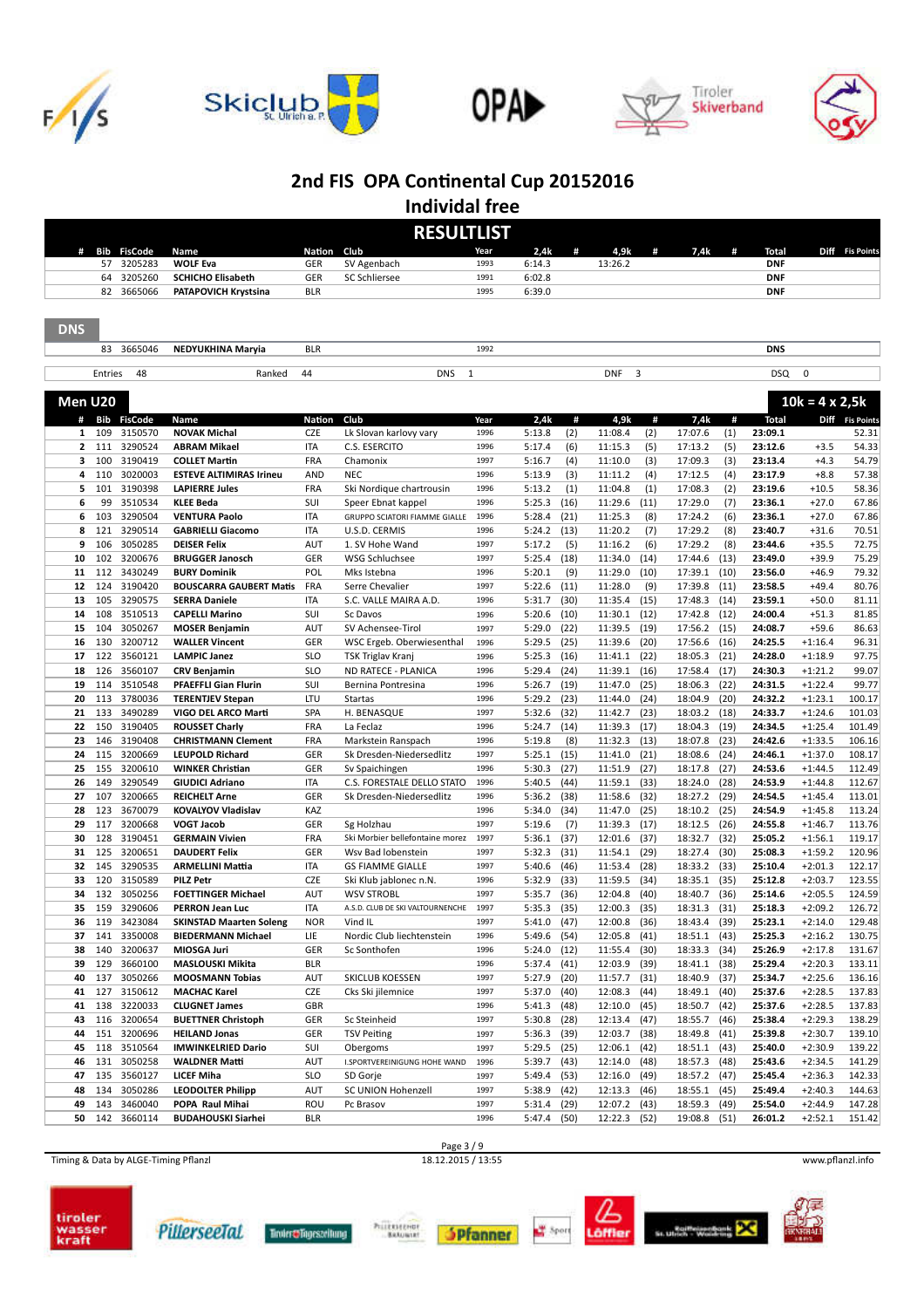









**Individal free**

|    | <b>RESULTLIST</b> |                |                             |            |                             |      |        |      |         |      |         |      |         |             |                   |
|----|-------------------|----------------|-----------------------------|------------|-----------------------------|------|--------|------|---------|------|---------|------|---------|-------------|-------------------|
| #  | Bib               | <b>FisCode</b> | Name                        | Nation     | Club                        | Year | 2,4k   | #    | 4,9k    | #    | 7,4k    | #    | Total   | <b>Diff</b> | <b>Fis Points</b> |
| 51 | 156               | 3660107        | <b>CHYCHYKAU Aleh</b>       | <b>BLR</b> |                             | 1996 | 5:40.5 | (44) | 12:18.3 | (50) | 19:11.3 | (52) | 26:02.0 | $+2:52.9$   | 151.89            |
| 52 | 147               | 3430259        | <b>FOJCIK Woiciech</b>      | POL        | NKS Trojwies Beskidzka      | 1997 | 5:42.1 | (49) | 12:19.9 | (51) | 19:08.7 | (50) | 26:10.5 | $+3:01.4$   | 156.78            |
| 53 | 144               | 3660102        | <b>BAZYLEU Yauhen</b>       | <b>BLR</b> |                             | 1996 | 5:57.8 | (62) | 12:38.6 | (55) | 19:30.7 | (54) | 26:26.1 | $+3:17.0$   | 165.76            |
| 54 | 152               | 3660116        | <b>KUCHARAU Yurv</b>        | <b>BLR</b> |                             | 1997 | 6:10.5 | (70) | 12:51.6 | (62) | 19:34.0 | (55) | 26:26.3 | $+3:17.2$   | 165.88            |
| 55 | 284               | 3150632        | <b>BARTUNEK Lukas</b>       | CZE        | Ski Klub jablonec nad nisou | 1997 | 5:54.4 | (59) | 12:43.4 | (59) | 19:38.0 | (56) | 26:29.6 | $+3:20.5$   | 167.78            |
| 56 | 139               | 3660072        | <b>CHYCHUK Uladzislau</b>   | <b>BLR</b> |                             | 1996 | 5:48.3 | (51) | 12:29.0 | (53) | 19:30.3 | (53) | 26:32.2 | $+3:23.1$   | 169.28            |
| 57 | 136               | 3050249        | <b>MRKONJIC Markus</b>      | <b>AUT</b> | USV FUSCHL AM SEE           | 1996 | 5:49.2 | (52) | 12:40.6 | (57) | 19:40.2 | (58) | 26:43.5 | $+3:34.4$   | 175.79            |
| 58 | 169               | 3150614        | <b>SCHUETZ Filip</b>        | <b>CZE</b> | <b>CKS SKI Jilemnice</b>    | 1997 | 5:53.5 | (58) | 12:41.6 | (58) | 19:46.4 | (59) | 26:51.8 | $+3:42.7$   | 180.57            |
| 59 | 154               | 3660124        | ZHVIKAU Uladzislau          | <b>BLR</b> |                             | 1996 | 5:55.4 | (60) | 12:39.5 | (56) | 19:39.2 | (57) | 26:54.5 | $+3:45.4$   | 182.12            |
| 60 | 175               | 3560150        | <b>GRDADOLNIK Bor</b>       | <b>SLO</b> | <b>TSK Logatec</b>          | 1996 | 6:00.7 | (64) | 12:50.3 | (60) | 19:52.7 | (60) | 27:01.6 | $+3:52.5$   | 186.21            |
| 61 | 153               | 3560132        | <b>RADUHA Erik</b>          | <b>SLO</b> | ND RATECE - PLANICA         | 1997 | 5:50.1 | (55) | 12:50.7 | (61) | 20:08.8 | (63) | 27:13.4 | $+4:04.3$   | 193.01            |
| 62 | 172               | 3560140        | <b>MEZEK Jan</b>            | <b>SLO</b> | ND RATECE - PLANICA         | 1996 | 6:08.0 | (67) | 13:00.5 | (63) | 20:05.2 | (62) | 27:17.0 | $+4:07.9$   | 195.08            |
| 63 | 163               | 3220035        | <b>GIBB Duncan</b>          | GBR        |                             | 1997 | 6:01.9 | (65) | 13:10.0 | (67) | 20:22.1 | (64) | 27:21.2 | $+4:12.1$   | 197.50            |
| 64 | 157               | 3150624        | <b>KOTRABA Tomas</b>        | <b>CZE</b> | Lk Slovan karlovy vary      | 1997 | 5:53.0 | (57) | 12:38.3 | (54) | 19:55.8 | (61) | 27:25.4 | $+4:16.3$   | 199.92            |
| 65 | 158               | 3150616        | <b>SVEJDA Jan</b>           | <b>CZE</b> | Ski Klub sumava             | 1996 | 6:03.6 | (66) | 13:06.3 | (65) | 20:27.3 | (65) | 28:01.1 | $+4:52.0$   | 220.48            |
| 66 | 161               | 3710036        | <b>SKIPINA Ognjen</b>       | <b>BIH</b> | Sk Romanija                 | 1997 | 6:09.0 | (68) | 13:14.3 | (68) | 20:37.9 | (66) | 28:04.6 | $+4:55.5$   | 222.49            |
| 67 | 148               | 3780048        | <b>KLISEVICIUS Deividas</b> | LTU        | Ignalina KSC                | 1997 | 6:09.2 | (69) | 13:15.7 | (69) | 20:42.3 | (67) | 28:05.5 | $+4:56.4$   | 223.01            |
| 68 | 164               | 3050289        | <b>VERMEULEN Moran</b>      | <b>AUT</b> | WSV RAMSAU/DACHSTEIN        | 1997 | 5:55.4 | (60) | 13:06.0 | (64) | 20:49.3 | (69) | 28:19.9 | $+5:10.8$   | 231.30            |
| 69 | 160               | 3710035        | <b>ANIC Stefan</b>          | <b>BIH</b> | Sk Istocno sarajevo         | 1997 | 6:11.1 | (71) | 13:22.5 | (71) | 20:57.8 | (71) | 28:23.1 | $+5:14.0$   | 233.15            |
| 70 | 166               | 3560126        | <b>JENKO Andrei</b>         | <b>SLO</b> | TSK JUB Dol pri Ljubljani   | 1997 | 5:58.6 | (63) | 13:09.6 | (66) | 20:43.8 | (68) | 28:23.4 | $+5:14.3$   | 233.32            |
| 71 | 170               | 3560123        | <b>PLEVEL Domen</b>         | <b>SLO</b> | TSK JUB Dol pri Ljubljani   | 1996 | 6:20.8 | (72) | 13:39.3 | (72) | 21:02.7 | (72) | 28:28.8 | $+5:19.7$   | 236.43            |
| 72 | 167               | 3050255        | <b>DUCI Patrick</b>         | <b>AUT</b> | <b>SCHIKLUB SAALFELDEN</b>  | 1997 | 5:52.2 | (56) | 13:16.8 | (70) | 20:50.6 | (70) | 28:40.6 | $+5:31.5$   | 243.22            |
|    |                   |                |                             |            |                             |      |        |      |         |      |         |      |         |             |                   |

#### **DNF**

| <b>GANSER Manuel</b><br>AU <sup>-</sup><br>3050291<br>$\sim$ $ \sim$<br><b>DNF</b><br>1997<br>6:18.0<br><b>-HOCHKAR</b><br>:LUB GÖSTLING-<br>SKICI<br>- 72 |  |
|------------------------------------------------------------------------------------------------------------------------------------------------------------|--|
|------------------------------------------------------------------------------------------------------------------------------------------------------------|--|

#### DNS

| 162 3290490                    | <b>CAPPELLO Florian</b>          | ITA        | A.S.V. PRAD RAIFFEISEN WERBERING 1996 |      |            | <b>DNS</b> |  |
|--------------------------------|----------------------------------|------------|---------------------------------------|------|------------|------------|--|
|                                | 165 3660097 TRYHUBOVICH Dzmitry  | <b>BLR</b> |                                       | 1996 |            | <b>DNS</b> |  |
|                                | 168 3290533 HELLWEGER Michael    | ITA        | AMATEURSPORTCLUB SARNTAL 1996         |      |            | <b>DNS</b> |  |
|                                | 171 3290534 AUCKENTHALER Philipp | <b>ITA</b> | A.S.V. GOSSENSASS                     | 1997 |            | <b>DNS</b> |  |
| 173 3050280 <b>OFER Tobias</b> |                                  | AUT        | <b>WSV NEUSTIFT</b>                   | 1996 |            | <b>DNS</b> |  |
|                                |                                  |            |                                       |      |            |            |  |
| Entries<br>- 78                | Ranked                           | -72        | <b>DNS</b>                            |      | <b>DNF</b> | DSQ        |  |

| Men |     |                |                               |               |                                      |      |        |      |         |      |         |      |              | $15k = 5 \times 3k$ |                 |
|-----|-----|----------------|-------------------------------|---------------|--------------------------------------|------|--------|------|---------|------|---------|------|--------------|---------------------|-----------------|
| #   | Bib | <b>FisCode</b> | Name                          | <b>Nation</b> | Club                                 | Year | 4,2k   | #    | 8.1k    | #    | 11,9k   | #    | <b>Total</b> |                     | Diff Fis Points |
| 1   | 176 | 3290407        | <b>SALVADORI Giandomenico</b> | <b>ITA</b>    | <b>GRUPPO SCIATORI FIAMME GIALLE</b> | 1992 | 9:26.9 | (2)  | 17:55.6 | (2)  | 27:09.4 | (1)  | 34:20.4      |                     | 24.97           |
| 2   | 184 | 3190105        | PERRILLAT BOITEUX Ivan        | <b>FRA</b>    | ARMEES-EMHM - Le grand-bornand       | 1985 | 9:37.7 | (9)  | 18:11.6 | (4)  | 27:33.9 | (4)  | 34:40.8      | $+20.4$             | 32.89           |
| 3   | 179 | 3200121        | <b>KUEHNE Andv</b>            | <b>GER</b>    | WSC Erzgebirge Oberwiesenthal        | 1987 | 9:40.5 | (13) | 18:21.6 | (12) | 27:39.5 | (6)  | 34:47.4      | $+27.0$             | 35.45           |
| 4   | 185 | 3090024        | <b>TSINZOV Veselin</b>        | <b>BUL</b>    | <b>Alexander Logistics</b>           | 1986 | 9:36.3 | (6)  | 18:19.4 | (9)  | 27:38.3 | (5)  | 34:50.5      | $+30.1$             | 36.66           |
| 5.  | 177 | 3200205        | <b>BOEGL Lucas</b>            | GER           | SC Gaissach                          | 1990 | 9:30.3 | (3)  | 18:02.5 | (3)  | 27:29.9 | (3)  | 34:51.1      | $+30.7$             | 36.89           |
| 6   | 178 | 3190353        | <b>CHAUVIN Valentin</b>       | <b>FRA</b>    | Haut Jura ski                        | 1995 | 9:23.1 | (1)  | 17:51.4 | (1)  | 27:29.5 | (2)  | 35:02.1      | $+41.7$             | 41.16           |
|     | 192 | 3190303        | <b>PHILIPOT Mickael</b>       | <b>FRA</b>    | Pays Rochois                         | 1993 | 9:32.2 | (4)  | 18:12.5 | (7)  | 27:40.6 | (7)  | 35:04.6      | $+44.2$             | 42.13           |
| 8   | 196 | 3390103        | <b>TAMMJARV Karel</b>         | <b>EST</b>    | <b>Tartu Skiclub</b>                 | 1989 | 9:45.1 | (19) | 18:19.6 | (10) | 27:53.3 | (11) | 35:14.2      | $+53.8$             | 45.86           |
| 9   | 195 | 3290373        | <b>MULLER Claudio</b>         | <b>ITA</b>    | C.S. FORESTALE DELLO STATO           | 1992 | 9:32.6 | (5)  | 18:12.3 | (6)  | 27:44.7 | (9)  | 35:14.8      | $+54.4$             | 46.09           |
| 10  | 180 | 3190280        | <b>TARANTOLA Damien</b>       | <b>FRA</b>    | <b>Chamonix Mont Blanc</b>           | 1991 | 9:38.8 | (10) | 18:14.4 | (8)  | 27:44.2 | (8)  | 35:15.4      | $+55.0$             | 46.33           |
| 11  | 193 | 1323468        | <b>REHEMAA Aivar</b>          | <b>EST</b>    | Sportclub SPARTA                     | 1982 | 9:44.1 | (17) | 18:21.2 | (11) | 27:51.5 | (10) | 35:17.4      | $+57.0$             | 47.10           |
| 12  | 191 | 3510472        | <b>BIELER Livio</b>           | <b>SUI</b>    | Gardes Frontiere                     | 1993 | 9:46.1 | (20) | 18:31.1 | (21) | 28:02.1 | (14) | 35:24.3      | $+1:03.9$           | 49.78           |
| 13  | 190 | 3190302        | <b>PARISSE Clement</b>        | <b>FRA</b>    | MegEve                               | 1993 | 9:41.2 | (14) | 18:26.5 | (17) | 28:06.6 | (15) | 35:26.8      | $+1:06.4$           | 50.75           |
| 14  | 183 | 3480004        | <b>DEMENTIEV Eugeniv</b>      | <b>RUS</b>    | Dinamo                               | 1983 | 9:42.5 | (15) | 18:22.7 | (13) | 28:00.8 | (13) | 35:33.6      | $+1:13.2$           | 53.39           |
| 15  | 197 | 3190358        | <b>TIBERGHIEN Jean</b>        | <b>FRA</b>    | La Feclaz                            | 1995 | 9:39.9 | (12) | 18:36.3 | (24) | 28:10.8 | (17) | 35:35.6      | $+1:15.2$           | 54.17           |
| 16  | 182 | 3200331        | <b>WICK Thomas</b>            | GER           | SC Motor Zella-Mehlis                | 1991 | 9:47.8 | (24) | 18:28.8 | (18) | 28:10.0 | (16) | 35:35.7      | $+1:15.3$           | 54.21           |
| 17  | 205 | 3510421        | <b>DANUSER Marius</b>         | <b>SUI</b>    | Sc Vaettis                           | 1992 | 9:48.0 | (25) | 18:23.4 | (14) | 28:00.0 | (12) | 35:39.2      | $+1:18.8$           | 55.57           |
| 18  | 181 | 3190297        | <b>DHEYRIAT Mathias</b>       | <b>FRA</b>    | La Feclaz                            | 1993 | 9:37.2 | (8)  | 18:24.4 | (16) | 28:13.0 | (19) | 35:46.5      | $+1:26.1$           | 58.40           |
| 19  | 187 | 1322498        | <b>NOVIKOV Sergey</b>         | <b>RUS</b>    |                                      | 1980 | 9:46.4 | (21) | 18:34.2 | (22) | 28:20.8 | (22) | 35:50.0      | $+1:29.6$           | 59.76           |
| 20  | 201 | 3350003        | <b>HAELG Philipp</b>          | <b>LIE</b>    | Nordic Club Liechtenstein            | 1991 | 9:36.8 | (7)  | 18:11.6 | (4)  | 28:11.4 | (18) | 35:52.7      | $+1:32.3$           | 60.81           |
| 20  | 210 | 3480287        | DEVJATIAROV Mikhail Jun.      | <b>RUS</b>    |                                      | 1985 | 9:57.5 | (34) | 18:54.1 | (30) | 28:32.9 | (27) | 35:52.7      | $+1:32.3$           | 60.81           |
| 22  | 199 | 3420815        | <b>SKINSTAD Petter Soleng</b> | <b>NOR</b>    | Vind IL                              | 1989 | 9:43.5 | (16) | 18:34.5 | (23) | 28:18.1 | (21) | 35:56.9      | $+1:36.5$           | 62.44           |
| 23  | 200 | 3150183        | <b>GRAEF Jakub</b>            | <b>CZE</b>    | Dukla Liberec                        | 1991 | 9:44.7 | (18) | 18:44.5 | (27) | 28:32.2 | (26) | 35:58.7      | $+1:38.3$           | 63.14           |
|     |     |                |                               |               |                                      |      |        |      |         |      |         |      |              |                     |                 |

















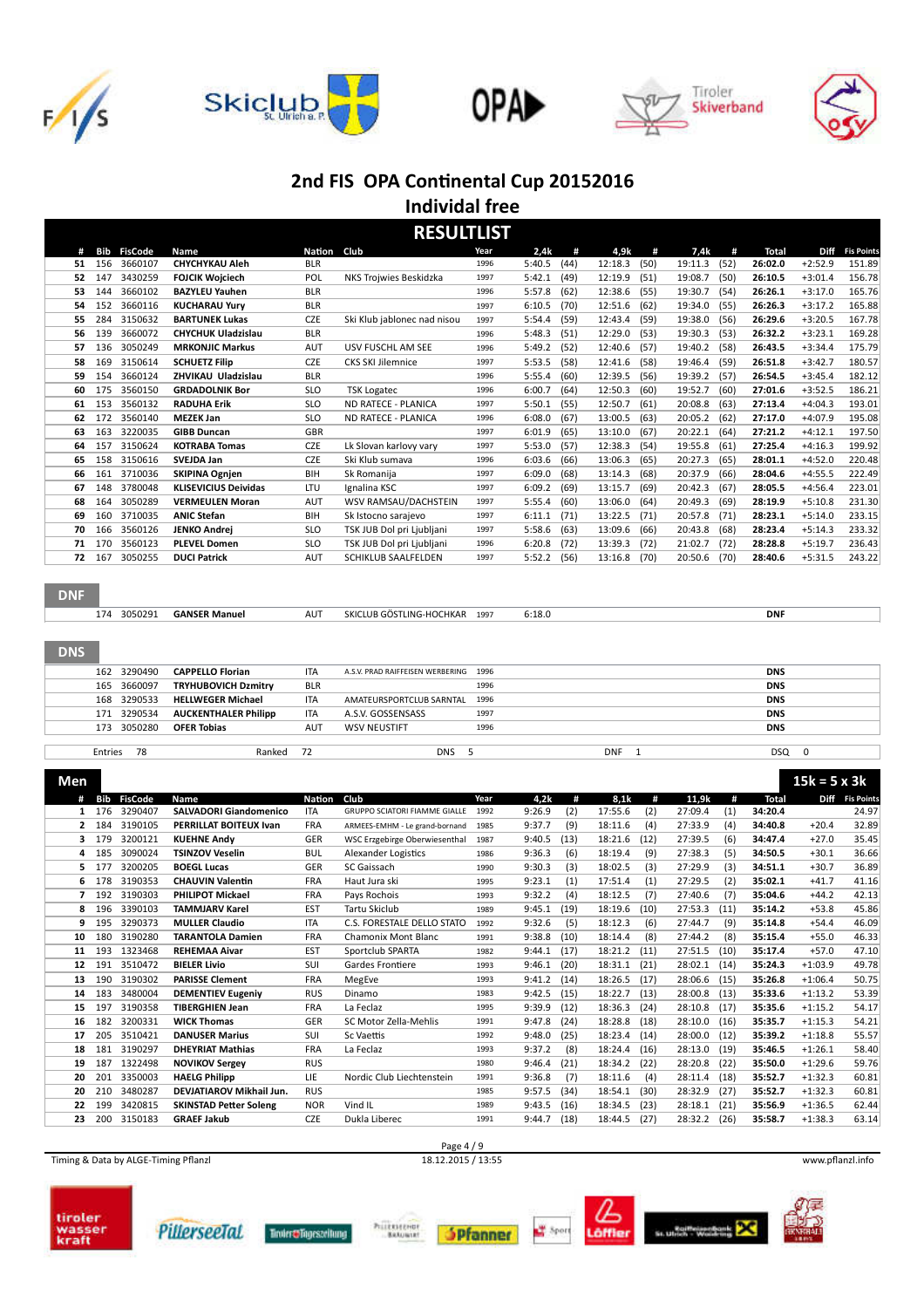









**Individal free RESULTLIST**

|    |     |                |                                |            | <u>KESULILISI</u>             |      |              |      |              |      |                |      |         |           |                 |
|----|-----|----------------|--------------------------------|------------|-------------------------------|------|--------------|------|--------------|------|----------------|------|---------|-----------|-----------------|
| #  | Bib | <b>FisCode</b> | Name                           | Nation     | Club                          | Year | 4,2k         | #    | 8,1k         | #    | 11,9k          | #    | Total   |           | Diff Fis Points |
| 24 | 186 | 3510361        | <b>PRALONG Candide</b>         | <b>SUI</b> | Val Ferret                    | 1990 | 9:39.8       | (11) | 18:23.4      | (14) | 28:15.2        | (20) | 35:59.6 | $+1:39.2$ | 63.49           |
| 25 | 226 | 3510477        | <b>BASSETTI Giacomo</b>        | SUI        | Molinera                      | 1995 | 9:50.2       | (30) | 18:30.1      | (19) | 28:28.7        | (24) | 36:04.9 | $+1:44.5$ | 65.54           |
| 26 | 214 | 3490145        | ROJO Imanol                    | <b>SPA</b> | ALPINO UZTURRE-RFEDI          | 1990 | 9:48.3       | (26) | 18:30.8      | (20) | 28:25.6        | (23) | 36:08.2 | $+1:47.8$ | 66.83           |
| 27 | 212 | 3390164        | <b>VEERPALU Andreas</b>        | EST        | Sportclub Sparta              | 1994 | 9:57.1       | (33) | 18:45.2      | (28) | 28:28.7        | (24) | 36:15.7 | $+1:55.3$ | 69.74           |
| 28 | 194 | 3200309        | <b>WOLZ Alexander</b>          | GER        | <b>TSV Buchenberg</b>         | 1991 | 9:57.8       | (36) | 18:59.3      | (34) | 28:36.7        | (28) | 36:16.5 | $+1:56.1$ | 70.05           |
| 29 | 202 | 3290432        | <b>PELLEGRIN Sebastiano</b>    | <b>ITA</b> | G.S. FIAMME ORO MOENA         | 1994 | 9:47.3       | (22) | 18:41.9      | (26) | 28:37.2        | (29) | 36:16.9 | $+1:56.5$ | 70.20           |
|    | 225 |                | KINDSCHI Joeri                 | SUI        | SAS Bern                      | 1986 |              |      |              |      |                |      |         | $+2:03.0$ | 72.73           |
| 30 |     | 3510207        |                                |            |                               |      | 9:48.3       | (26) | 18:39.0      | (25) | 28:40.5        | (30) | 36:23.4 |           |                 |
| 31 | 208 | 3150519        | <b>FELLNER Adam</b>            | <b>CZE</b> | Fenix Ski team jesenik        | 1993 | 9:58.8       | (37) | 18:59.2      | (33) | 28:49.9        | (32) | 36:32.5 | $+2:12.1$ | 76.26           |
| 32 | 220 | 3380033        | <b>DADIC Edi</b>               | <b>CRO</b> | <b>TSK Ravnogorac</b>         | 1993 | 9:49.7       | (29) | 18:45.9      | (29) | 28:42.7        | (31) | 36:33.0 | $+2:12.6$ | 76.46           |
| 33 | 207 | 3050187        | <b>PLESSNITZER Kevin</b>       | <b>AUT</b> | WSV RAMSAU/DACHSTEIN          | 1992 | 10:12.1      | (51) | 19:20.9      | (49) | 29:15.6        | (35) | 36:54.3 | $+2:33.9$ | 84.73           |
| 34 | 224 | 3290418        | <b>PEROTTI Manuel</b>          | <b>ITA</b> | GRUPPO SCIATORI FIAMME GIALLE | 1994 | 10:06.0      | (44) | 18:58.5      | (32) | 28:58.6        | (33) | 36:57.0 | $+2:36.6$ | 85.77           |
| 35 | 216 | 3510487        | <b>LECHNER Fabio</b>           | SUI        | Raetia Chur                   | 1994 | 10:14.6      | (54) | 19:18.4      | (45) | 29:23.7        | (42) | 37:10.5 | $+2:50.1$ | 91.02           |
| 36 | 206 | 3150432        | <b>SRAIL Jan</b>               | <b>CZE</b> | SK Nove Mesto n.M.            | 1990 | 9:50.2       | (30) | 19:00.5      | (36) | 29:12.7        | (34) | 37:12.0 | $+2:51.6$ | 91.60           |
| 37 | 231 | 3200464        | <b>HERZOG Daniel</b>           | GER        | Spvgg Oberkreuzberg           | 1993 | 10:02.7      | (40) | 19:16.2      | (42) | 29:16.4        | (36) | 37:16.2 | $+2:55.8$ | 93.23           |
| 38 | 221 | 3050212        | <b>GOTTHALMSEDER Alexander</b> | AUT        | SC Waldzell                   | 1994 | 9:59.4       | (38) | 19:02.7      | (37) | 29:20.7        | (38) | 37:16.8 | $+2:56.4$ | 93.46           |
| 39 | 215 | 3050088        | <b>BADER Markus</b>            | AUT        | SKIKLUB WAIDRING              | 1988 | 9:57.5       | (34) | 19:15.1      | (41) | 29:23.6        | (41) | 37:17.0 | $+2:56.6$ | 93.54           |
| 40 | 217 | 3510480        | <b>STEINER Cédric</b>          | SUI        | Davos                         | 1995 | 9:47.7       | (23) | 19:02.7      | (37) | 29:23.4        | (40) | 37:18.0 | $+2:57.6$ | 93.93           |
|    | 239 | 3560062        |                                | <b>SLO</b> |                               | 1990 |              |      |              | (40) |                |      |         | $+2:58.6$ |                 |
| 41 |     |                | <b>KLAVZAR Bostjan</b>         |            | <b>TSK Logatec</b>            |      | 10:10.4      | (49) | 19:10.9      |      | 29:16.4        | (36) | 37:19.0 |           | 94.32           |
| 42 | 204 | 3050158        | <b>LIEDERER Niklas</b>         | AUT        | WSV Ramsau a. Dachstein       | 1991 | 9:48.6       | (28) | 18:56.9      | (31) | 29:21.3        | (39) | 37:24.7 | $+3:04.3$ | 96.53           |
| 43 | 209 | 3690074        | <b>KRASOVSKYI Oleksii</b>      | <b>UKR</b> |                               | 1994 | 10:09.5      | (48) | 19:16.5      | (43) | 29:26.1        | (43) | 37:27.9 | $+3:07.5$ | 97.77           |
| 44 | 213 | 3150523        | <b>ANTOS Jakub</b>             | <b>CZE</b> | Dukla Liberec                 | 1994 | 10:12.9      | (53) | 19:26.9      | (51) | 29:34.8        | (46) | 37:28.9 | $+3:08.5$ | 98.16           |
| 45 | 223 | 3430186        | <b>KLISZ Pawel</b>             | POL        | LKS KLIMCZOK Bystra           | 1992 | 10:05.4      | (43) | 19:18.5      | (46) | 29:28.7        | (44) | 37:31.9 | $+3:11.5$ | 99.32           |
| 46 | 233 | 3290446        | <b>ZELGER Stefan</b>           | <b>ITA</b> | C.S. FORESTALE DELLO STATO    | 1995 | 10:09.0      | (47) | 19:09.1      | (39) | 29:32.1        | (45) | 37:33.1 | $+3:12.7$ | 99.79           |
| 47 | 234 | 3050252        | <b>KUGLER Simon</b>            | <b>AUT</b> | <b>UNION Liebenau</b>         | 1994 | 10:03.7      | (41) | 19:19.4      | (48) | 29:42.2        | (47) | 37:43.8 | $+3:23.4$ | 103.94          |
| 48 | 230 | 3050197        | <b>KATTNIG Johannes Fabian</b> | AUT        | Union Rosenbach               | 1994 | 10:04.1      | (42) | 19:17.7      | (44) | 29:45.1        | (48) | 37:44.9 | $+3:24.5$ | 104.37          |
| 49 | 228 | 3510416        | <b>SCHAAD Fabian</b>           | SUI        | Drusberg                      | 1992 | 10:32.6      | (74) | 19:53.5      | (62) | 30:00.6        | (54) | 37:45.3 | $+3:24.9$ | 104.53          |
| 50 | 219 | 3050198        | <b>HABENICHT Tobias</b>        | <b>AUT</b> | SU Klagenfurt                 | 1993 | 10:11.0      | (50) | 19:22.1      | (50) | 29:46.6        | (49) | 37:53.4 | $+3:33.0$ | 107.67          |
| 51 | 242 | 3150018        | <b>SIKORA Jakub</b>            | <b>CZE</b> | VSK VSB TU Ostrava            | 1984 | 10:20.6      | (60) | 19:44.9      | (57) | 29:54.7        | (52) | 37:55.6 | $+3:35.2$ | 108.53          |
|    | 241 | 3660122        |                                |            |                               | 1995 | 10:08.2      |      | 19:29.2      |      |                |      |         | $+3:35.3$ | 108.57          |
| 52 |     |                | <b>NAUMOV Vasilii</b>          | <b>BLR</b> |                               | 1993 |              | (46) |              | (52) | 29:51.7        | (50) | 37:55.7 |           |                 |
| 53 | 243 | 3290406        | <b>CAPPELLETTI Marco</b>       | <b>ITA</b> | C.S. ESERCITO                 |      | 10:19.2      | (57) | 19:43.9      | (56) | 30:04.2        | (55) | 37:59.0 | $+3:38.6$ | 109.85          |
| 54 | 256 | 3460030        | <b>CIOANCA Alin Florin</b>     | ROU        | <b>CSM Bistrita</b>           | 1995 | 10:00.9      | (39) | 19:19.1      | (47) | 29:58.1        | (53) | 38:02.8 | $+3:42.4$ | 111.32          |
| 55 | 222 | 3200568        | <b>CEBULLA Marius</b>          | GER        | SWV Goldlauter                | 1995 | 9:54.4       | (32) | 19:00.1      | (35) | 29:54.1        | (51) | 38:09.5 | $+3:49.1$ | 113.92          |
| 56 | 237 | 3710014        | <b>PLAKALOVIC Mladen</b>       | BIH        | Istocno Sarajevo              | 1991 | 10:06.1      | (45) | 19:42.7      | (54) | 30:11.7        | (57) | 38:19.5 | $+3:59.1$ | 117.81          |
| 57 | 229 | 3660076        | <b>SALADKOU Aliaksandr</b>     | <b>BLR</b> |                               | 1992 | 10:22.2      | (64) | 19:42.8      | (55) | 30:11.5        | (56) | 38:19.7 | $+3:59.3$ | 117.88          |
| 58 | 240 | 3350006        | <b>VOEGELI Martin</b>          | LIE        | Nordic Club liechtenstein     | 1995 | 10:21.4      | (61) | 19:50.3      | (60) | 30:13.0        | (59) | 38:21.5 | $+4:01.1$ | 118.58          |
| 59 | 252 | 3150116        | <b>RAZYM Vladislav</b>         | <b>CZE</b> | Sport Club Plzen              | 1988 | 10:22.0      | (63) | 19:53.6      | (63) | 30:14.5        | (60) | 38:22.8 | $+4:02.4$ | 119.09          |
| 60 | 232 | 3290476        | <b>PANISI Gilberto</b>         | <b>ITA</b> | A.S.D. C.U.S. TRENTO          | 1994 | 10:18.9      | (55) | 19:32.2      | (53) | 30:12.0        | (58) | 38:26.1 | $+4:05.7$ | 120.37          |
| 61 | 246 | 3780033        | <b>STROLIA Tautvydas</b>       | LTU        | Ignalina Ksc                  | 1995 | 10:23.7      | (65) | 19:46.1      | (59) | 30:25.8        | (61) | 38:42.2 | $+4:21.8$ | 126.62          |
| 62 | 253 | 3240019        | <b>KONYA Adam</b>              | <b>HUN</b> | Veszpremi SE                  | 1992 | 10:24.7      | (67) | 19:59.5      | (66) | 30:34.7        | (63) | 38:51.5 | $+4:31.1$ | 130.23          |
| 63 | 227 | 3290440        | <b>ROMANI Simone</b>           | <b>ITA</b> | GRUPPO SCIATORI FIAMME GIALLE | 1995 | 10:25.1      | (68) | 20:03.5      | (67) | 30:40.1        | (64) | 38:52.5 | $+4:32.1$ | 130.62          |
| 64 | 211 | 3150596        | <b>STOCEK Fabian</b>           | <b>CZE</b> | Cks Ski jilemnice             | 1994 | 10:12.6      | (52) | 19:45.0      | (58) | 30:32.6        | (62) | 38:54.7 | $+4:34.3$ | 131.47          |
|    | 260 | 3560079        | <b>PROSEN Luka</b>             | <b>SLO</b> | TSK OGP GRAD Bled             | 1991 | 10:20.2      | (59) | 19:53.0      | (61) | 30:40.5        | (65) | 38:56.2 | $+4:35.8$ | 132.06          |
| 65 |     |                |                                |            |                               | 1991 |              |      |              |      |                |      |         |           |                 |
| 66 | 247 | 3310025        | <b>HADZIFEJZOVIC Dzevad</b>    | SRB        | <b>SK Pester</b>              |      | 10:19.1      | (56) | 19:57.5      | (65) | 30:44.5        | (66) | 39:04.0 | $+4:43.6$ | 135.08          |
| 67 | 257 | 3430031        | <b>IWANOWSKI Daniel</b>        | POL        | UKS Rawa Siedlce              | 1985 | 10:29.7      | (71) | 20:12.1      | (71) | 30:48.4        | (69) | 39:04.2 | $+4:43.8$ | 135.16          |
| 68 | 238 | 3150559        | <b>BESTAK Jonas</b>            | <b>CZE</b> | Dukla Liberec                 | 1995 | 10:21.7      | (62) | 19:55.1      | (64) | 30:46.1        | (67) | 39:04.7 | $+4:44.3$ | 135.36          |
| 69 | 236 | 3780027        | <b>JAKELIUNAS Lukas</b>        | LTU        | Sk Viesulas Anyksciai         | 1992 | 10:37.2      | (78) | 20:10.4      | (68) | 30:46.8        | (68) | 39:11.2 | $+4:50.8$ | 137.88          |
| 70 | 244 | 3310022        | <b>SMRKOVIC Rejhan</b>         | SRB        | S.K.Pester                    | 1991 | 10:37.0      | (77) | 20:11.7      | (70) | 30:59.3        | (71) | 39:12.3 | $+4:51.9$ | 138.31          |
| 71 | 255 | 3150561        | <b>HOJDEKR Martin</b>          | <b>CZE</b> | Ski Klub sumava               | 1995 | 10:26.7      | (70) | 20:11.4      | (69) | 30:53.8        | (70) | 39:17.1 | $+4:56.7$ | 140.17          |
| 72 |     | 276 3660029    | <b>KARNEYENKA Leanid</b>       | <b>BLR</b> |                               | 1987 | 10:31.8 (73) |      | 20:23.5 (75) |      | 31:05.6 (72)   |      | 39:25.7 | $+5:05.3$ | 143.51          |
| 73 | 269 | 3150457        | <b>RADL Jakub</b>              | CZE        | Lk Slovan karlovy vary        | 1992 | 10:19.7      | (58) | 20:16.1      | (72) | $31:13.1$ (73) |      | 39:39.4 | $+5:19.0$ | 148.83          |
| 74 | 254 | 3510452        | <b>HAMMER Simon</b>            | SUI        | Sc Zweisimmen                 | 1994 | 10:33.0 (75) |      | 20:26.8      | (76) | 31:14.8 (74)   |      | 39:42.4 | $+5:22.0$ | 149.99          |
| 75 | 264 | 3660096        | <b>PALIAKOU Artsiom</b>        | <b>BLR</b> |                               | 1995 | 11:01.2      | (86) | 20:54.3 (83) |      | 31:33.8        | (78) | 39:47.4 | $+5:27.0$ | 151.94          |
| 76 |     | 251 3430227    | <b>RUCKI Bartlomiej</b>        | POL        | Nks Trojwies beskidzka        | 1995 | 10:39.9      | (79) | 20:34.8      | (79) | 31:32.6        | (77) | 39:53.1 | $+5:32.7$ | 154.15          |
| 77 |     | 248 3150136    | <b>BARTON Jan</b>              | CZE        | <b>BA Pustevny</b>            | 1990 | 10:30.1      | (72) | 20:31.5      | (77) | 31:32.0        | (76) | 39:56.9 | $+5:36.5$ | 155.62          |
| 78 |     | 271 3430211    | <b>PRADZIAD Andrzej</b>        | POL        | <b>LKS Poroniec Poronin</b>   | 1994 | 10:45.4      | (80) | 20:44.7      | (81) | 31:37.9        | (79) | 39:58.2 | $+5:37.8$ | 156.13          |
| 79 |     | 272 3220019    | <b>SMITH Callum</b>            | GBR        | Huntly Nordic Ski Club        | 1992 | 10:53.0      | (84) | 20:46.0      | (82) | 31:38.1        | (80) | 39:59.4 | $+5:39.0$ | 156.59          |
|    |     |                |                                |            |                               |      |              |      |              |      |                |      |         |           |                 |
| 80 |     | 245 3430233    | <b>BURY Kamil</b>              | POL        | Mks Istebna                   | 1995 | 10:23.7      | (65) | 20:19.6      | (73) | 31:50.4        | (82) | 40:04.8 | $+5:44.4$ | 158.69          |
| 81 |     | 282 3430074    | <b>GRACZ Boguslaw</b>          | POL        | <b>LKS Witow</b>              | 1977 | 10:46.4      | (81) | 20:43.0      | (80) | 31:39.2        | (81) | 40:09.5 | $+5:49.1$ | 160.52          |
| 82 |     | 235 3660083    | YAKIMENKA Dzmitry              | <b>BLR</b> |                               | 1994 | 10:26.1      | (69) | 20:22.5 (74) |      | 31:28.2 (75)   |      | 40:10.6 | $+5:50.2$ | 160.94          |
| 83 |     | 263 3660106    | <b>JUMANIYAZAU Tsimur</b>      | <b>BLR</b> |                               | 1993 | 10:56.5      | (85) | 20:56.1      | (85) | 31:54.3        | (84) | 40:20.1 | $+5:59.7$ | 164.63          |
| 84 |     | 265 3150529    | <b>SVARC Martin</b>            | CZE        | Olfin Car - vella trutnov     | 1994 | 10:33.1      | (76) | 20:31.9      | (78) | 31:52.6        | (83) | 40:42.8 | $+6:22.4$ | 173.45          |
| 85 | 261 | 3040107        | <b>MONTGOMERY Nick</b>         | AUS        | Birkebeiner Nordic Ski Club   | 1993 | 11:05.9      | (88) | 21:07.7      | (87) | 32:21.3        | (86) | 40:57.5 | $+6:37.1$ | 179.15          |
| 86 |     | 267 3780034    | <b>DRUSYS Jaunius</b>          | LTU        | Sc Viesulas                   | 1995 | 10:49.9      | (82) | 20:56.0 (84) |      | 32:16.1        | (85) | 41:10.2 | $+6:49.8$ | 184.08          |
|    |     |                |                                |            | $D_{200}$ $\sqrt{9}$          |      |              |      |              |      |                |      |         |           |                 |

Timing & Data by ALGE-Timing Pflanzl 18.12.2015 / 13:55 www.pflanzl.info









Printenener<br>Batuwan





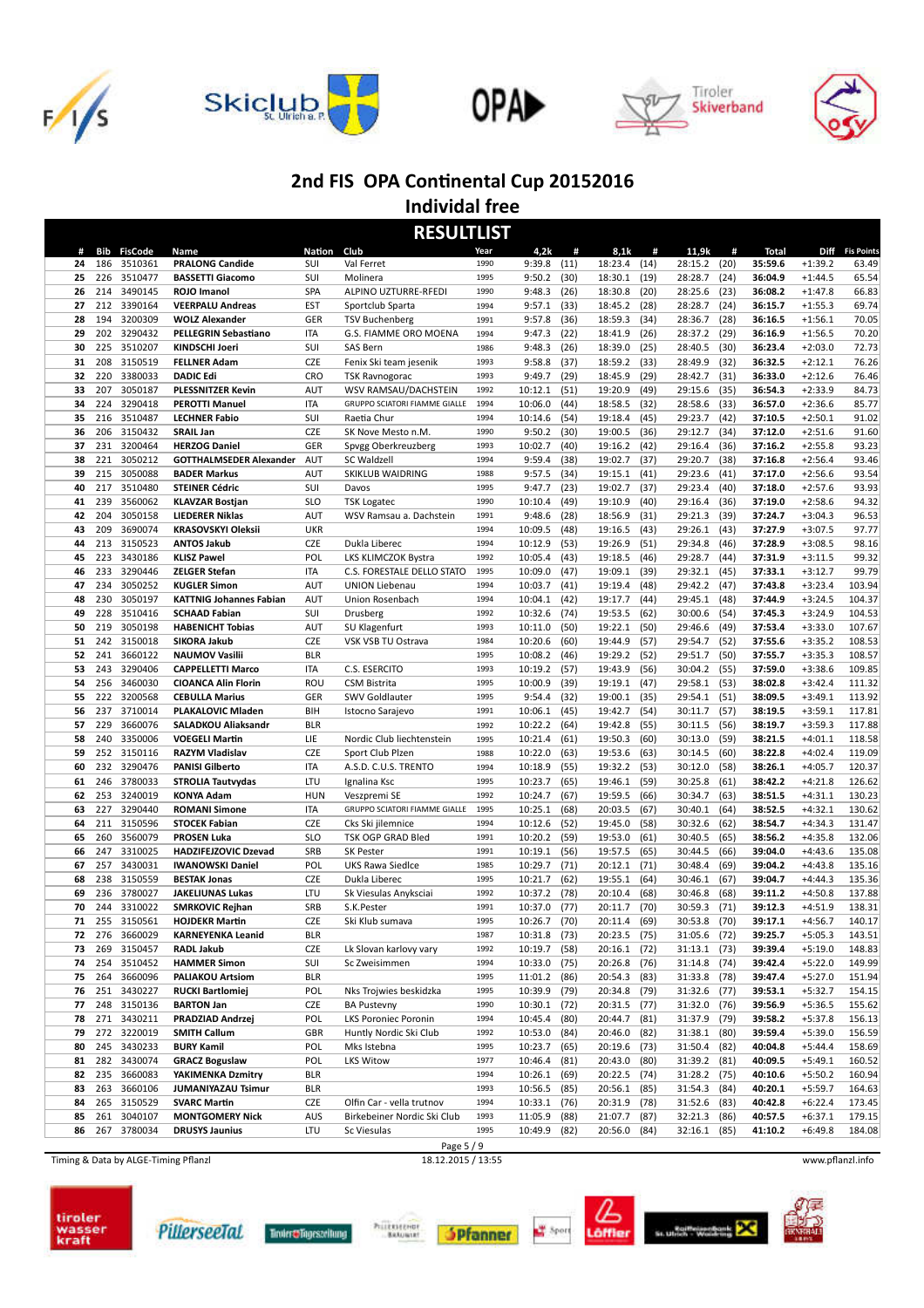









#### **Individal free RESULTLIST**

|     | REJULI LIJI |                    |                              |            |                       |      |                |       |         |       |         |       |         |            |                   |
|-----|-------------|--------------------|------------------------------|------------|-----------------------|------|----------------|-------|---------|-------|---------|-------|---------|------------|-------------------|
| #   |             | <b>Bib FisCode</b> | Name                         | Nation     | Club                  | Year | 4,2k           | #     | 8,1k    | #     | 11,9k   | #     | Total   | Diff       | <b>Fis Points</b> |
| 87  | 259         | 3430209            | <b>CHOWANIAK Mateusz</b>     | <b>POL</b> | UKS Regle Koscielisko | 1995 | 11:01.5        | (87)  | 21:20.5 | (88)  | 32:59.9 | (88)  | 41:46.2 | $+7:25.8$  | 198.06            |
| 88  | 249         | 3510454            | <b>LINDEGGER Janis</b>       | SUI        | SAS Bern              | 1993 | 10:50.1        | (83)  | 20:59.8 | (86)  | 32:42.0 | (87)  | 41:56.7 | $+7:36.3$  | 202.14            |
| 89  | 270         | 3050217            | <b>ZLOEBL Thomas</b>         | <b>AUT</b> | SKIKLUB BAD GASTEIN   | 1994 | 11:07.9 (89)   |       | 21:46.7 | (89)  | 33:47.0 | (89)  | 42:45.3 | $+8:24.9$  | 221.01            |
| 90  | 283         | 3560104            | <b>SLABE Matic</b>           | <b>SLO</b> | <b>TSK Logatec</b>    | 1995 | 11:28.7        | (94)  | 22:11.9 | (91)  | 34:08.3 | (91)  | 43:18.4 | $+8:58.0$  | 233.86            |
| 91  | 287         | 3240017            | <b>BANSZKI Bence</b>         | <b>HUN</b> | Honved Zalka          | 1993 | 11:37.9        | (96)  | 22:16.9 | (93)  | 34:18.4 | (92)  | 43:24.1 | $+9:03.7$  | 236.07            |
| 92  | 277         | 3660035            | RADCHANKA Uladzislau         | <b>BLR</b> |                       | 1989 | 11:20.5        | (92)  | 22:13.7 | (92)  | 34:18.5 | (93)  | 43:25.1 | $+9:04.7$  | 236.46            |
| 93. | 262         | 3040098            | <b>BURSILL Jackson</b>       | AUS        | NSW XC Ski Team       | 1993 | $11:19.5$ (91) |       | 22:06.1 | (90)  | 34:06.7 | (90)  | 43:26.1 | $+9:05.7$  | 236.85            |
| 94  | 268         | 3710028            | <b>STARCEVIC Marko</b>       | <b>BIH</b> | SC Sirokaca           | 1994 | 11:17.4        | (90)  | 22:30.0 | (95)  | 34:19.6 | (94)  | 43:36.3 | $+9:15.9$  | 240.81            |
| 95  | 286         | 3240008            | <b>GOND Balazs</b>           | <b>HUN</b> |                       | 1987 | 11:48.0 (97)   |       | 22:39.0 | (96)  | 34:38.7 | (95)  | 43:49.5 | $+9:29.1$  | 245.94            |
| 96  | 275         | 3220037            | <b>CAIRNS Sam</b>            | <b>GBR</b> |                       | 1995 | 11:32.7        | (95)  | 22:27.9 | (94)  | 34:57.8 | (96)  | 44:15.4 | $+9:55.0$  | 255.99            |
| 97  | 279         | 3310000            | <b>MILENKOVIC Aleksandar</b> | <b>SRB</b> | Zlatibor              | 1967 | 12:03.6        | (99)  | 23:10.1 | (98)  | 35:28.2 | (97)  | 44:40.2 | $+10:19.8$ | 265.62            |
| 98  | 285         | 3240014            | <b>PALFY Marton</b>          | <b>HUN</b> | Vasas SC              | 1988 | 11:58.9        | (98)  | 23:13.9 | (99)  | 35:55.0 | (99)  | 45:35.4 | $+11:15.0$ | 287.06            |
| 99  | 274         | 3700072            | <b>TUKA Ondrei</b>           | <b>SVK</b> | Kbl Jasna             | 1991 | 11:25.8 (93)   |       | 22:55.1 | (97)  | 35:48.7 | (98)  | 45:51.7 | $+11:31.3$ | 293.38            |
| 100 | 280         | 3110010            | <b>AGURTO Juan</b>           | <b>CHI</b> |                       | 1984 | 12:18.9        | (100) | 23:59.8 | (100) | 36:46.6 | (100) | 46:44.0 | $+12:23.6$ | 313.69            |
| 101 | 281         | 3340010            | <b>BAZOUNI Mansour</b>       | <b>LIB</b> | Lebanese Army         | 1991 | 15:13.3        | (101) | 28:57.3 | (101) | 43:19.5 | (101) | 54:35.0 | $+20:14.6$ | 496.57            |
|     |             |                    |                              |            |                       |      |                |       |         |       |         |       |         |            |                   |

### DNF

| 188 3200346 | <b>WEEGER Markus</b>                | <b>GER</b> | SC Monte Kaolino Hirschau e.V. 1991 |      | 9:51.8  | 19:01.2 | <b>DNF</b> |
|-------------|-------------------------------------|------------|-------------------------------------|------|---------|---------|------------|
| 203 3190336 | <b>SCHWARTZ Louis</b>               | <b>FRA</b> | Villard De lans                     | 1995 | 9:55.2  |         | <b>DNF</b> |
| 258 3750007 | DAMJANOVSKI Darko                   | <b>MKD</b> | Mirna Dolina                        | 1981 | 11:11.1 | 21:43.8 | <b>DNF</b> |
| 266 3050290 | <b>FUGGER Matthias</b>              | <b>AUT</b> | SPORTUNION ROSENBACH                | 1991 | 11:07.3 | 21:52.1 | <b>DNF</b> |
| 273 3750018 | <b>ANDRESKI Sote</b>                | <b>MKD</b> | Olimpic Skii                        | 1993 | 12:27.2 | 24:38.9 | <b>DNF</b> |
| 278 3110005 | <b>FERNANDEZ Yonathan Jesus CHI</b> |            |                                     | 1986 | 12:29.3 |         | <b>DNF</b> |

#### DNS

| 189 3390034 | <b>KARP Algo</b>           | <b>EST</b> | Skiclub Viljandi | 1985            |                 | <b>DNS</b> |  |
|-------------|----------------------------|------------|------------------|-----------------|-----------------|------------|--|
| 198 3390101 | <b>RANKEL Raido</b>        | <b>EST</b> | Voru Skiclub     | 1990            |                 | <b>DNS</b> |  |
| 218 3390167 | <b>ALEV Alvar Johannes</b> | <b>EST</b> | Joulu Skiclub    | 1993            |                 | <b>DNS</b> |  |
| 250 3390169 | KILP Marko                 | <b>EST</b> | Voru Skiclub     | 1993            |                 | <b>DNS</b> |  |
| 288 3050334 | <b>HUETTNER Mario</b>      | <b>AUT</b> |                  | 1994            |                 | <b>DNS</b> |  |
| 289 3550121 | <b>ROBALDS Andris</b>      | LAT        | Talsi NSS        | 1994            |                 | <b>DNS</b> |  |
|             |                            |            |                  |                 |                 |            |  |
| Entries 113 | Ranked                     | 101        |                  | <b>DNS</b><br>b | <b>DNF</b><br>6 | DSQ<br>0   |  |
|             |                            |            |                  |                 |                 |            |  |

| <b>Ladies U18</b> |     |                |                                 |               |                                 |      |        |      |         |      |              | $5k = 2 \times 2,5k$ |                   |
|-------------------|-----|----------------|---------------------------------|---------------|---------------------------------|------|--------|------|---------|------|--------------|----------------------|-------------------|
|                   | Bib | <b>FisCode</b> | Name                            | <b>Nation</b> | Club                            | Year | 1.7k   | #    | 3,7k    | #    | <b>Total</b> | <b>Diff</b>          | <b>Fis Points</b> |
| 1                 | 290 | 3565090        | <b>MANDELIC Ania</b>            | <b>SLO</b>    | Sd Gorje                        | 1999 | 4:18.6 | (3)  | 11:17.8 | (1)  | 15:01.3      |                      | 120.93            |
| 2                 | 294 | 3675090        | <b>TARASSOVA Anzelika</b>       | KAZ           |                                 | 1999 | 4:23.3 | (6)  | 11:25.1 | (3)  | 15:08.8      | $+7.5$               | 127.59            |
| з                 | 327 | 3155356        | <b>HAVLICKOVA Barbora</b>       | <b>CZE</b>    | Fischer Ski klub sumava vimperk | 2000 | 4:05.7 | (1)  | 11:17.9 | (2)  | 15:11.6      | $+10.3$              | 130.07            |
| 4                 | 325 | 3435177        | <b>BOCZKOWSKA Kamila</b>        | POL           | Mks Karkonosze                  | 1999 | 4:21.0 | (5)  | 11:47.6 | (4)  | 15:47.4      | $+46.1$              | 161.85            |
| 5                 | 297 | 3565084        | <b>KLEMENCIC Nina</b>           | <b>SLO</b>    | <b>TSK Triglav Kranj</b>        | 1998 | 4:19.3 | (4)  | 11:56.7 | (7)  | 15:51.8      | $+50.5$              | 165.75            |
| 6                 | 293 | 3055136        | <b>BRUDERMANN Katharina</b>     | <b>AUT</b>    | KITZBÜHELER SKI CLUB            | 1999 | 4:24.3 | (7)  | 11:52.4 | (5)  | 15:52.2      | $+50.9$              | 166.11            |
| 7                 | 308 | 3465037        | SOVARSCHI Nicoleta Luciana      | <b>ROU</b>    | Css Baia sprie                  | 1998 | 4:25.6 | (11) | 11:55.7 | (6)  | 15:56.3      | $+55.0$              | 169.75            |
| 8                 | 309 | 3055130        | <b>DICHTL Sabrina</b>           | <b>AUT</b>    | <b>UNSC Kobenz</b>              | 1998 | 4:25.4 | (9)  | 12:03.8 | (11) | 15:59.1      | $+57.8$              | 172.23            |
| 9                 | 329 | 3155355        | <b>REZNIKOVA Tereza</b>         | <b>CZE</b>    | Fischer Ski klub sumava vimperk | 1999 | 4:25.5 | (10) | 11:59.0 | (8)  | 15:59.3      | $+58.0$              | 172.41            |
| 10                | 303 | 3055142        | <b>ERHARTER Stefanie</b>        | <b>AUT</b>    | <b>SCHIKLUB HOPFGARTEN</b>      | 1999 | 4:29.7 | (15) | 12:03.6 | (10) | 16:01.8      | $+1:00.5$            | 174.63            |
| 11                | 296 | 3055126        | <b>JUPPE Anna</b>               | <b>AUT</b>    | <b>ASKOE VILLACH</b>            | 1999 | 4:26.3 | (12) | 12:04.7 | (12) | 16:03.9      | $+1:02.6$            | 176.49            |
| 12                | 307 | 3695082        | <b>KROL Iuliia</b>              | <b>UKR</b>    |                                 | 1998 | 4:40.9 | (31) | 12:19.3 | (18) | 16:07.1      | $+1:05.8$            | 179.33            |
| 13                | 301 | 3695069        | <b>SOLOVEY Irvna</b>            | <b>UKR</b>    |                                 | 1999 | 4:41.9 | (33) | 12:16.1 | (14) | 16:12.9      | $+1:11.6$            | 184.48            |
| 14                | 291 | 3055120        | <b>OBERTHALER Kristina</b>      | <b>AUT</b>    | USC ALTENMARKT/ZAUCHENSEE       | 1998 | 4:25.1 | (8)  | 12:01.9 | (9)  | 16:17.4      | $+1:16.1$            | 188.48            |
| 15                | 321 | 3025001        | <b>VILA OBIOLS Carola</b>       | AND           |                                 | 1999 | 4:37.4 | (25) | 12:18.0 | (16) | 16:18.1      | $+1:16.8$            | 189.10            |
| 16                | 314 | 3565092        | <b>RUPNIK Neza</b>              | <b>SLO</b>    | Tsk Jub dol pri ljubljani       | 1998 | 4:37.1 | (24) | 12:20.6 | (19) | 16:27.0      | $+1:25.7$            | 197.00            |
| 17                | 330 | 3155358        | <b>VOTOCKOVA Pavlina</b>        | <b>CZE</b>    | Cks Ski iilemnice               | 1999 | 4:30.0 | (17) | 12:21.6 | (20) | 16:33.4      | $+1:32.1$            | 202.68            |
| 18                | 349 | 3465043        | <b>DARVAS Zsanett Bernadett</b> | <b>ROU</b>    | Css Gheorgheni                  | 2000 | 4:17.8 | (2)  | 12:17.1 | (15) | 16:34.2      | $+1:32.9$            | 203.39            |
| 19                | 311 | 3155341        | <b>HUJEROVA Tereza</b>          | <b>CZE</b>    | Ski Klub jablonec n.N.          | 1998 | 4:30.5 | (18) | 12:18.6 | (17) | 16:34.7      | $+1:33.4$            | 203.83            |
| 20                | 313 | 3695084        | <b>RUBLOVA Daria</b>            | <b>UKR</b>    |                                 | 2000 | 4:38.2 | (26) | 12:26.2 | (21) | 16:38.3      | $+1:37.0$            | 207.03            |
| 21                | 320 | 3555042        | <b>PETERSONE Vineta</b>         | LAT           | Cpss                            | 1999 | 4:47.3 | (38) | 12:39.6 | (27) | 16:41.7      | $+1:40.4$            | 210.05            |
| 22                | 326 | 3435187        | <b>PIEKARZ Iwona</b>            | POL           | Lks Hilltop wisniowa-osieczany  | 1999 | 4:41.2 | (32) | 12:32.6 | (23) | 16:41.9      | $+1:40.6$            | 210.22            |
| 23                | 346 | 3565099        | <b>KERSTAJN Maja</b>            | <b>SLO</b>    | Nd Ratece - planica             | 2000 | 4:50.7 | (43) | 12:39.7 | (28) | 16:47.4      | $+1:46.1$            | 215.11            |
| 24                | 344 | 3665100        | <b>KUZNECHYK Varvara</b>        | <b>BLR</b>    |                                 | 1998 | 4:39.6 | (29) | 12:33.3 | (24) | 16:48.2      | $+1:46.9$            | 215.82            |

Timing & Data by ALGE-Timing Pflanzl 18.12.2015 / 13:55 1992 18.12.2015 / 13:55 www.pflanzl.info















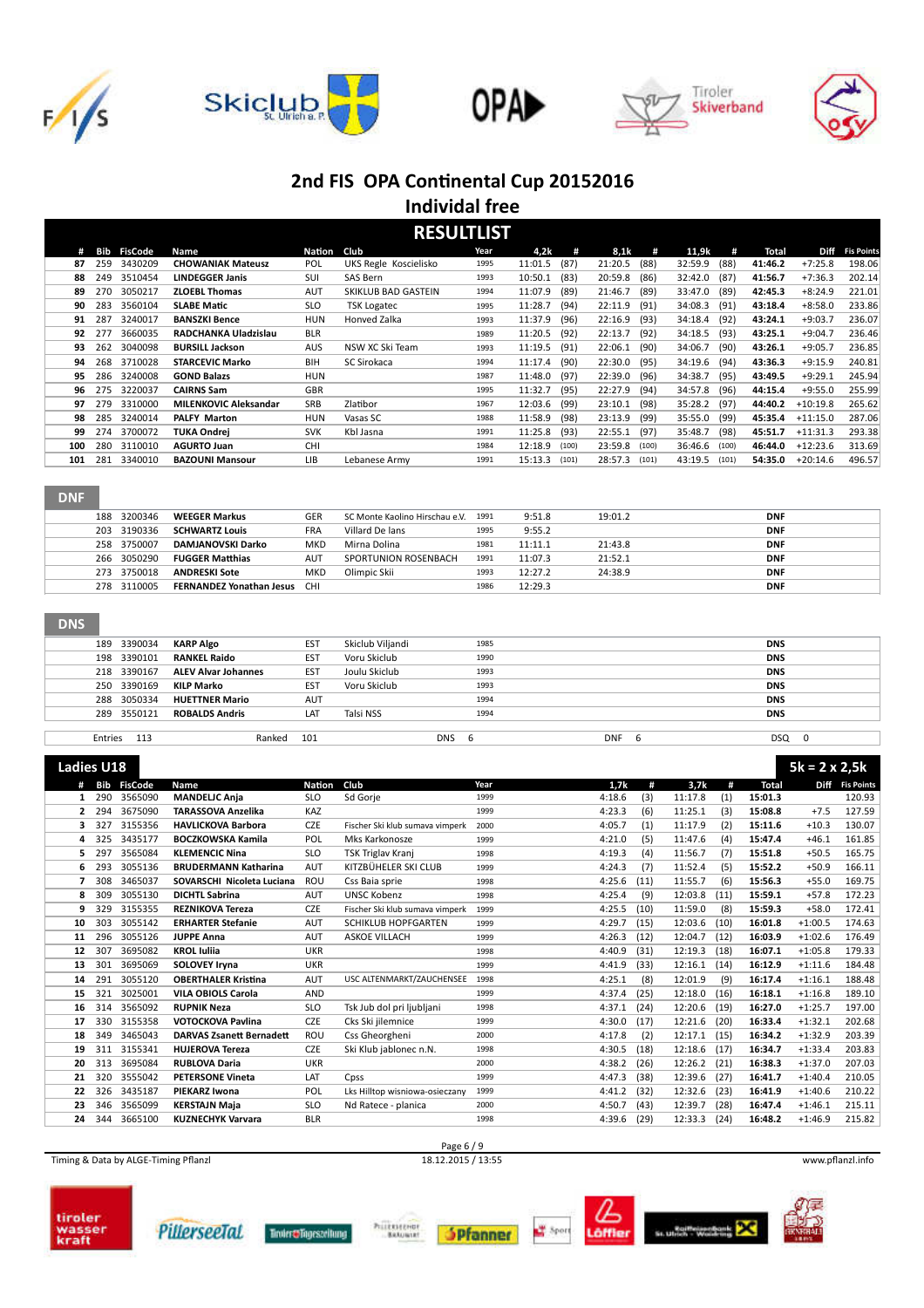









**Individal free**

|            | <b>RESULTLIST</b> |                    |                                               |                          |                                                 |                |                  |              |                    |              |                    |                        |                   |
|------------|-------------------|--------------------|-----------------------------------------------|--------------------------|-------------------------------------------------|----------------|------------------|--------------|--------------------|--------------|--------------------|------------------------|-------------------|
| #          | Bib               | <b>FisCode</b>     | Name                                          | <b>Nation</b>            | Club                                            | Year           | 1,7k             | #            | 3,7k               | #            | <b>Total</b>       | <b>Diff</b>            | <b>Fis Points</b> |
| 25         | 328               | 3155354            | SASKOVA Tereza                                | CZE                      | Fischer Ski klub sumava vimperk                 | 2000           | 4:30.5           | (18)         | 12:27.0            | (22)         | 16:49.2            | $+1:47.9$              | 216.70            |
| 26         | 305               | 3055127            | <b>SCHWARZ Magdalena</b>                      | <b>AUT</b>               | SU Raika Zwettl                                 | 1999           | 4:38.5           | (27)         | 12:37.1            | (26)         | 16:55.4            | $+1:54.1$              | 222.21            |
| 27         | 334               | 3055125            | <b>MACHREICH Magdalena</b>                    | <b>AUT</b>               | SCHIKLUB MARIA ALM                              | 1998           | 4:29.7           | (15)         | 12:40.0            | (29)         | 16:55.8            | $+1:54.5$              | 222.56            |
| 28         | 300               | 3565083            | <b>PRAZNIK Liza</b>                           | <b>SLO</b>               | TSK JUB Dol pri Ljubljani                       | 1998           | 4:44.0           | (34)         | 12:45.3            | (33)         | 16:56.7            | $+1:55.4$              | 223.36            |
| 29         | 342               | 3665086            | <b>ANDRYIUK Sviatlana</b>                     | <b>BLR</b>               |                                                 | 1999           | 4:39.2           | (28)         | 12:34.1            | (25)         | 17:05.4            | $+2:04.1$              | 231.08            |
| 30         | 318               | 3435176            | <b>NAWARA Emilia</b>                          | POL                      | Uks Regle koscielisko                           | 1998           | 4:27.8           | (13)         | 12:11.7            | (13)         | 17:07.0            | $+2:05.7$              | 232.50            |
| 31         | 316               | 3565082            | <b>LEKSE Klara</b>                            | <b>SLO</b>               | <b>TSK Logatec</b>                              | 1998           | 4:32.9           | (22)         | 12:41.6            | (30)         | 17:09.6            | $+2:08.3$              | 234.81            |
| 32         | 295               | 3495128            | PUIGDEFABREGAS Alba                           | SPA                      | Candanchu                                       | 1999           | 4:40.8           | (30)         | 12:52.9            | (35)         | 17:11.7            | $+2:10.4$              | 236.67            |
| 32         | 347               | 3565100            | <b>ZERJAV Neza</b>                            | <b>SLO</b>               | Nd Ratece - planica                             | 1999           | 4:48.3           | (39)         | 12:44.8            | (32)         | 17:11.7            | $+2:10.4$              | 236.67            |
| 34         | 332               | 3155363            | ANTOSOVA Barbora                              | <b>CZE</b>               | Ski Klub jablonec nad nisou                     | 2000           | 4:28.9           | (14)         | 12:42.2            | (31)         | 17:14.9            | $+2:13.6$              | 239.51            |
| 35         | 350               | 3055128            | <b>EDLINGER Carina</b>                        | <b>AUT</b>               | USV FUSCHL AM SEE                               | 1998           | 4:32.2           | (21)         | 12:45.3            | (33)         | 17:18.1            | $+2:16.8$              | 242.35            |
| 36         | 304               | 3715016            | <b>BOGDANOVIC Katarina</b>                    | BIH                      | Sk Istocno sarajevo                             | 1998           | 4:53.9           | (45)         | 13:02.5            | (39)         | 17:18.3            | $+2:17.0$              | 242.53            |
| 37         | 340               | 3495125            | <b>MARTINEZ Paula</b>                         | SPA                      | <b>CENA</b>                                     | 1999           | 4:49.8           | (41)         | 12:56.7            | (36)         | 17:19.1            | $+2:17.8$              | 243.24            |
| 38         | 319               | 3665101            | DAVYDZENKA Valeryia                           | <b>BLR</b>               |                                                 | 2000           | 5:00.6           | (53)         | 13:03.0            | (40)         | 17:25.8            | $+2:24.5$              | 249.19            |
| 39         | 331               | 3155364            | NOVAKOVA Adela                                | <b>CZE</b>               | Fischer Ski klub sumava vimperk                 | 2000           | 4:35.1           | (23)         | 13:00.4            | (37)         | 17:25.9            | $+2:24.6$              | 249.28            |
| 40         | 351               | 3465044            | <b>KEMENES Anna</b>                           | ROU                      | Css Gheorgheni                                  | 2000           | 4:31.2           | (20)         | 13:02.0            | (38)         | 17:29.2            | $+2:27.9$              | 252.21            |
| 41         | 298               | 3095087            | <b>OKORO Nansi</b>                            | <b>BUL</b>               | Alexander Logistics                             | 1999           | 4:44.3           | (36)         | 13:07.5            | (42)         | 17:31.0            | $+2:29.7$              | 253.80            |
| 42         | 317               | 3665090            | <b>PADALIAK Veranika</b>                      | <b>BLR</b>               |                                                 | 1999           | 4:57.8           | (51)         | 13:11.5            | (44)         | 17:33.6            | $+2:32.3$              | 256.11            |
| 43         | 337               | 3055138            | <b>HAMMER Nina</b>                            | <b>AUT</b>               | SC Erzbergland                                  | 2000           | 4:49.6           | (40)         | 13:08.5            | (43)         | 17:33.8            | $+2:32.5$              | 256.29            |
| 44         | 299               | 3315021            | <b>ILIC Anja</b>                              | <b>SRB</b>               | Zvezda                                          | 1998           | 4:44.0           | (34)         | 13:05.9            | (41)         | 17:36.0            | $+2:34.7$              | 258.24            |
| 45         | 315               | 3225020            | <b>GRAY Lynne</b>                             | GBR                      | Huntly Nordic ski club                          | 1998           | 4:53.7           | (44)         | 13:14.9            | (46)         | 17:42.4            | $+2:41.1$              | 263.92            |
| 46         | 335               | 3055148            | <b>MARCHL Stefanie</b>                        | <b>AUT</b>               | <b>SKIKLUB KUCHL</b>                            | 2000           | 4:57.6           | (50)         | 13:21.6            | (47)         | 17:43.0            | $+2:41.7$              | 264.46            |
| 47         | 306               | 3095086            | MITEVA Hristina                               | <b>BUL</b>               | Sk Rilski skior                                 | 1999           | 4:56.0           | (47)         | 13:14.7            | (45)         | 17:43.3            | $+2:42.0$              | 264.72            |
| 48         | 302               | 3095085            | STOYCHEVA Petya                               | <b>BUL</b>               | SK Rilski skior                                 | 1998           | 4:54.8           | (46)         | 13:28.3            | (51)         | 17:58.0            | $+2:56.7$              | 277.77            |
| 48         | 333               | 3155359            | <b>BOLDOVA Adela</b>                          | CZE                      | okol Stachy                                     | 1998<br>2000   | 4:45.4           | (37)         | 13:26.4            | (49)         | 17:58.0            | $+2:56.7$              | 277.77            |
| 50         | 322               | 3665104            | <b>BAYANKOVA Valeryia</b>                     | <b>BLR</b>               |                                                 | 2000           | 4:57.4           | (49)         | 13:24.9            | (48)         | 18:07.2            | $+3:05.9$              | 285.94            |
| 51         | 310               | 3095088            | <b>EMILOVA Vanesa</b>                         | <b>BUL</b>               | Sk Panichishte 2009                             | 1998           | 4:56.8           | (48)         | 13:43.6            | (55)         | 18:23.9            | $+3:22.6$              | 300.76            |
| 52         | 324               | 3725013            | <b>BAT-OCHIR Delgermaa</b>                    | MGL                      | <b>Uvs Aimag</b>                                | 2000           | 5:01.2           | (54)         | 13:42.4            | (54)         | 18:25.4            | $+3:24.1$              | 302.09            |
| 53         | 345               | 3565098            | <b>ZBACNIK Maja</b><br><b>WIELAND Melanie</b> | <b>SLO</b><br><b>AUT</b> | <b>Tsk Logatec</b><br>USC ALTENMARKT/ZAUCHENSEE | 2000           | 5:06.0           | (56)         | 13:39.8            | (53)         | 18:30.0            | $+3:28.7$              | 306.17<br>313.01  |
| 54<br>55   | 336<br>343        | 3055144<br>3665109 | <b>HUZUN Karyna</b>                           | <b>BLR</b>               |                                                 | 1999           | 4:50.3<br>5:00.2 | (42)<br>(52) | 13:27.9<br>13:39.2 | (50)<br>(52) | 18:37.7<br>18:43.5 | $+3:36.4$<br>$+3:42.2$ | 318.16            |
| 56         | 323               | 3785030            | <b>BILIUNAITE Martyna</b>                     | LTU                      | Utenos Sc                                       | 1999           | 5:05.7           | (55)         | 14:27.2            | (56)         | 19:28.7            | $+4:27.4$              | 358.28            |
| 57         | 348               | 3565095            | <b>ZORJAN Spela</b>                           | <b>SLO</b>               | Nsd Medvode                                     | 2000           | 5:07.7           | (57)         | 14:30.2            | (57)         | 19:33.8            | $+4:32.5$              | 362.80            |
| 58         | 339               | 3245024            | <b>KIS Izabella</b>                           | <b>HUN</b>               | Honved Zalka SE                                 | 2000           | 5:41.9           | (58)         | 16:10.4            | (58)         | 22:05.9            | $+7:04.6$              | 497.81            |
| 59         | 338               | 3245022            | <b>HEGEDUS Kitti</b>                          | <b>HUN</b>               | Nordsport 2011 SE                               | 1999           | 5:48.8           | (59)         | 16:52.4            | (59)         | 22:54.8            | $+7:53.5$              | 541.21            |
|            |                   |                    |                                               |                          |                                                 |                |                  |              |                    |              |                    |                        |                   |
| <b>DNF</b> |                   |                    |                                               |                          |                                                 |                |                  |              |                    |              |                    |                        |                   |
|            |                   | 312 3565086        | <b>TRAMPUS Tjasa</b>                          | <b>SLO</b>               | TSK TRIGLAV Kranj                               | 1998           | 4:31.6           |              |                    |              | <b>DNF</b>         |                        |                   |
| <b>DNS</b> |                   |                    |                                               |                          |                                                 |                |                  |              |                    |              |                    |                        |                   |
|            | 292               | 3295283            | <b>BELLINI Martina</b>                        | <b>ITA</b>               | S.C. 13 CLUSONE A.D.                            | 1998           |                  |              |                    |              | <b>DNS</b>         |                        |                   |
|            | 341               | 3295382            | <b>MORODER Judith</b>                         | <b>ITA</b>               | S. C. GARDENA RAIFFEISEN GHERDEINA              | 1999           |                  |              |                    |              | <b>DNS</b>         |                        |                   |
|            | Entries           | 62                 | Ranked                                        | 59                       | <b>DNS</b>                                      | $\overline{2}$ | <b>DNF</b>       | $\mathbf{1}$ |                    |              | <b>DSQ</b>         | 0                      |                   |

**Men U18 10k = 4 x 2,5k # Bib FisCode Name Na
on Club Year 2,4k # 4,9k # 7,4k # Total Diff Fis Points** 352 3670080 **LYUFT Ivan** KAZ 1998 6:04.4 (2) 12:53.5 (1) 19:50.3 (1) **26:49.4** 89.65 353 3690108 **ORLYK Andriy** UKR 1998 6:05.5 (3) 12:54.2 (2) 19:53.7 (2) **26:50.4** +1.0 90.15 356 3050268 **SCHWENTNER Florian** AUT SU Eidenberg SLL 1998 6:01.9 (1) 13:01.7 (3) 20:13.8 (3) **27:34.6** +45.2 112.12 364 3550147 **VIGANTS Raimo** LAT Madona 1999 6:18.0 (6) 13:38.3 (4) 21:01.0 (4) **28:17.3** +1:27.9 133.34 367 3150640 **MATOUS Adam** CZE Cks Ski jilemnice 1998 6:26.1 (11) 13:41.3 (7) 21:09.9 (5) **28:42.2** +1:52.8 145.72 354 3560141 **MARKUN Luka** SLO SD Gorje 1998 6:14.8 (5) 13:40.0 (6) 21:12.2 (6) **28:43.8** +1:54.4 146.52 358 3050294 **MUEHLBACHER Fredrik** AUT HSV SAALFELDEN 1998 6:19.7 (8) 13:39.2 (5) 21:16.0 (7) **28:51.9** +2:02.5 150.54 365 3690109 **KOT Dmytro** UKR 1998 6:19.3 (7) 13:45.4 (8) 21:23.0 (8) **28:57.6** +2:08.2 153.38 360 3150635 **KALIVODA Tomas** CZE Fischer Ski klub sumava vimperk 1998 6:26.8 (12) 13:55.1 (10) 21:24.0 (9) **28:58.3** +2:08.9 153.72 369 3560145 **CRV Vili** SLO ND RATECE - PLANICA 1999 6:25.0 (10) 13:51.1 (9) 21:36.7 (10) **29:17.6** +2:28.2 163.32 418 3660133 **HRYBAU Uladzislau** BLR 1999 6:49.8 (40) 14:18.2 (20) 21:58.0 (16) **29:30.7** +2:41.3 169.83 370 3690111 **KOSTRUBA Yan** UKR 1999 6:28.2 (15) 14:01.9 (14) 21:46.0 (12) **29:35.6** +2:46.2 172.26 371 3050281 **MRKONJIC Lukas** AUT USV FUSCHL AM SEE 1999 6:30.6 (16) 13:55.8 (11) 21:39.8 (11) **29:37.2** +2:47.8 173.06

Timing & Data by ALGE-Timing Pflanzl 18.12.2015 / 13:55 www.pflanzl.info















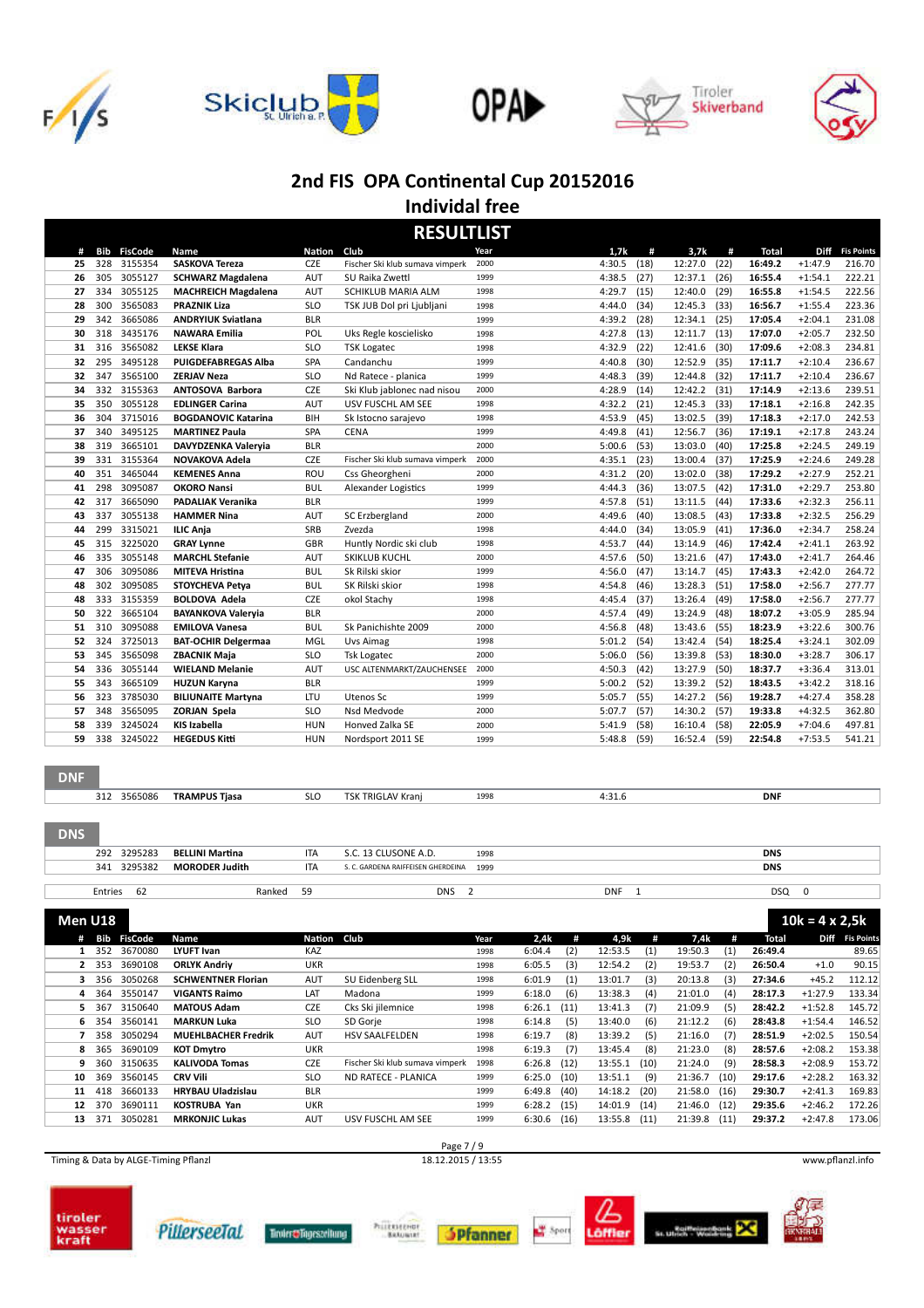









**Individal free**

| <b>RESULTLIST</b> |            |                    |                                               |                          |                                         |              |                  |              |                    |              |                    |              |                    |                        |                   |
|-------------------|------------|--------------------|-----------------------------------------------|--------------------------|-----------------------------------------|--------------|------------------|--------------|--------------------|--------------|--------------------|--------------|--------------------|------------------------|-------------------|
| #                 | Bib        | <b>FisCode</b>     | Name                                          | Nation                   | Club                                    | Year         | 2,4k             | #            | 4,9k               | #            | 7,4k               | #            | <b>Total</b>       | <b>Diff</b>            | <b>Fis Points</b> |
| 14                | 373        | 3560147            | <b>PERSA Blaz</b>                             | <b>SLO</b>               | Tsk Jub dol pri ljubljani               | 1999         | 6:27.9           | (14)         | 14:03.7            | (16)         | 21:56.8            | (15)         | 29:39.9            | $+2:50.5$              | 174.40            |
| 15                | 363        | 3150623            | <b>HUSAK Krystof</b>                          | CZE                      | Lk Slovan karlovy vary                  | 1998         | 6:11.8           | (4)          | 13:56.7            | (12)         | 21:47.4            | (13)         | 29:48.3            | $+2:58.9$              | 178.58            |
| 16                | 416        | 3150654            | <b>ALBRECHT Matyas</b>                        | <b>CZE</b>               | Sokol Stachy                            | 1999         | 6:38.5           | (21)         | 14:13.7            | (19)         | 22:03.8            | (20)         | 29:54.2            | $+3:04.8$              | 181.51            |
| 17                | 409        | 3560155            | <b>JAN Miha</b>                               | <b>SLO</b>               | <b>Tsk Bled</b>                         | 2000         | 6:41.4           | (28)         | 14:09.3            | (17)         | 21:58.7            | (18)         | 29:56.1            | $+3:06.7$              | 182.45            |
| 18                | 377        | 3150661            | <b>BRECKA Dominik</b>                         | CZE                      | Ski Klub jablonec n.N.                  | 1999         | 6:27.7           | (13)         | 14:00.7            | (13)         | 21:54.4            | (14)         | 30:01.9            | $+3:12.5$              | 185.34            |
| 19                | 420        | 3660150            | <b>TSELIUK Aliaksandr</b>                     | <b>BLR</b>               |                                         | 1999         | 6:43.0           | (30)         | 14:12.5            | (18)         | 21:58.2            | (17)         | 30:02.5            | $+3:13.1$              | 185.64            |
| 20                | 406        | 3150664            | <b>CERNY Ondrei</b>                           | <b>CZE</b>               | Lk Slovan karlovy vary                  | 1999         | 6:45.5           | (35)         | 14:30.0            | (28)         | 22:15.2            | (23)         | 30:05.9            | $+3:16.5$              | 187.33            |
| 21                | 414        | 3150666            | <b>JIROUS Samuel</b>                          | CZE                      | Fischer Ski klub sumava vimperk         | 2000         | 6:34.3           | (19)         | 14:24.0            | (25)         | 22:23.2            | (26)         | 30:12.1            | $+3:22.7$              | 190.41            |
| 22                | 355        | 3150639            | <b>MANEK Jiri</b>                             | <b>CZE</b>               | Fischer Ski klub sumava vimperk         | 1998         | 6:20.6           | (9)          | 14:02.2            | (15)         | 22:02.2            | (19)         | 30:12.8            | $+3:23.4$              | 190.76            |
| 23                | 395        | 3050309            | <b>WALLINGER Daniel</b>                       | <b>AUT</b>               | USV THALGAU                             | 1999         | 6:40.2           | (26)         | 14:38.2            | (37)         | 22:30.4            | (31)         | 30:16.2            | $+3:26.8$              | 192.45            |
| 24                | 410        | 3660148            | <b>KAMKOU Stanislau</b>                       | <b>BLR</b>               |                                         | 1998         | 6:41.5           | (29)         | 14:21.0            | (23)         | 22:15.0            | (22)         | 30:17.9            | $+3:28.5$              | 193.29            |
| 25                | 404        | 3660147            | LUKYANAU Mikalai                              | <b>BLR</b>               |                                         | 1999         | 6:45.1           | (34)         | 14:18.3            | (21)         | 22:10.8            | (21)         | 30:19.1            | $+3:29.7$              | 193.89            |
| 26                | 379        | 3150634            | <b>KAIFER Jan</b>                             | <b>CZE</b>               | Sokol Stachy                            | 1998         | 6:33.2           | (18)         | 14:21.8            | (24)         | 22:20.3            | (25)         | 30:20.7            | $+3:31.3$              | 194.68            |
| 27                | 357        | 3780053            | <b>VAITKUS Rokas</b>                          | LTU                      |                                         | 1998         | 6:39.5           | (25)         | 14:28.7            | (27)         | 22:28.6            | (30)         | 30:22.2            | $+3:32.8$              | 195.43            |
| 27                | 368        | 3710038            | <b>COLIC Milos</b>                            | BIH                      | Istocno Sarajevo                        | 1999         | 6:46.2           | (36)         | 14:30.5            | (29)         | 22:26.6            | (28)         | 30:22.2            | $+3:32.8$              | 195.43            |
| 29<br>30          | 380<br>361 | 3150662<br>3090122 | <b>KAPCIAR Tomas</b><br><b>PENCHEV Martin</b> | <b>CZE</b><br><b>BUL</b> | Ski Klub jablonec n.N.<br>Sk Uzana 2007 | 1998<br>1998 | 6:39.1<br>6:51.0 | (23)<br>(42) | 14:27.7<br>14:37.0 | (26)<br>(36) | 22:28.0<br>22:24.4 | (29)<br>(27) | 30:24.6<br>30:26.7 | $+3:35.2$<br>$+3:37.3$ | 196.62<br>197.67  |
| 31                | 385        | 3040127            | <b>CLARK Finlay</b>                           | <b>AUS</b>               |                                         | 1998         |                  | (46)         | 14:45.9            | (40)         | 22:39.2            |              | 30:29.9            | $+3:40.5$              | 199.26            |
| 32                | 386        | 3490303            | <b>SELLES Gral</b>                            | SPA                      | <b>BELLVER</b>                          | 1999         | 6:59.0<br>6:39.4 | (24)         | 14:20.6            | (22)         | 22:16.6            | (33)<br>(24) | 30:40.6            | $+3:51.2$              | 204.57            |
| 33                | 398        | 3050287            | <b>PITZER Lucas</b>                           | <b>AUT</b>               | WSV RAMSAU/DACHSTEIN                    | 1998         | 7:00.0           | (49)         | 14:41.3            | (39)         | 22:50.3            | (34)         | 30:55.3            | $+4:05.9$              | 211.88            |
| 34                | 381        | 3560148            | <b>HVALA Anzej Tomaz</b>                      | <b>SLO</b>               | Tsk Jub dol pri ljubljani               | 1999         | 6:43.8           | (33)         | 14:31.7            | (31)         | 22:51.7            | (35)         | 30:56.5            | $+4:07.1$              | 212.48            |
| 35                | 407        | 3150670            | <b>WALCHETSEDER Jakub</b>                     | <b>CZE</b>               | Lk Slovan karlovy vary                  | 1999         | 6:40.7           | (27)         | 14:30.5            | (29)         | 22:36.4            | (32)         | 30:57.5            | $+4:08.1$              | 212.98            |
| 36                | 401        | 3560159            | <b>RIHTARSIC Andraz</b>                       | <b>SLO</b>               | <b>Tsk Bled</b>                         | 1999         | 7:03.9           | (51)         | 14:50.4            | (41)         | 22:56.9            | (39)         | 31:01.9            | $+4:12.5$              | 215.16            |
| 37                | 393        | 3290700            | <b>ALESSIO Andrea</b>                         | <b>ITA</b>               | BACHMANN-CULTURA E SPORT A.S.D.         | 1999         | 6:38.9           | (22)         | 14:34.5            | (33)         | 22:54.0            | (38)         | 31:02.7            | $+4:13.3$              | 215.56            |
| 38                | 382        | 3050307            | <b>MAHLER Laurin</b>                          | AUT                      | SV Bad Goisern                          | 1999         | 6:47.1           | (37)         | 14:34.8            | (34)         | 22:52.2            | (37)         | 31:04.6            | $+4:15.2$              | 216.50            |
| 39                | 408        | 3460044            | <b>ABABEI Iulian</b>                          | ROU                      | Css Toplita                             | 1999         | 6:43.7           | (32)         | 14:33.6            | (32)         | 22:58.9            | (40)         | 31:07.9            | $+4:18.5$              | 218.15            |
| 40                | 362        | 3090119            | PAPARKOV Lyubomir                             | <b>BUL</b>               | Sk Atlas                                | 1998         | 6:32.8           | (17)         | 14:36.7            | (35)         | 22:51.7            | (35)         | 31:17.5            | $+4:28.1$              | 222.92            |
| 41                | 413        | 3050282            | <b>STEINER Nico</b>                           | AUT                      | <b>WSV STALL</b>                        | 1998         | 6:43.0           | (30)         | 14:59.9            | (44)         | 23:20.7            | (41)         | 31:43.1            | $+4:53.7$              | 235.64            |
| 42                | 384        | 3490305            | <b>ESPINET Roger</b>                          | SPA                      | CAEI                                    | 1998         | 6:48.5           | (38)         | 14:55.9            | (43)         | 23:22.7            | (42)         | 31:53.0            | $+5:03.6$              | 240.56            |
| 43                | 394        | 3220042            | <b>NICHOLLS Jack</b>                          | GBR                      |                                         | 1999         | 7:06.1           | (53)         | 15:09.2            | (46)         | 23:28.9            | (44)         | 31:56.4            | $+5:07.0$              | 242.25            |
| 44                | 376        | 3780055            | <b>BAJORAVICIUS Azuolas</b>                   | LTU                      | Sk Viesulas                             | 1999         | 6:38.3           | (20)         | 14:40.4            | (38)         | 23:23.1            | (43)         | 32:12.6            | $+5:23.2$              | 250.31            |
| 45                | 417        | 3560160            | <b>SPELIC Ziga</b>                            | <b>SLO</b>               | Tsk Triglav kranj                       | 1999         | 6:55.3           | (45)         | 15:09.7            | (47)         | 23:41.6            | (46)         | 32:13.8            | $+5:24.4$              | 250.90            |
| 46                | 389        | 3720015            | <b>ADIYABAATAR Ochirsukh</b>                  | MGL                      | Orkhon                                  | 1998         | 6:50.4           | (41)         | 15:20.4            | (49)         | 23:50.3            | (47)         | 32:15.6            | $+5:26.2$              | 251.80            |
| 47                | 374        | 3050308            | <b>POSTL Thomas</b>                           | <b>AUT</b>               | WSV ACHENKIRCH                          | 1999         | 6:53.7           | (43)         | 14:53.0            | (42)         | 23:30.5            | (45)         | 32:23.8            | $+5:34.4$              | 255.87            |
| 48                | 372        | 3090120            | <b>OGNYANOV Simeon</b>                        | <b>BUL</b>               | Sk Rilski skior                         | 1999         | 6:59.7           | (48)         | 15:20.2            | (48)         | 24:03.1            | (50)         | 32:29.4            | $+5:40.0$              | 258.66            |
| 49                | 403        | 3050343            | <b>SCHLOEGEL Mario</b>                        | <b>AUT</b>               | WSV RAMSAU/DACHSTEIN                    | 2000         | 7:06.9           | (54)         | 15:29.8            | (55)         | 23:56.8            | (49)         | 32:32.5            | $+5:43.1$              | 260.20            |
| 50                | 412        | 3050327            | <b>AICHMAIER Stefan</b>                       | <b>AUT</b>               | SC Erzbergland                          | 2000         | 7:12.8           | (58)         | 15:20.8            | (50)         | 23:51.9            | (48)         | 32:41.0            | $+5:51.6$              | 264.42            |
| 51                | 419        | 3050344            | <b>STEINLECHNER Matthias</b>                  | <b>AUT</b>               | USC ALTENMARKT/ZAUCHENSEE               | 1998         | 6:49.2           | (39)         | 15:22.4            | (51)         | 24:12.4            | (53)         | 32:47.0            | $+5:57.6$              | 267.41            |
| 52                | 405        | 3560157            | <b>BIZJAK Jaka</b>                            | <b>SLO</b>               | <b>Tsk Bled</b>                         | 1999         | 7:10.2           | (56)         | 15:32.1            | (56)         | 24:10.7            | (52)         | 32:51.2            | $+6:01.8$              | 269.49            |
| 53                | 387        | 3560158            | <b>GROS Gal</b>                               | <b>SLO</b>               | Nsd Medvode                             | 2000         | 7:01.0           | (50)         | 15:28.4            | (52)         | 24:20.5            | (56)         | 32:56.2            | $+6:06.8$              | 271.98            |
| 54                | 400        | 3290679            | <b>GIAVEDON Marco</b>                         | <b>ITA</b>               | A.S.D. SCI CLUB PANORAMA                | 1999         | 7:21.5           | (61)         | 15:29.7            | (54)         | 24:15.3            | (54)         | 32:59.0            | $+6:09.6$              | 273.37            |
| 55                | 390        | 3240030            | <b>VARGA Balint Jozsef</b>                    | <b>HUN</b>               | Honved Zalka SE                         | 1998         | 7:05.1           | (52)         | 15:29.4            | (53)         | 24:16.9            | (55)         | 33:00.7            | $+6:11.3$              | 274.22            |
| 56                | 378        | 3560149            | <b>PRIMOZIC Domen</b>                         | <b>SLO</b>               | <b>Tsk Bled</b>                         | 1998         | 6:59.1           | (47)         | 15:05.7            | (45)         | 24:06.6            | (51)         | 33:13.6            | $+6:24.2$              | 280.63            |
| 57                | 415        | 3050328            | <b>WINDBICHLER Florian</b>                    | AUT                      | SKICLUB KOESSEN                         | 2000         | 7:22.5           | (62)         | 15:58.4            | (62)         | 24:42.3            | (60)         | 33:14.5            | $+6:25.1$              | 281.08            |
| 58                | 392        | 3050324            | <b>STANGL Mathias</b>                         | AUT                      | SC Erzbergland                          | 2000<br>1999 | 7:15.5           | (59)         | 15:39.4            | (57)         | 24:39.8            | (59)         | 33:20.8            | $+6:31.4$              | 284.21            |
| 59                | 402        | 3220039            | <b>NEWMAN Fergus</b>                          | GBR                      |                                         | 2000         | 7:08.0           | (55)         | 15:40.1            | (58)         | 24:35.0            | (57)         | 33:23.6            | $+6:34.2$              | 285.60            |
| 60                | 399<br>388 | 3240034<br>3050305 | <b>GYALLAI Mate Janos</b>                     | <b>HUN</b>               | <b>GYOTRI SE</b>                        | 1999         | 7:25.6           | (63)         | 15:53.0            | (61)         | 24:35.3            | (58)         | 33:54.9            | $+7:05.5$<br>$+7:12.8$ | 301.16            |
| 61                | 396        | 3220041            | <b>POELLINGER Christopher</b>                 | AUT<br>GBR               | <b>WSV Murau</b>                        | 1999         | 6:53.9<br>7:10.7 | (44)         | 15:42.8            | (60)<br>(59) | 24:44.4<br>24:54.3 | (61)         | 34:02.2            | $+7:14.1$              | 304.79<br>305.43  |
| 62                | 411        |                    | <b>MURRAY Brodie</b>                          |                          |                                         | 1999         | 7:17.4           | (57)         | 15:41.7            |              |                    | (62)         | 34:03.5<br>34:42.0 |                        |                   |
| 63                |            | 3220040            | <b>NEWMAN Oliver</b>                          | <b>GBR</b>               |                                         |              |                  | (60)         | 16:06.5            | (63)         | 25:24.5            | (63)         |                    | $+7:52.6$              | 324.57            |

| <b>DNF</b> |     |             |                         |            |                       |      |        |         |            |
|------------|-----|-------------|-------------------------|------------|-----------------------|------|--------|---------|------------|
|            | 359 | 3090118     | VIYACHEV Nikolay        | BUL        | SK Panichishte 2009   | 1998 | 7:51.6 |         | <b>DNF</b> |
|            |     | 366 3050293 | <b>MALLE Georg</b>      | <b>AUT</b> | WSV RAMSAU/DACHSTEIN  | 1998 | 6:24.0 | 13:58.1 | <b>DNF</b> |
|            |     | 375 3090123 | <b>IVANOV Tsvetan</b>   | <b>BUL</b> | Sk Uzana 2007         | 1998 | 7:21.9 |         | <b>DNF</b> |
|            |     | 383 3710046 | <b>STANOJEVIC Marko</b> | BIH        | Sc Romanija           | 2000 | 7:10.4 | 15:38.2 | <b>DNF</b> |
|            | 391 | 3050303     | <b>ZAMINER Manuel</b>   | <b>AUT</b> | SC BAD KLEINKIRCHHEIM | 1999 | 7:22.8 | 16:48.4 | <b>DNF</b> |

**DNS**

| _____ |                                      |                   |     |                                      |                  |
|-------|--------------------------------------|-------------------|-----|--------------------------------------|------------------|
| 397   | 3290701                              | <b>ROSSI Luca</b> | ITA | BACHMANN-CULTURA E SPORT A.S.D. 1999 | <b>DNS</b>       |
|       |                                      |                   |     |                                      |                  |
|       |                                      |                   |     | Page $8/9$                           |                  |
|       | Timing & Data by ALGE-Timing Pflanzl |                   |     | 18.12.2015 / 13:55                   | www.pflanzl.info |